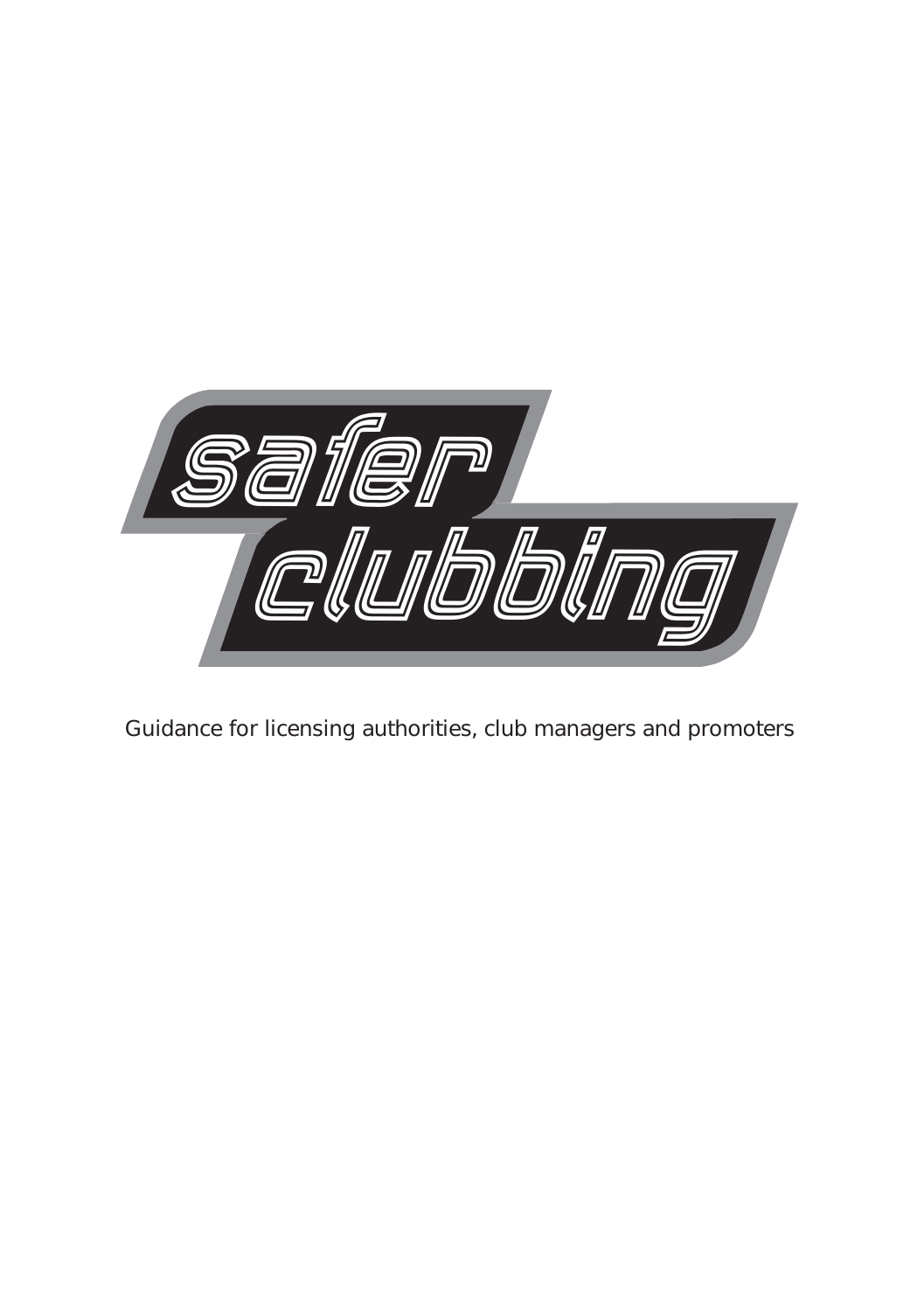Overall co-ordination of drug strategy in the UK is the responsibility of the Home Office Drug Strategy Directorate, which commissioned this guidance through its Drug Prevention Advisory Service, in partnership with the London Drug Policy Forum.

### **The Drugs Prevention Advisory Service**

The Drugs Prevention Advisory Service (DPAS) was launched on 1 April 1999 by the Home Secretary as the replacement body for the Drugs Prevention Initiative. It forms the operational and regional arm of the Home Office Drugs Strategy Directorate. The DPAS remit is to promote effective community-based drugs prevention at local, regional and national level in line with the aims and objectives of the Government's national drugs strategy.

DPAS provides information, advice and support to local Drug Action Teams to encourage good drugs prevention practice based on available and emerging evidence, as well as to local communities and practitioners. It aims to help foster links with other Government initiatives such as crime and disorder partnerships, Health Action Zones and other initiatives all aimed at tackling social exclusion. DPAS also provides funding and expertise to assist in the development and evaluation of demonstration programmes to help further knowledge about effective practice in drugs prevention. It publishes a series of detailed research reports about drugs prevention to inform evidencebased policy and practice.

**The London Drug Policy Forum** was established in 1991 to coordinate London local authority policy and practice and to encourage joint working. It is funded by the Corporation of London.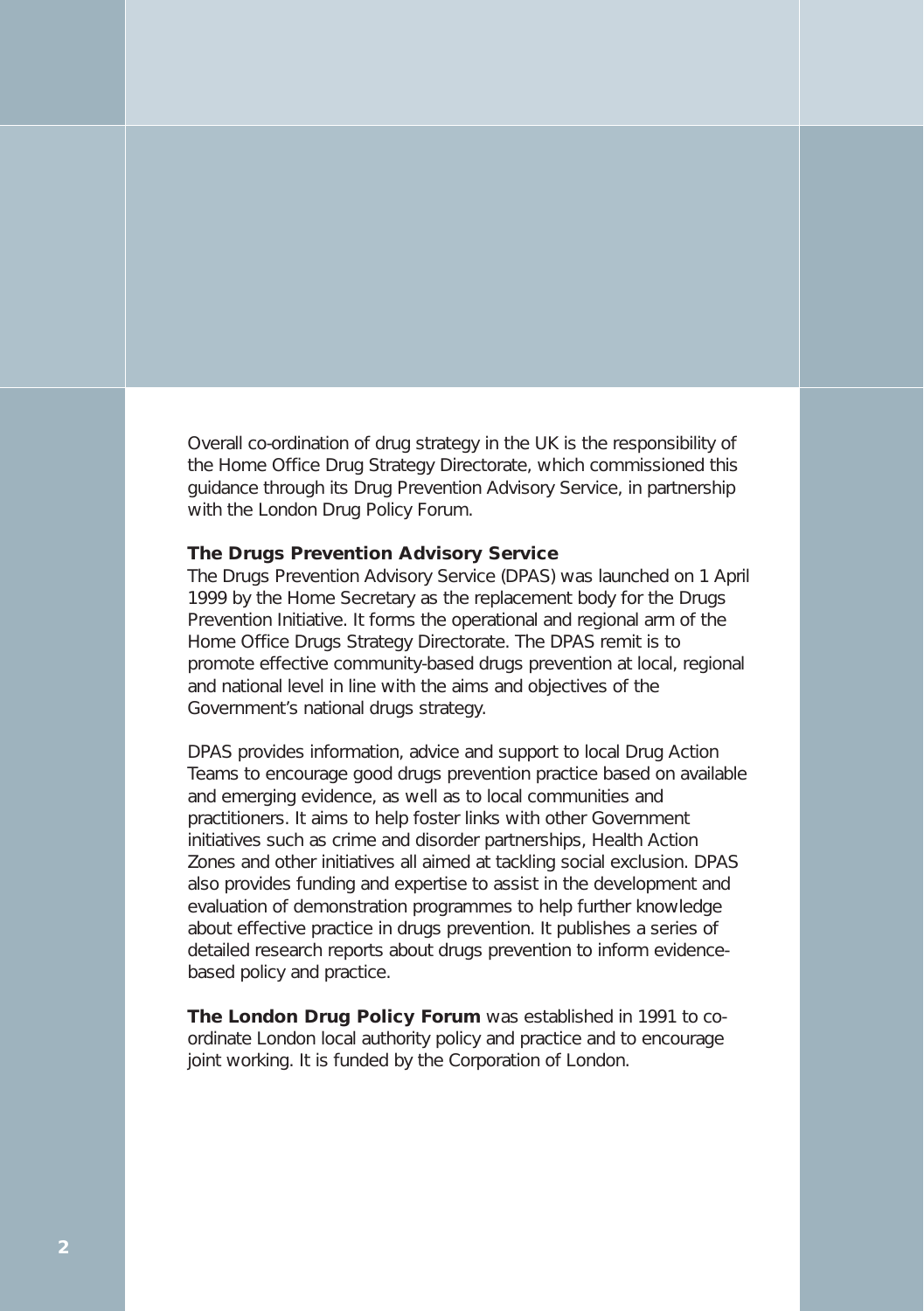**The Corporation of London** is the local authority for the City of London. In addition to the usual services provided by a local authority, such as housing, social services, education and town planning, the Corporation is involved in a wide range of activities extending beyond the boundaries of the Square Mile for the benefit of the nation. The funding and support of the London Drug Policy Forum underlines the Corporation's commitment to the fight against illicit drug abuse in the capital.

### **Acknowledgements**

The authors are very grateful to the Drug Prevention Advisory Service and the London Drug Policy Forum for commissioning and steering this guidance. We would especially like to thank all those individuals who gave up their time to attend interviews and focus groups. Special thanks go to Peter Jones, Penny Mellor, Ciaran O'Hagan and Andy Walker. In particular, we would like to thank all those clubbers who interrupted their evenings out to express their views. It is to the safety of these people and all the other people who go out to clubs every week to whom this publication is dedicated.

Russell Webster Mike Goodman, Release Grainne Whalley, Release

Written by Russell Webster in partnership with Release

ISBN Number: 1840827807

For further copies of this document, please contact the Drug Prevention Advisory Service at www.drugs.gov.uk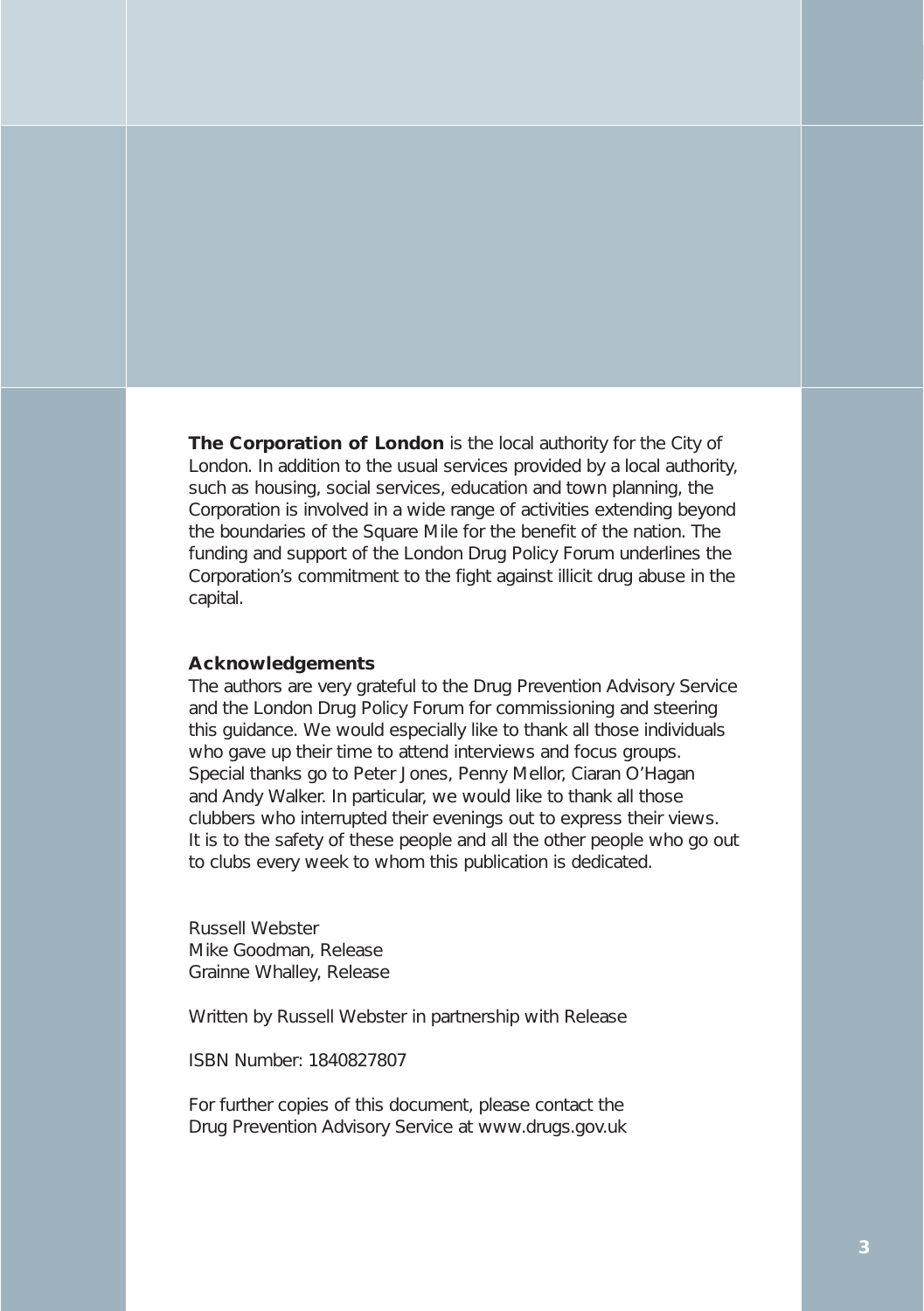### Foreword

Nightclubs are an inherent part of social life for young people in Britain today. Clubbing provides an opportunity for an estimated 3.8 million people every week to meet up, socialise and dance.

One of the objectives of the national 10 year drug strategy 'Tackling Drugs to Build a Better Britain', is to tackle drugs in clubs. In 1996 the London Drug Policy Forum produced guidance for clubs called 'Dance Till Dawn Safely' which proved to be an extremely useful document for licensing officers, club managers and promoters. Fashions and patterns in clubbing change constantly, and the time has come for an updated edition of the guidance to be produced.

The Home Office has worked in partnership with the London Drug Policy Forum to produce this update. The consultation process has been thorough and lengthy and we feel that the final document is one which is practical and provides guidance which is achievable. The purpose of this revised guidance is to improve safety for all club goers and in particular to reduce the range of harms associated with drug use and clubbing. It is for Drug Action Teams to ensure that the spirit of this guidance is implemented at a local level.

Drug use by young people in a club environment poses many challenges to all those responsible for the regulation of nightclubs and other dance venues. The following chapters provide detailed guidance on how best to tackle these challenges. We should point out, however, that there is a key role for clubbers in ensuring that their environment is safe, and that they do as much as possible to look after themselves, and each other. We hope that this guide will stimulate debate and that further action with clubs will follow.

We very much hope that this guidance will prove invaluable in encouraging a safer clubbing environment for all.

Bob Ainsworth Parliamentary Under-Secretary for Anti-Drugs Co-ordination and Organised Crime Peter P. Rigby, CBE, JP Chairman, London Drug Policy Forum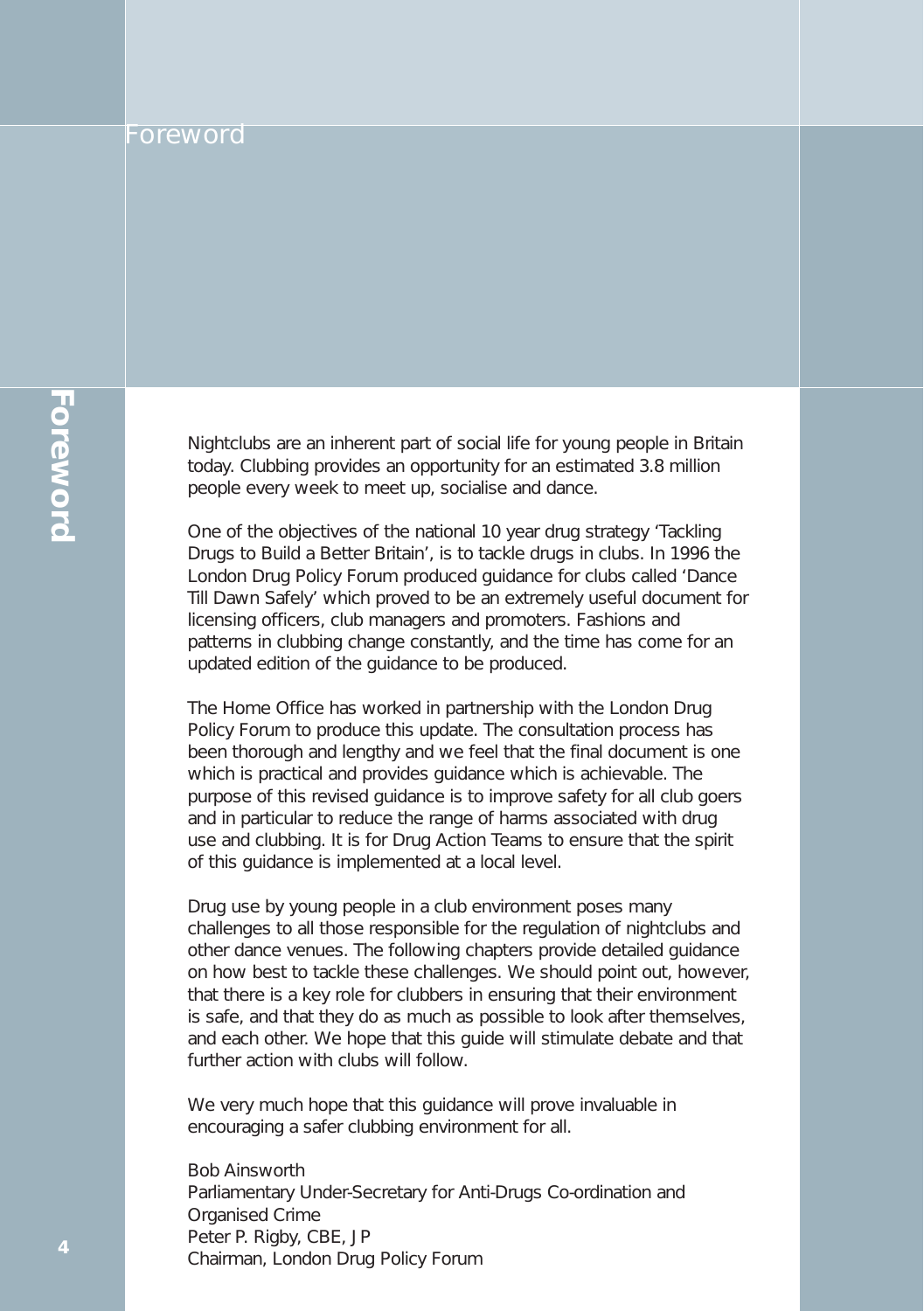|                      | <b>Introduction</b>                                                                                                                                                       | 7                                                              |
|----------------------|---------------------------------------------------------------------------------------------------------------------------------------------------------------------------|----------------------------------------------------------------|
|                      | Organisation of the guidance<br>Definition of terms                                                                                                                       | 9<br>10                                                        |
| <b>Chapter One</b>   | <b>Dance nation</b>                                                                                                                                                       | 11                                                             |
| <b>Chapter Two</b>   | Creating a safe physical environment                                                                                                                                      | 17                                                             |
|                      | Overcrowding<br>Air conditioning and ventilation<br>Drinking water<br>Combating overheating<br>Overall safety<br>Monitoring and enforcement<br>Summary                    | 20<br>21<br>22<br>23<br>24<br>26<br>28                         |
| <b>Chapter Three</b> | <b>Tackling drug dealing</b>                                                                                                                                              | 29                                                             |
|                      | Legislation<br>Entry to the venue<br>Door supervisors<br>Searches<br>General vigilance<br>Training<br>CCTV<br>Supervising toilet areas<br>Liason<br>Networking<br>Summary | 31<br>33<br>33<br>35<br>36<br>36<br>37<br>37<br>37<br>38<br>39 |

## **Contents Contents**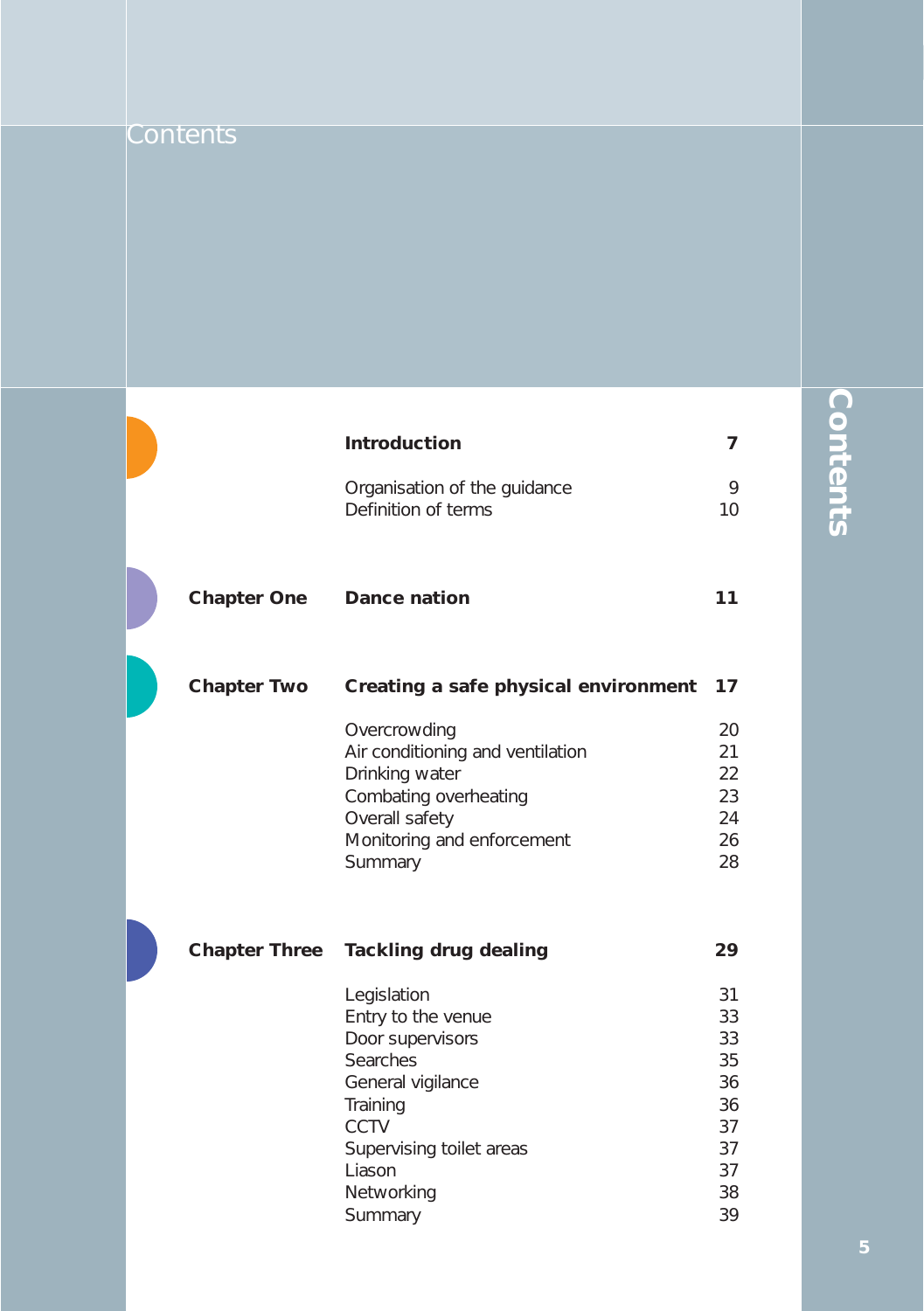| <b>Chapter Four</b>  | Reducing the harm from drug use                                                                                              | 41                   |
|----------------------|------------------------------------------------------------------------------------------------------------------------------|----------------------|
|                      | Drug information and outreach<br>Drug information and education<br>Drug outreach services<br>Ecstasy testing                 | 43<br>43<br>45<br>47 |
|                      | Dealing with drug induced problems<br>Getting home safely<br>Summary                                                         | 48<br>50<br>52       |
| <b>Chapter Five</b>  | Developing a drug policy                                                                                                     | 53                   |
|                      | The purpose of a drug policy<br>The structure of a drug policy                                                               | 54<br>56             |
| <b>Chapter Six</b>   | <b>Professional fact sheets</b>                                                                                              | 61                   |
|                      | Local authority licensing officers<br>Police officers with licensing responsibility<br>Police officers with drug enforcement | 63<br>64             |
|                      | responsibility<br>Club owners, managers and                                                                                  | 65                   |
|                      | event promoters<br>Drug Action Teams<br>Drug agencies                                                                        | 66<br>67<br>68       |
| <b>Chapter Seven</b> | <b>Information and Contacts</b>                                                                                              | 70                   |
|                      | Useful organisations<br>Further reading<br>Acknowledgements                                                                  | 71<br>76<br>80       |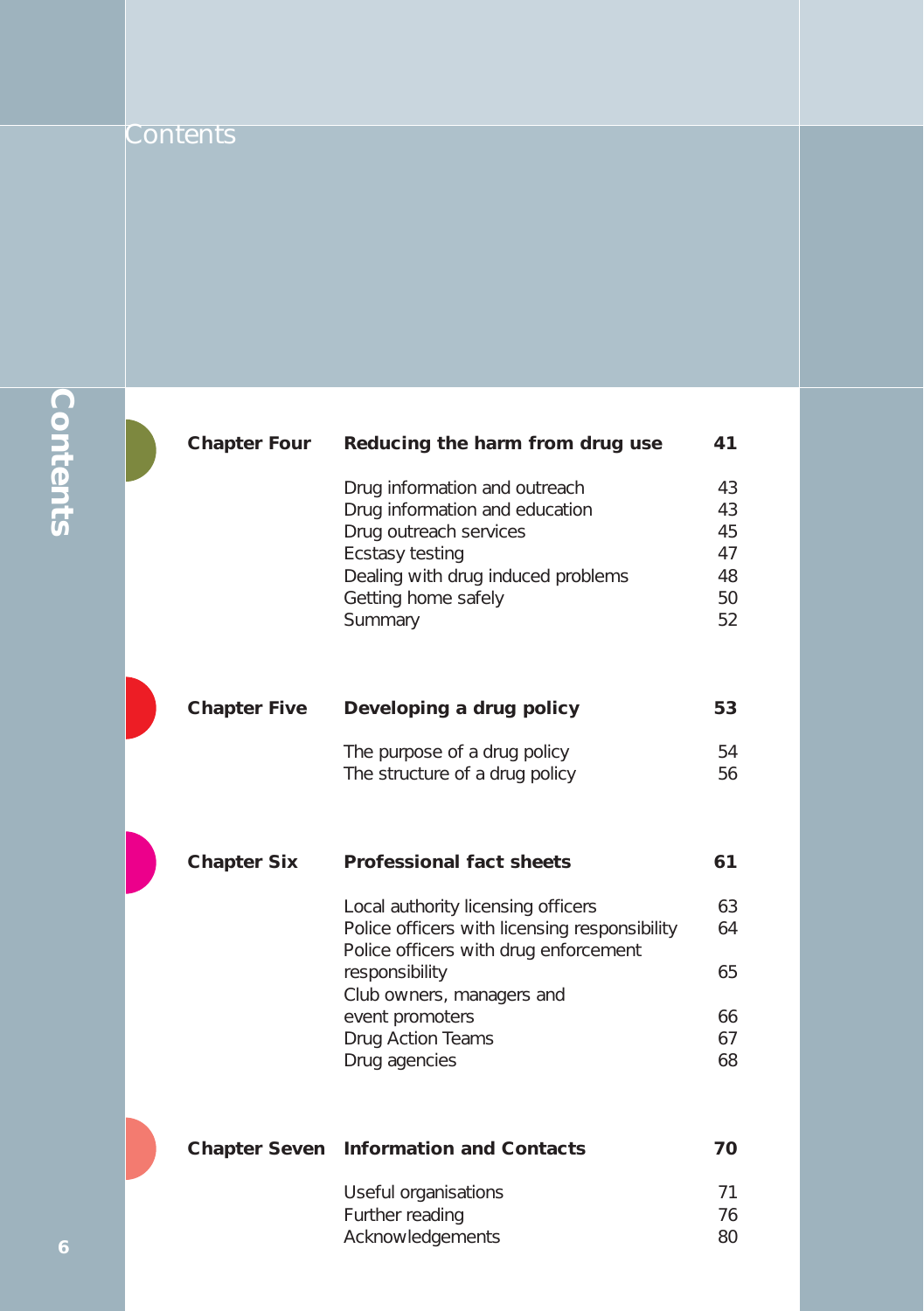### Introduction

This guidance is issued in order to ensure the health and safety of anyone who attends dance events<sup>1</sup> in England, with a particular emphasis on those who also take controlled drugs. It is commissioned by the Drug Prevention Advisory Service, part of the Home Office Drug Strategy Directorate, and the London Drug Policy Forum, who believe that the safety of club goers is the responsibility of everyone involved in organising dance events. The guidance is particularly aimed at

- Club owners and promoters
- The promoters of dance events, both indoors and out
- Those responsible for licensing and policing dance events
- Drug Action Teams<sup>2</sup>
- Those providing drug education, medical or general welfare services at dance events

It should also be stated that clubbers who take drugs need to recognise that some drug use is illegal. Furthermore, it is important that they take responsibility for their own health and safety. Just as there is a duty of care on club owners, there is also a responsibility on clubbers to care for themselves and each other.

The document is based on a code of practice on health and safety at dance events, 'Dance till Dawn Safely', produced by the London Drug Policy Forum in 1996. The current guidance updates this document for a national audience. It brings together in one place up-to-date legislation, information and best practice from a wide range of sources. It recognises that individuals from many different organisations and backgrounds need to work together to make clubbing a safe and enjoyable activity. Whilst the guidance constantly encourages high standards, it also aims to be realistic and takes full recognition of the legitimate business interests of owners and promoters, and the workload of licensing authorities and police services. The varied forms of dance events by their very nature require that the guidance should be interpreted to fit local needs. There are a completely different set of

<sup>1</sup> The British Entertainment and Discotheque Association estimated that 3.8 million people go clubbing every week.

<sup>2</sup> Drug Action Teams (DATs) are local multi-agency co-ordinating groups set up to implement the national drug strategy in England. There are 150 of them, mainly based on local authority boundaries.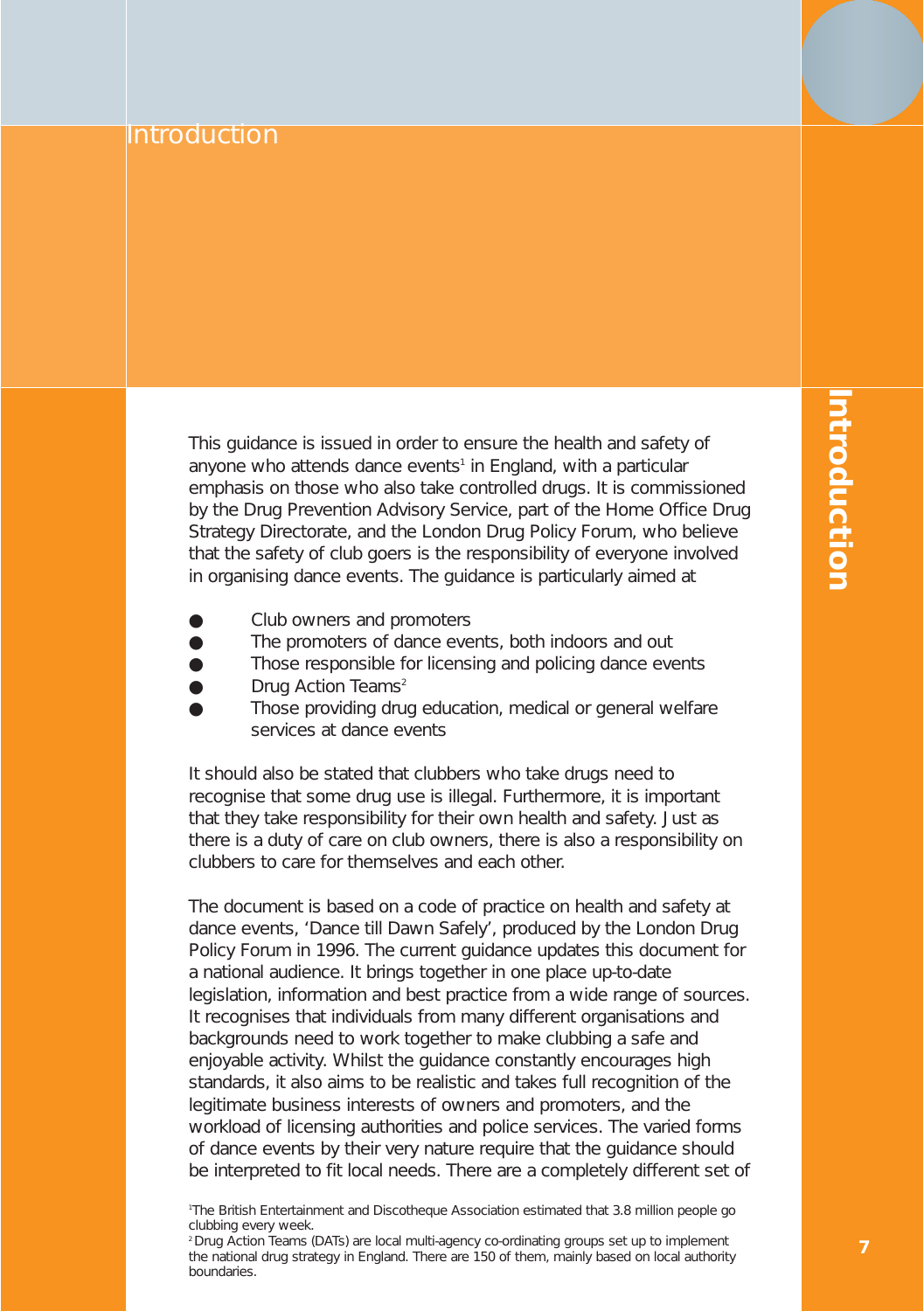### Introduction

needs to address at a 'Super Club' hosting thousands of clubbers on a nightly basis, from those at a small bar which holds dance events once a month.

There is no guaranteed, comprehensive approach to ensuring the end of drug related casualties at dance events. There are however numerous steps that can and should be taken to reduce the likelihood of such situations occurring.

This guidance recommends that every Drug Action Team which has clubs in its area, should take the lead in getting the police service, club owners and promoters, licensing authorities and local drug agencies to sit down together and plan a strategy which ensures that dance events take place in as safe an environment as possible. There may also be the need to involve existing multi-agency partnerships, such as Crime and Disorder Reduction Partnerships, or town centre management groups, in developing a strategy. Attention may need to be paid to dance events which are unlicensed where the safety of clubbers may be particularly at risk.

This guidance also recommends that licensees of dance event venues, who have not already done so, should consider developing a drug policy. Such a policy would cover all the issues discussed in this document which are relevant to an individual licensee. The development of a drug policy gives licensees the chance to consider carefully all the key issues which affect the safety of their customers who take drugs. It can operate as an effective checklist. However, the development of a drug policy is not a legal requirement. For this reason, we do not start this publication with a sample policy but dedicate a later chapter to its merits.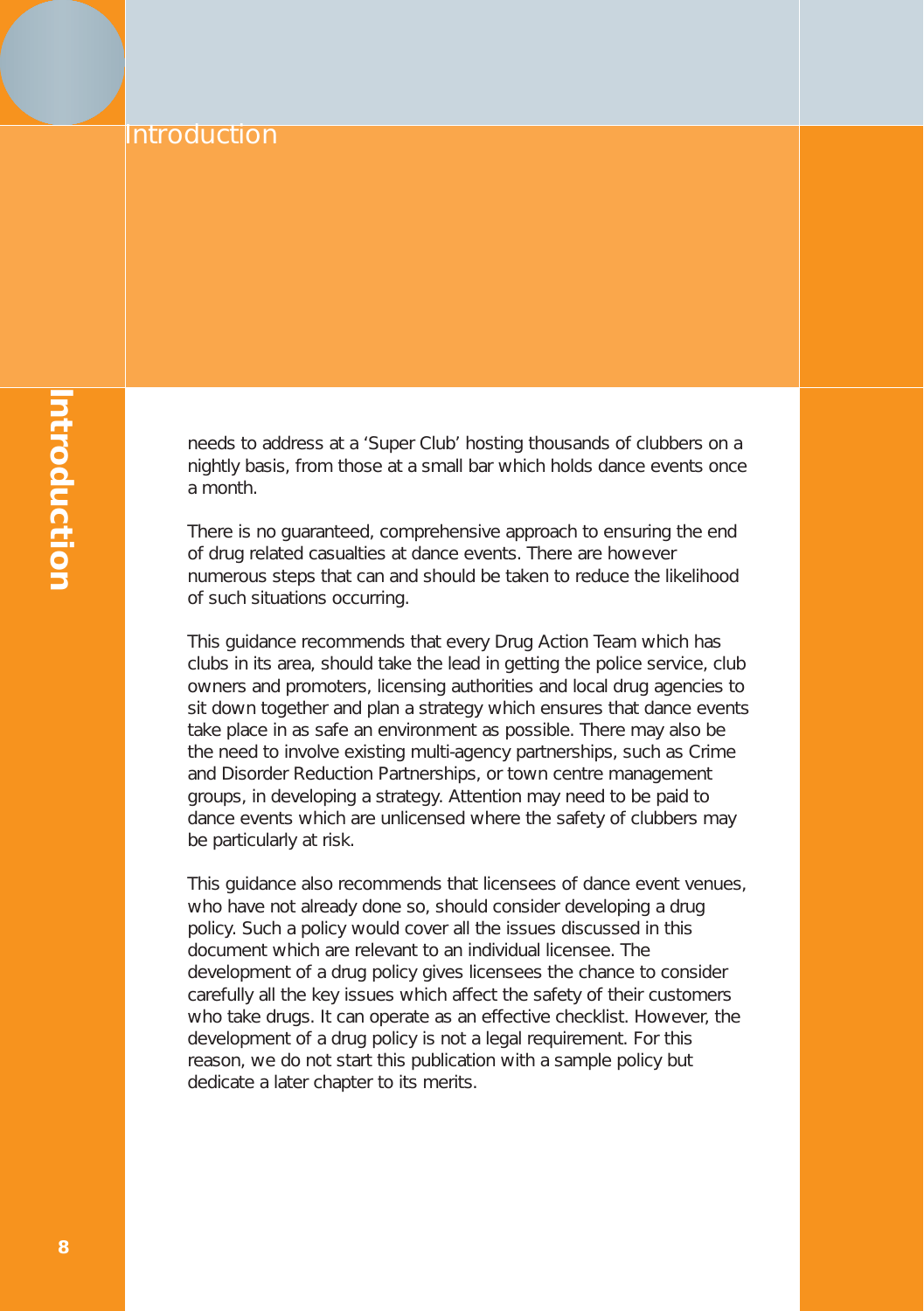### Organisation of the guidance

The guidance is organised in a straightforward manner. Chapter one gives a brief overview of dance culture and examines the links between drug use and dancing in the UK at the start of the 21st century. Chapter two looks at making the physical environment as safe as possible. Chapter three deals with preventing drug dealing and reducing the amount of drugs used at dance events. Chapter four covers reducing the harms associated with drug use and keeping clubbers safe during and after the event. Chapter five introduces the concept of a drug policy for dance venues and provides a recommended outline for this. Chapter six contains a series of fact files which set out the main roles and responsibilities for each professional interest group. The final chapter provides further information and contact details of useful organisations. All organisations or publications cited in the guidance are listed alphabetically in this chapter.

It is expected that this document will be used as a reference guide. Some parts of the document are technical and are only likely to be of interest to those directly involved in, for example, ensuring that ventilation meets Health and Safety regulations, or that door staff are registered in a way that complies with national requirements. In order to make the guidance easy to navigate, key points are summarised at the end of each chapter in a form which marks their relevance to the main professional groups at whom this guidance is targeted.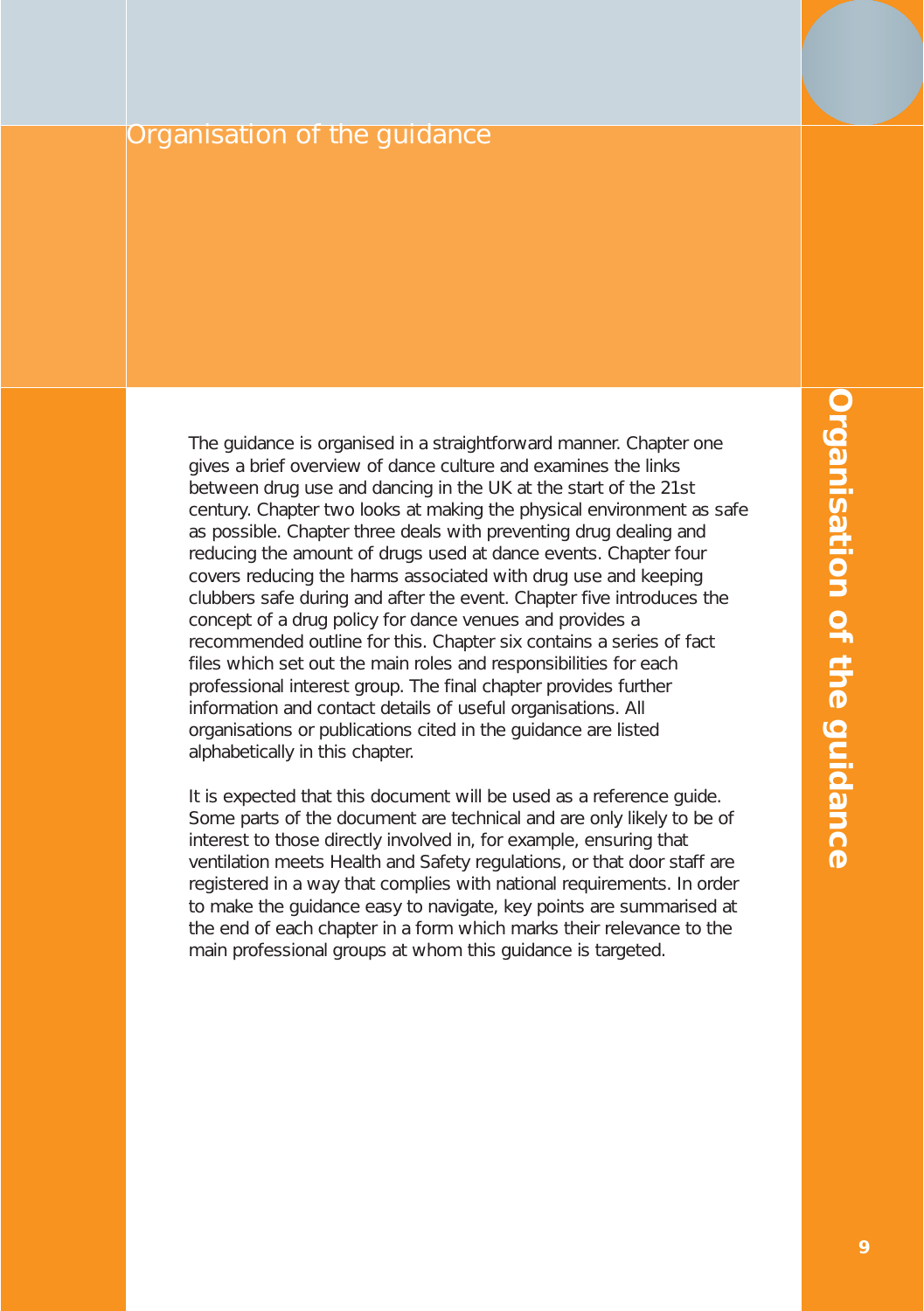### Definition of terms

This guidance is concerned with the health and safety of people who attend dance events and use drugs. These people are referred to throughout this publication by a variety of terms – 'clubbers', 'clubgoers', 'dancers', and 'customers' are all used. These terms are intended to be interchangeable and are used to make the text easier to read, not to convey different meanings.

The guidance is designed to cover dance events taking place at a variety of venues including small and large night clubs, student union bars, arenas and in tents and marquees outdoors. Again, we use the terms 'club', 'night club' and 'dance venue' interchangeably to make for a smoother read. It will normally be obvious if a certain element of advice does not apply to some venues. By the same token, there is some overlap in our use of the terms 'club owner/manager' and 'promoter', here we are always using these terms to indicate the people with responsibility for maintaining safety at a dance event.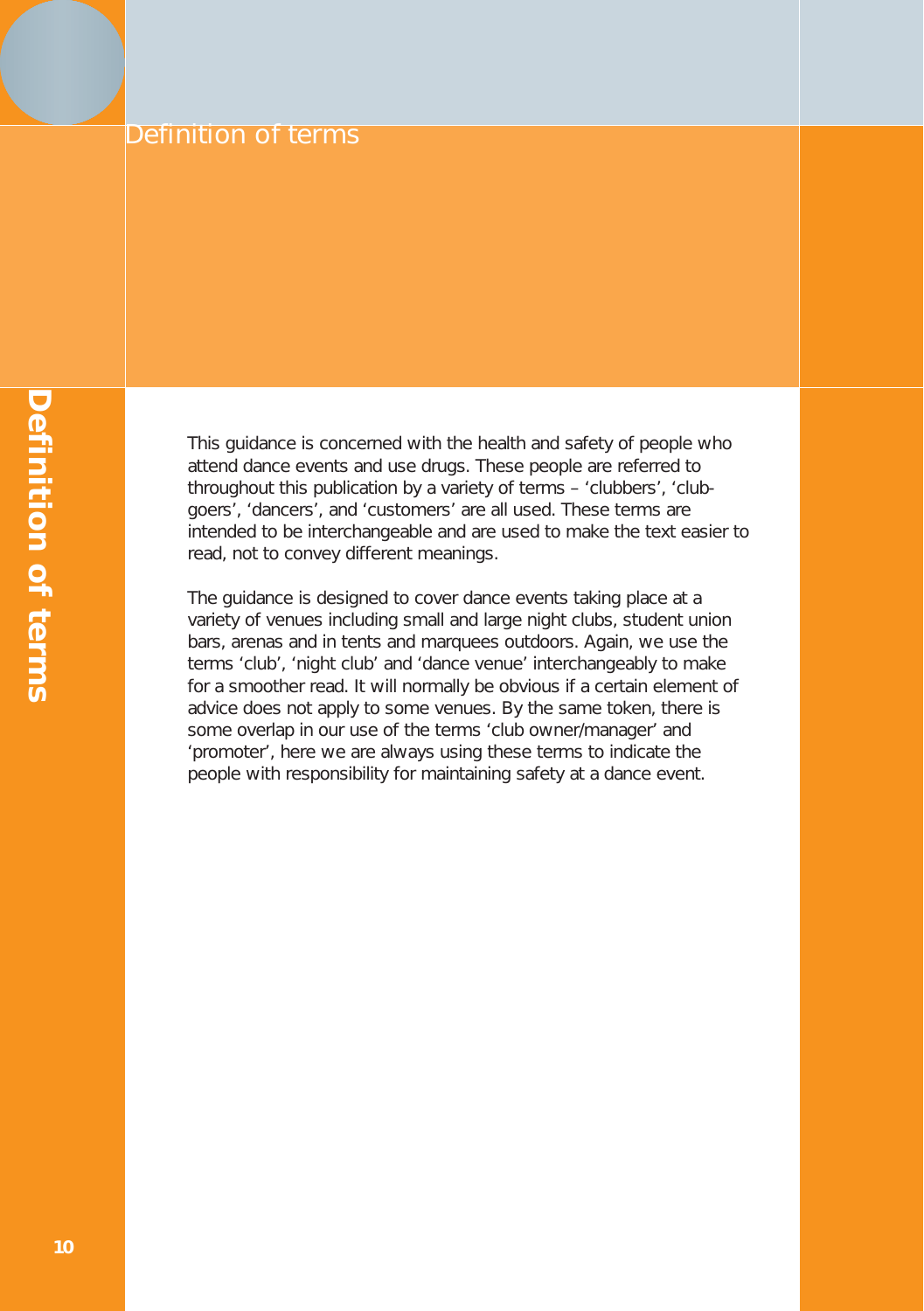

**Dance nation**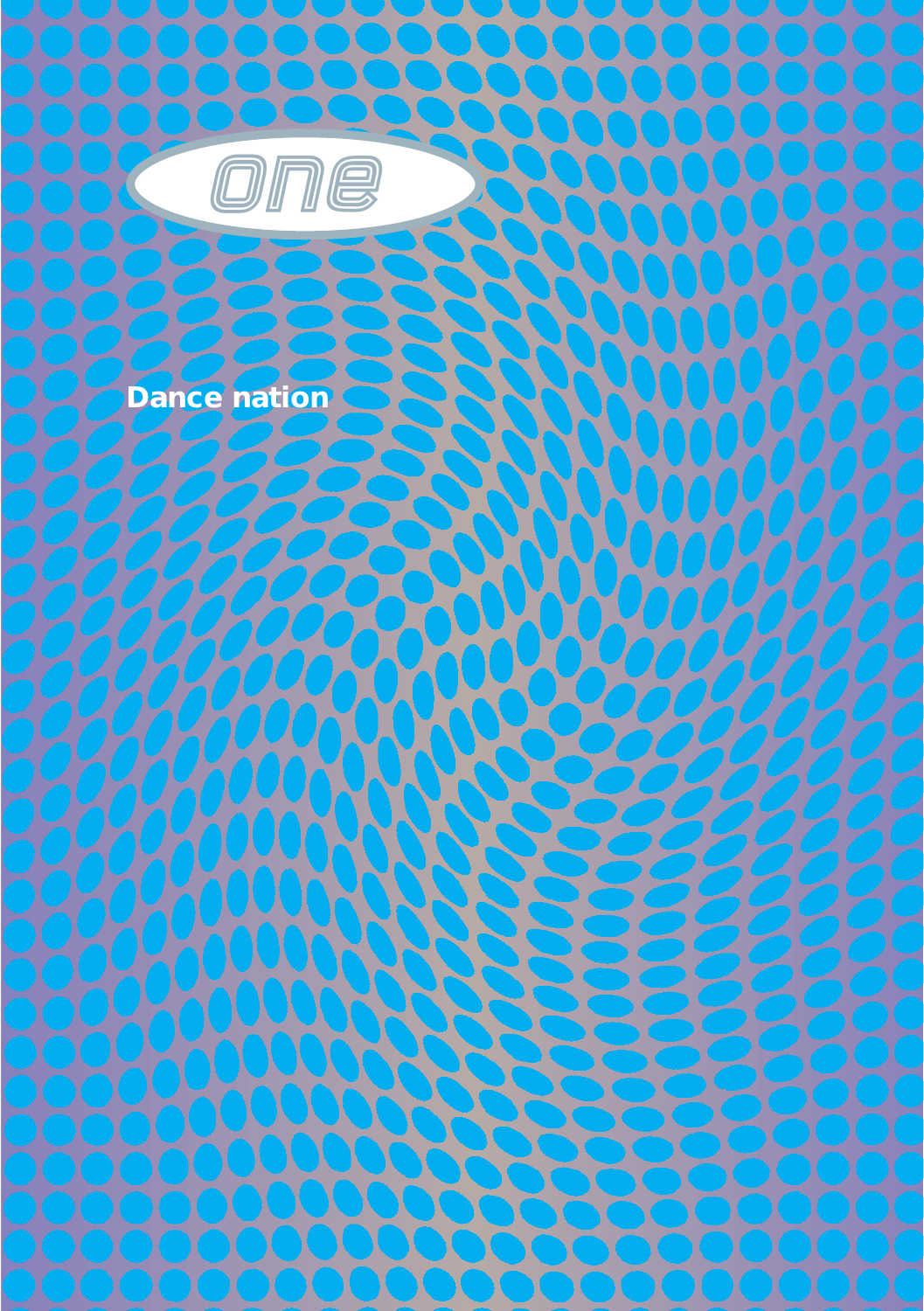## 1 CHAPTER 1998



**1.1** Nobody knows for certain just how many young people in the UK go clubbing on either a regular or occasional basis. Nor do we know how many ecstasy tablets and other drugs are consumed before, during and after these events. What we do know, however, is that the dance music scene that emerged in the late 1980s has continued to grow and evolve over the past fifteen years. The sustained popularity of this dance drug scene is perhaps only matched by the media's high level of interest in it. Much of this coverage focuses on the level of drug use at clubs and festivals. In particular they highlight the tragic deaths of young people who have died after taking ecstasy. Many of these stories are understandably sensationalist in tone, and sometimes give a misleading picture of the ways in which drugs are taken at night clubs. It may be helpful to provide a brief, more sober overview of the current dance and drugs scene.

**1.2** Counter cultures or youth cultures have been associated with drug use for many years. However, the culture associated with ecstasy use differs from many of its predecessors because of the way it has become a mainstream phenomenon.

*What has happened ... is a significant broadening of the drug-using constituency encompassing a much wider range of substances taken by ever-larger groups of young people. For a significant minority who would consider themselves otherwise 'ordinary' members of the community, drug taking has become an unremarkable part of the lifestyle kit.3*

**1.3** Since the arrival of dance music in the late 1980s, dance culture has grown, diversified and sustained itself beyond many commentators' expectations. It has become more commercialised and there has been a fragmentation into sub-genres, different forms of music attracting different groups of young people with associated preferences in their choice of drug. The use of ecstasy, amphetamines and ketamine is associated with 'techno' music, whilst those attending events playing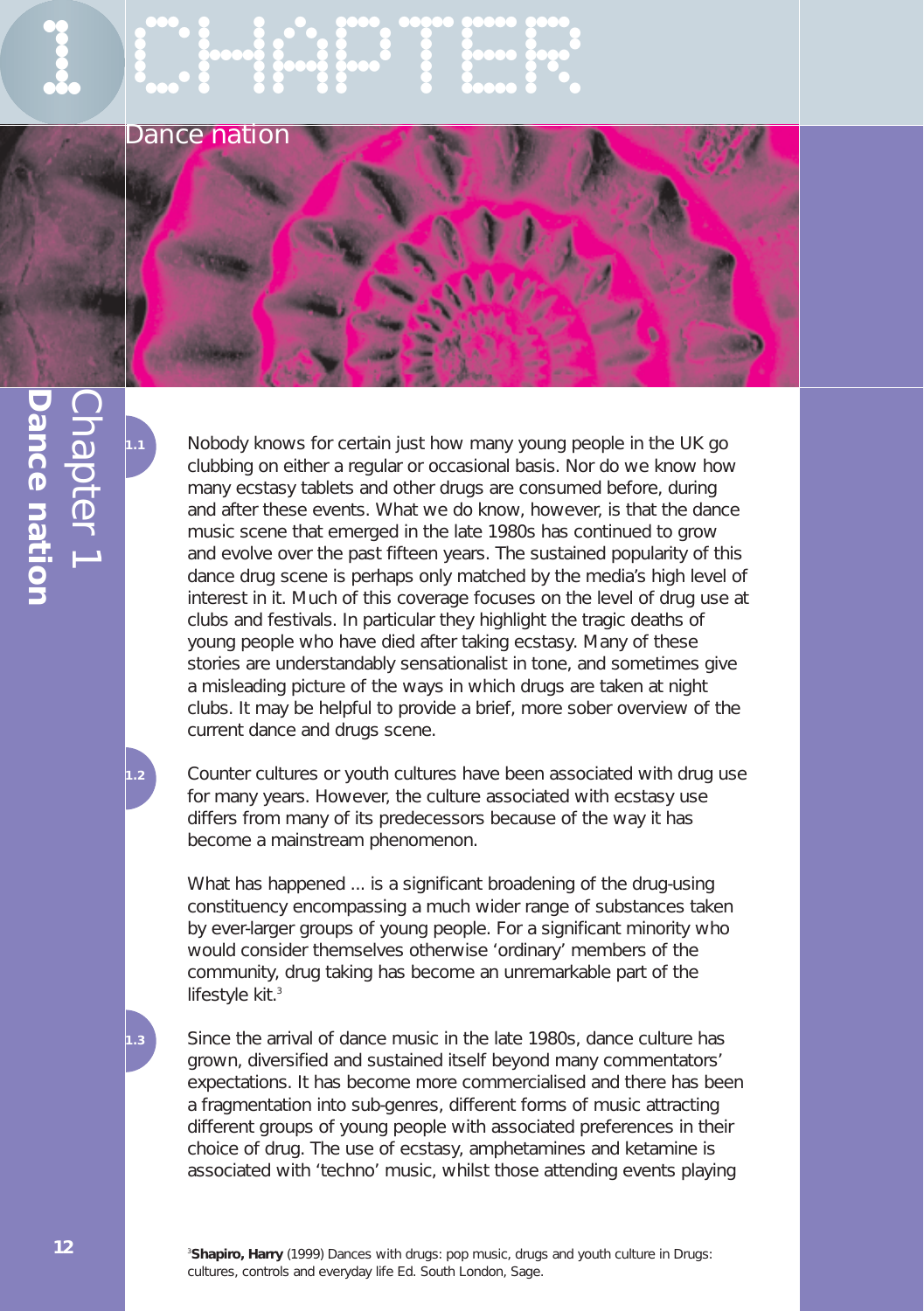

Dance nation



'garage' music are more likely to consume alcohol, cocaine and ecstasy. Whilst trends in music and drug taking are forever changing, it is a fact that every weekend, thousands of people go out dancing all night to a diverse range of different forms of dance music, often under the influence of a cocktail of controlled drugs, alcohol and 'herbal highs'.

**1.4** A wide range of surveys have shown that people who go clubbing regularly tend to use controlled drugs much more frequently and in higher quantities than their peers. Table 1 provides details.

| Author         | Release           | O'Hagan          | <b>Winstock</b> | Measham       |
|----------------|-------------------|------------------|-----------------|---------------|
|                |                   |                  |                 |               |
| Year $#$       | 1996              | 1998             | 1999            | 2000          |
| Sample         | 520               | 200              | 1151            | 2057          |
| Area           | London & SE       | London           | <b>UK</b>       | North-West    |
| Period         | Day of interview* | Day of interview | Past month      | Past 3 months |
| Alcohol        | 63%               | 73%              | -               |               |
| Cannabis       | 59%               | 64%              | 73%             | 87%           |
| Ecstasy        | 53%               | 53%              | 86%             | 67%           |
| Amphetamine    | 39%               | 24%              | 40%             | 77%           |
| <b>LSD</b>     | 16%               | 9%               | 10%             | 52%           |
| Cocaine        | 8%                | 16%              | 46%             | 45%           |
| Ketamine       | 4%                | 6%               | 4%              |               |
| Poppers        | 8%                | 3%               | 22%             | 72%           |
| Tranquillisers | 2%                |                  | 8%              | 15%           |
| <b>GHB</b>     |                   |                  | 3%              | 11%           |
| None           | 10%               | 3%               | -               |               |

#### **Table 1 – Drug use amongst British clubbers**

 $#$  Year indicated is year when interviews took place, not year of publication.

It should be noted that the surveys were looking at drug use over different timescales and are not directly comparable.

\* Includes those intending to take a specific drug.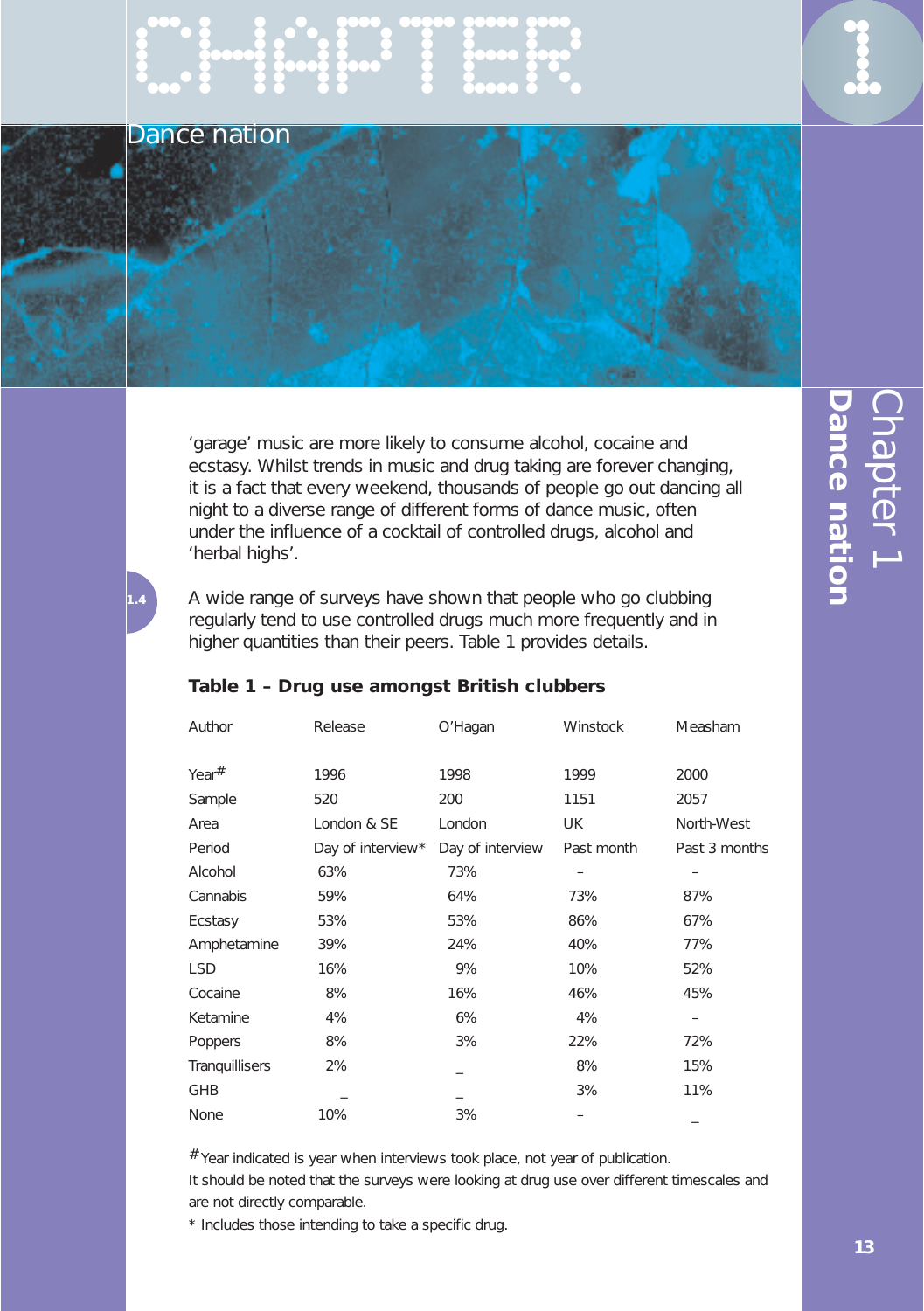1 CHAPTER 1998

Dance nation



The relatively high levels of drug use by clubbers can be seen by comparing the figures from the above surveys with our most comprehensive national survey. The British Crime Survey (BCS) involves interviews and self-completion questionnaires with approximately 10,000 people. Ramsay & Partridge (1999) report findings from the 1998 BCS. In their survey, only 16% of 16-29 year olds (the peak age for clubbers) had used controlled drugs in the month prior to interview. Only five percent had used more than one drug in the previous month.

**1.6** For many, but certainly not all, young people attending clubs, drug use has become an integral part of their night out. A recent survey of 486 UK clubbers<sup>4</sup> found that over one in five young people (22%) interviewed at clubs stated that drug use was one of the things they liked about attending dance events.

Over recent years, many clubbers have started to take a range of drugs. Some clubbers will start an evening by drinking alcohol, go on to snort a few lines of cocaine, then take a couple of pills in the club, smoke some cannabis to 'take the edge off', perhaps consume more alcohol and on returning home use a range of depressant drugs to ease into their 'come down'. These can be prescription drugs such as valium, or may be more alcohol and cannabis. There are considerable risks in taking controlled drugs, prescription drugs, alcohol and herbal highs in indiscriminate combinations. The amount and combination of drugs used, the purity or exact chemical composition of the drug, the environment where substances are taken, and the individual's physiology all contribute to the effects of drug use. The effects will vary, not only between individuals, but will differ for the same individual on different occasions. Use of controlled drugs plainly also places individuals in contravention of the law and at risk of criminal prosecution.

**1.8** The full extent of the long term health risks regular clubbers are taking is not yet known. For example, relatively little is still known about the long-term effects of using ecstasy. Most research has pointed towards the substance having a debilitating effect on levels of serotonin, one of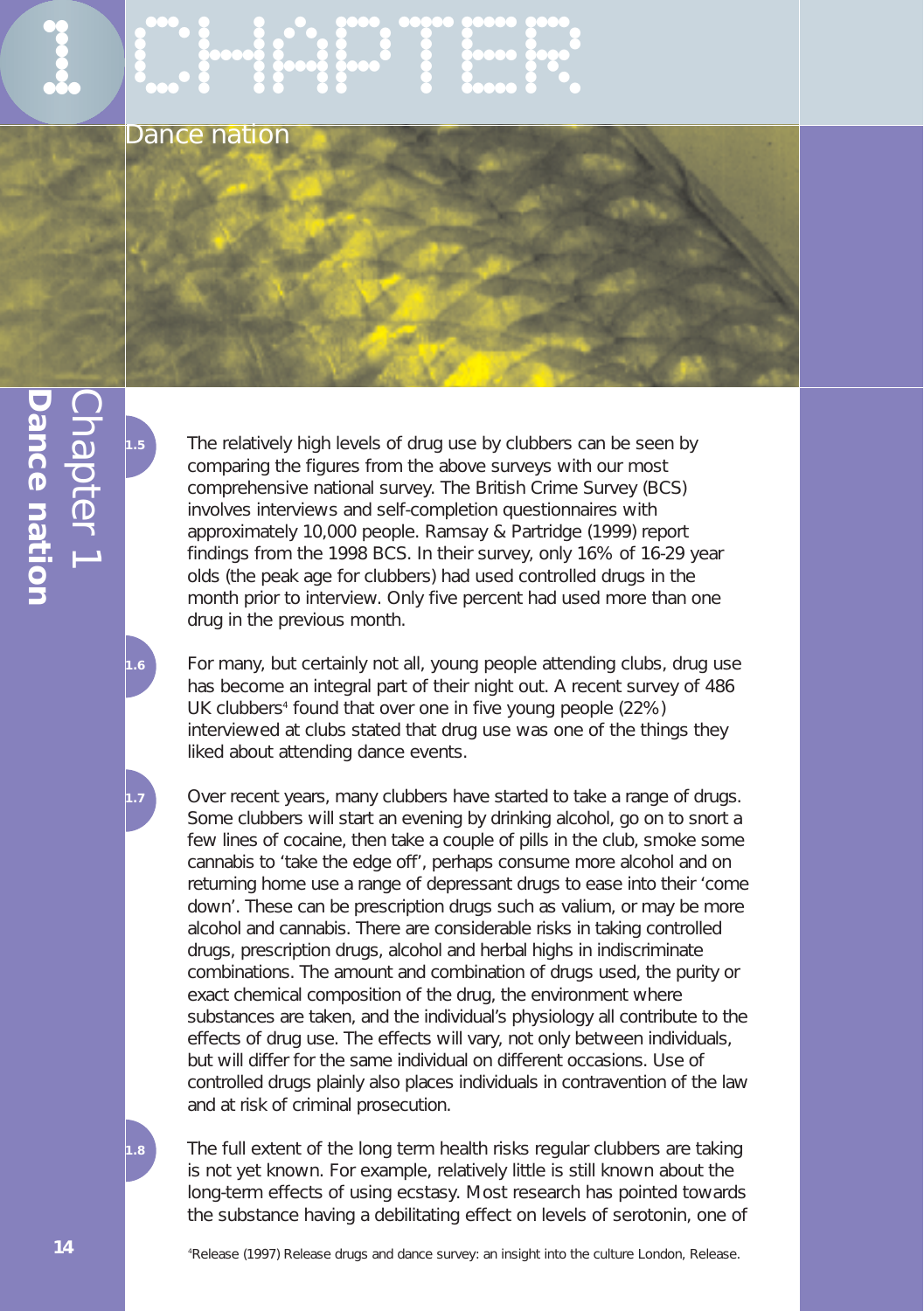## CHAPTER 1999





the chemicals which regulate mood in the brain. The main component of ecstasy, MDMA (methylenedioxymethamphetamine), causes a large and unnatural release of this chemical and research indicates that the reserve stocks in the brain do not automatically replenish themselves to compensate for this. It is possible that nerve terminals in the brain can be permanently damaged. This suggests that long term users of ecstasy can anticipate problems with mood, depression and anxiety. Memory loss has also been cited as a net result of regular use. There is also research that shows foetuses exposed to ecstasy in the womb are at greater risk of being born with abnormalities.<sup>5</sup>

**1.9** However, we do know that certain key factors exacerbate the health risks of drug taking. These include: taking combinations of controlled drugs and/or mixing these with alcohol, becoming overheated and exercising to exhaustion. All these factors are commonly found at dance events. Approximately 80-100 people have died after taking ecstasy in the last ten years. The majority of these deaths have been due to acute heat stroke. In most cases the heat stroke has been caused by a combination of factors:

- Ecstasy causes body temperature to rise significantly
- Non-stop dancing increases this already elevated temperature
- Poor ventilation, over-heated venues and over-crowding, increase temperature further
- Inadequate intake of water (or other non-alcoholic drinks) exacerbates dehydration and impairs the body's ability to cool itself

Taking alcohol or other drugs with ecstasy can further cause the body to overheat.

In conclusion, it is estimated that millions of young people go clubbing in the UK every week, many of them consuming a range of drugs. Dance drug fatalities are comparatively rare, but all involve the tragic death of young people and the majority are avoidable. The guidance contained in the next three chapters sets out tried and tested approaches with the aim of reducing the likelihood of further such tragedies.

<sup>5</sup> Information taken from Internet sites of Drugscope (www.drugscope.org.uk) and the National **15** Institute for Drug Abuse (www.drugabuse.gov/nidahome.html).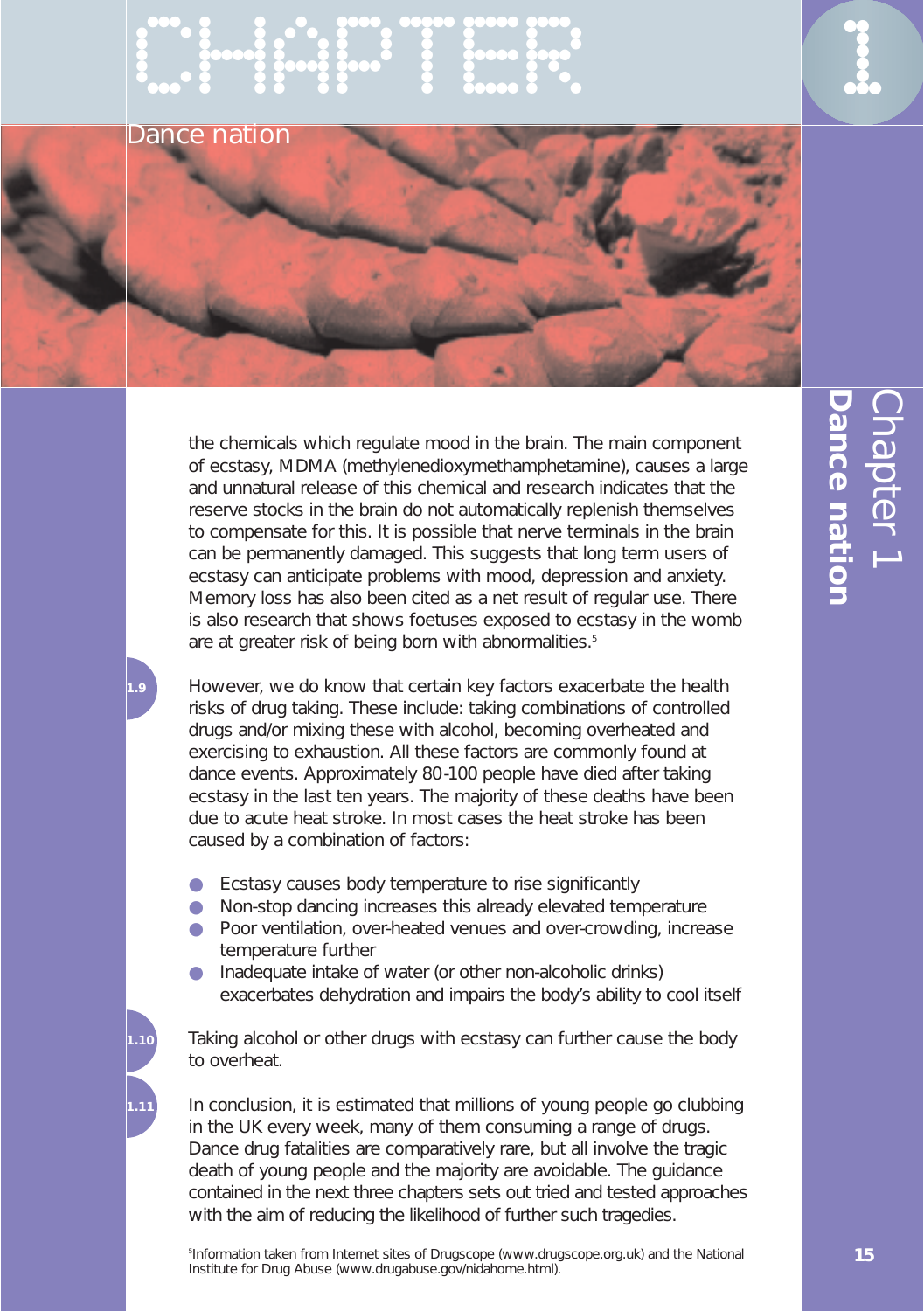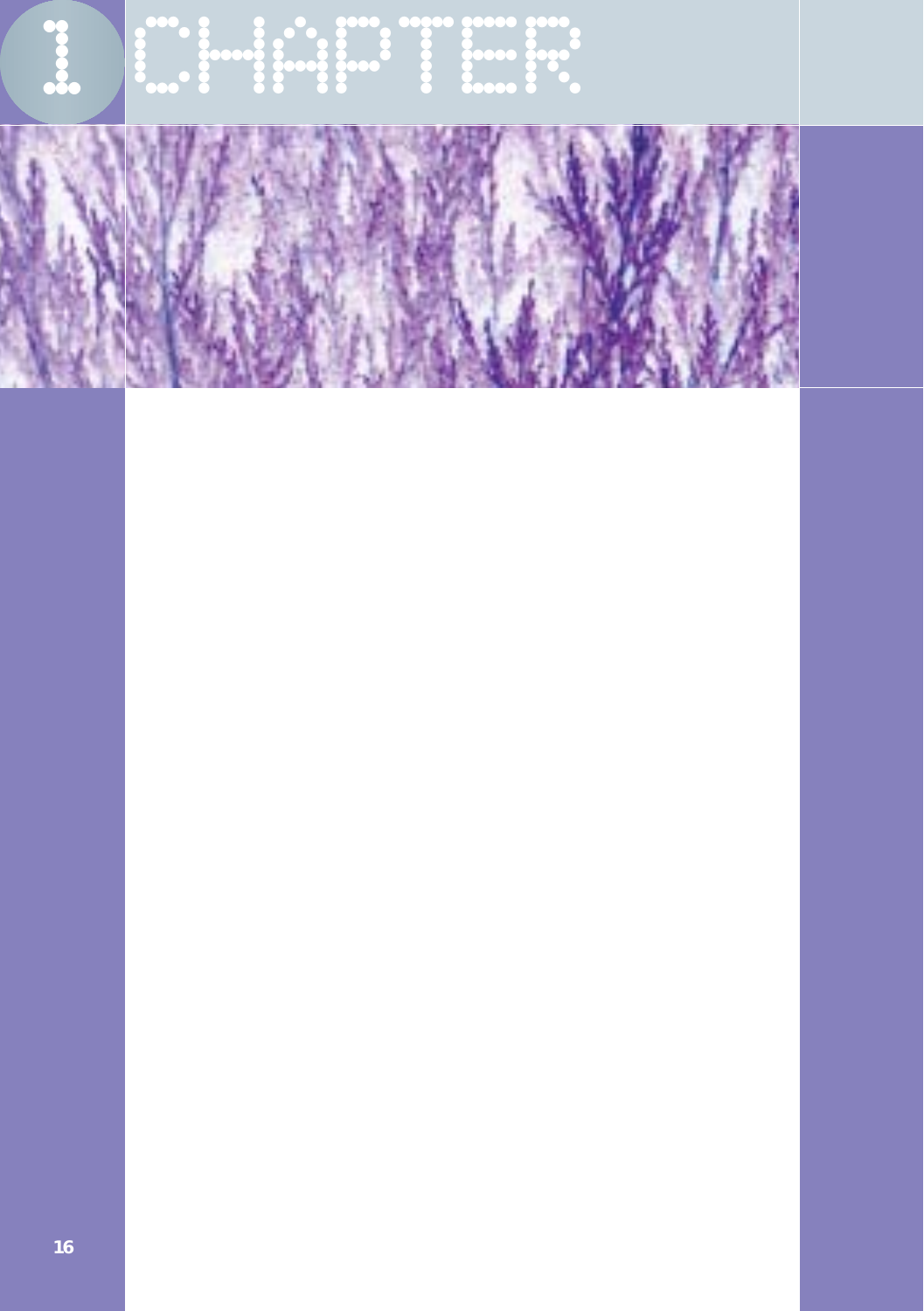

### **Creating a safe physical**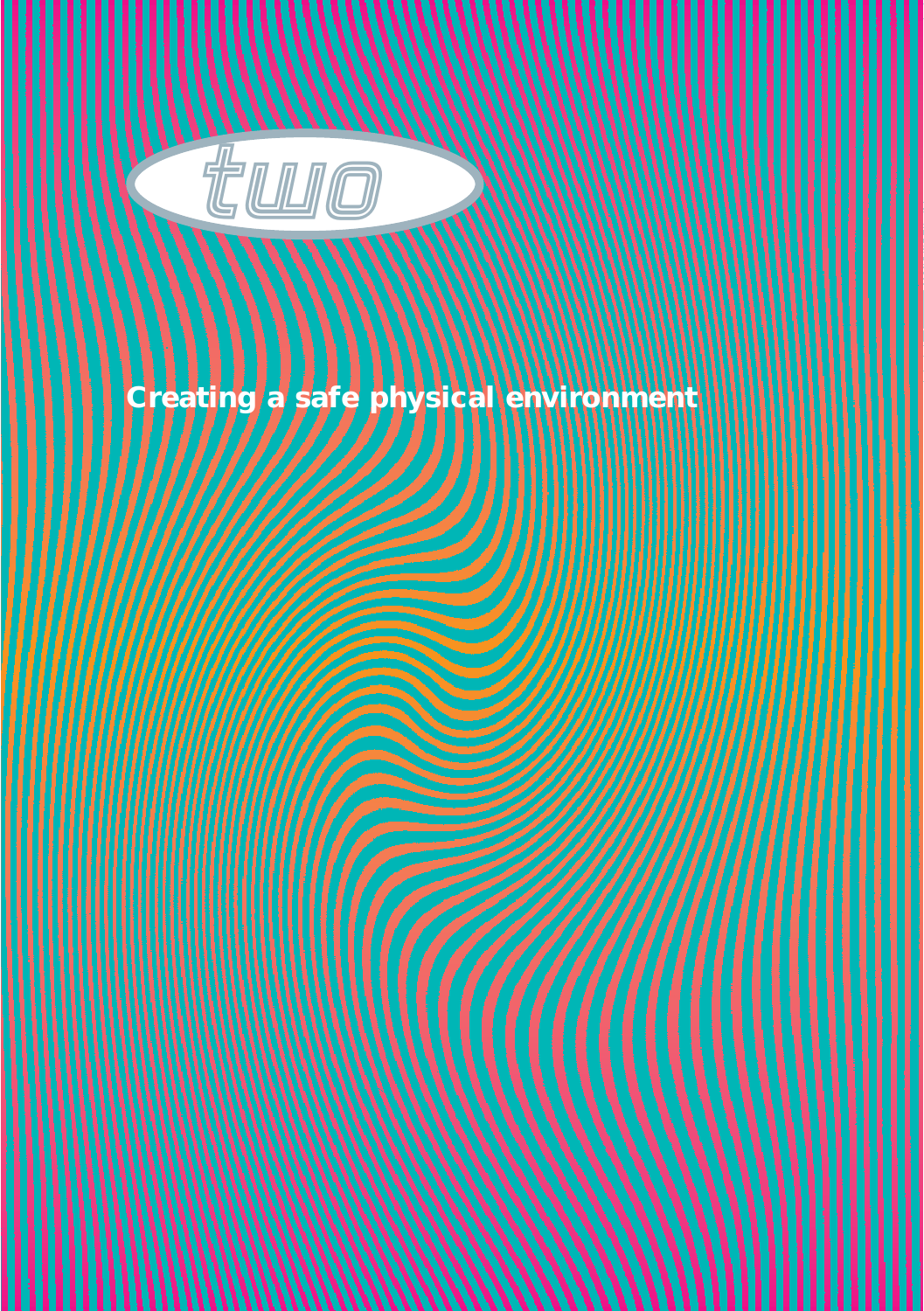

**2.1** This chapter concentrates on ensuring there is a safe physical environment in which the dance event can take place.

**2.2** The key people responsible for ensuring the environment is safe are club owners and managers, and/or event promoters. The local licensing department will give advice and sometimes require particular works to take place in order to ensure that these key people are creating a safe environment.

**2.3** Any individual or company wishing to put on a dance event will need to apply to the local authority for a Public Entertainment Licence<sup>6</sup>. Staff at the licensing department will advise the applicant on the conditions which have to be met for a licence to be granted. These staff will then make a recommendation to the licensing committee<sup>7</sup> which is comprised of local councillors who will decide whether to grant the licence. It is important that these councillors have a good understanding of the issues relating to safety at clubs and of the context in which dance events take place. Visits to venues and drug awareness training are invaluable components of any induction process designed to equip councillors to fulfil this licensing role.

**2.4** The standard approach for deciding the conditions on a licence is for the licensing officer to undertake a risk assessment of the venue or outside premises where it is intended that the event will take place. Clearly, the requirements placed on a three day festival attracting 20,000 people will be very different from those placed on a disco in the back room of a pub holding 150 people.

**2.5** The working cultures and approaches of licensing officers and club promoters will often be quite different. However, it is important for both parties to build a working relationship with the common objective of ensuring a successful and enjoyable event which takes place in a safe environment.

<sup>6</sup> Venues which sell alcohol will also have to apply for an on-licence from local magistrates. Alcohol licensing is not the business of this publication and to avoid confusion, all references to licensing refer to need for a Public Entertainment Licence. 7 Sometimes known as the licensing panel.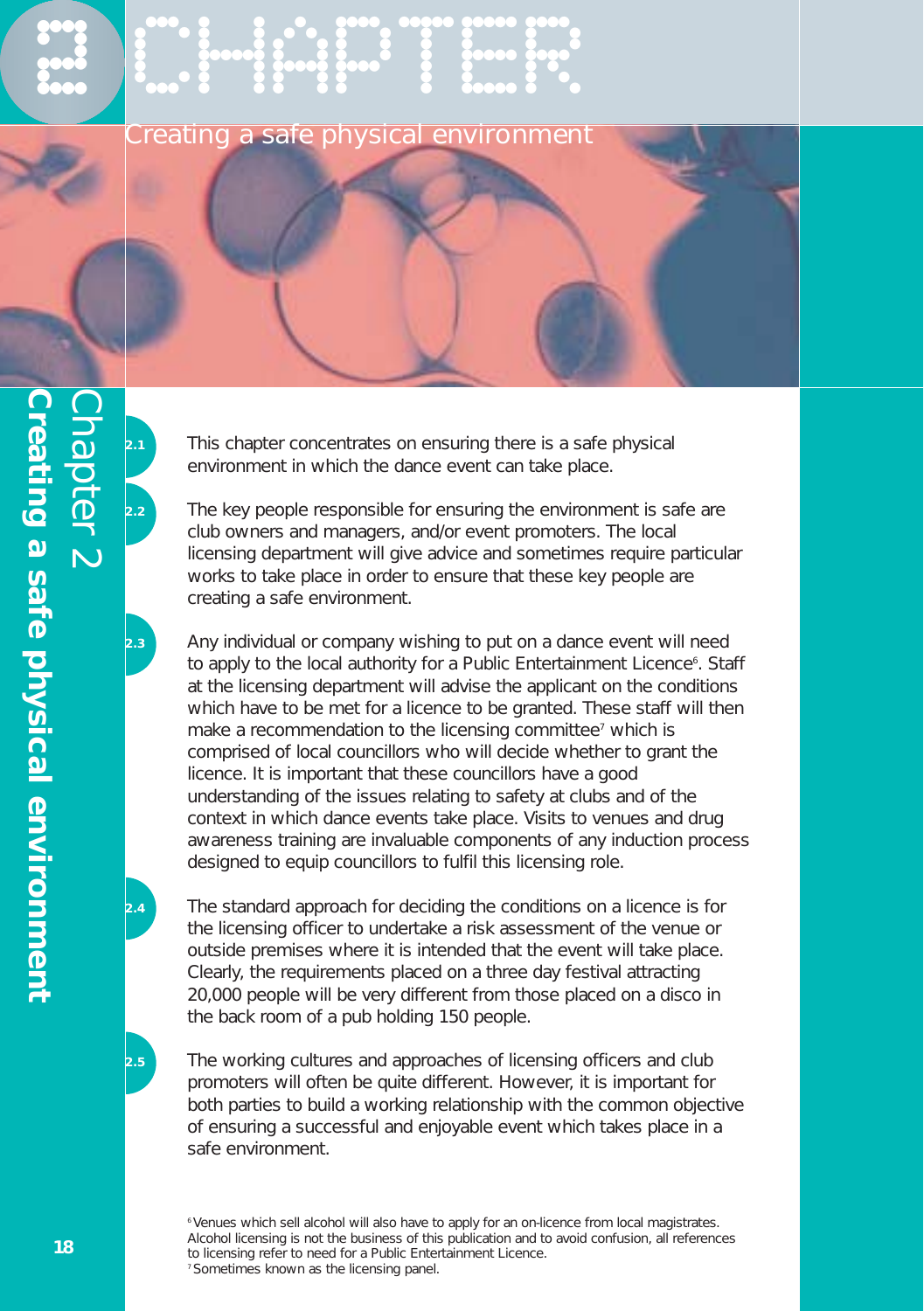

Creating a safe physical environmen

Perhaps the single most important element of a positive working relationship is good communication. Some licensing authorities produce step-by-step guidance on how to apply successfully for a Public Entertainment Licence. Setting out the process clearly is an essential aid to good communication. If both parties know the terms on which they are working together, liaison and negotiation can be much smoother. The interaction between venue and local authority should be seen as one of expert consultation. The personnel from licensing departments have the knowledge to equip venue management with the skills to meet licensing conditions thoroughly and consistently.<sup>8</sup>

**2.7** Equally important is the communication between club owner/manager, promoter and the police. The safety lessons and requirements which are the responsibility of the venue owner must also be known and understood by the promoter who may, to a large extent, be running the evening's entertainment. In London the Metropolitan Police hold a voluntary database of responsible promoters. This has proved to be a model of good practice.

**2.8** There are five key areas to address in ensuring the environment for a dance event is safe:

- Prevention of overcrowding
- Air conditioning and ventilation
- Availability of drinking water
- Further measures to combat overheating
- Overall safety

<sup>8</sup> Guidance has been or is in the process of being issued by a number of bodies and groups. However, there is currently no agreed national approach to applying for public entertainment licence.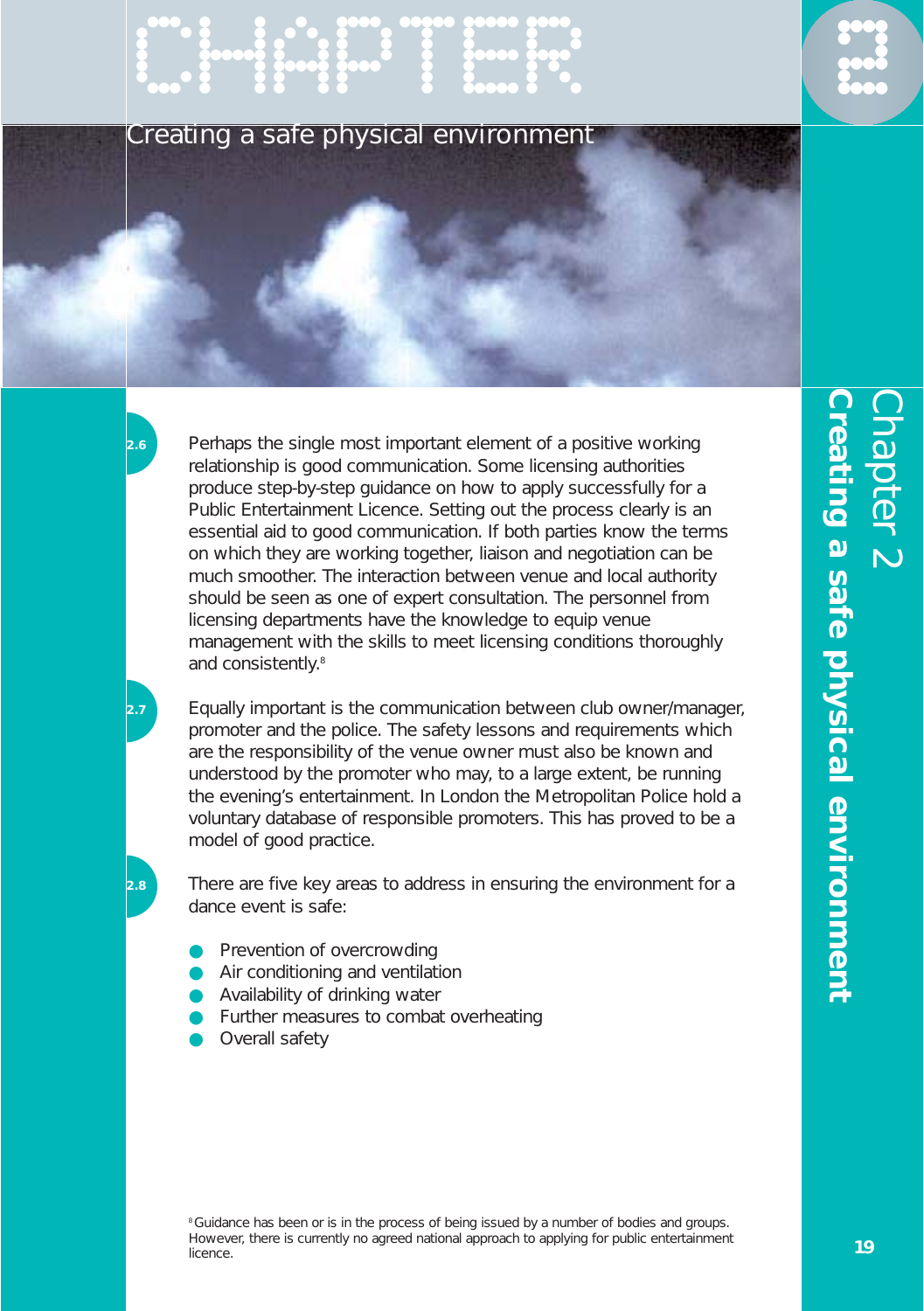

# **Creating a safe physical environment** Creating a safe physical environment lapter 2

### **Prevention of overcrowding**

**2.9** Overcrowding has been implicated as a key factor in injuries and deaths at dance events.

**2.10** Licensing officers will set an overall accommodation limit for a venue (based mainly on floor area and exit capacity) which is stated on any licence granted. Exceeding this capacity is a serious breach and may result in criminal proceedings being instituted against the licensee, manager and promoter, and the licence being revoked.

**2.11** It is important that licensing officers ensure that venues use a reliable method of counting the number of customers entering. Methods include electronic clocking systems, 'clickers' and tills. The selling of a finite number of tickets is also acceptable. It is recommended that a designated staff member informs the person in charge when 75% capacity is reached. It is also important to record the number of people leaving the venue during the evening.

**2.12** It is vital that all people on the premises are counted. Where guest lists or VIP passes are in operation, the number of paying customers allowed in must be adjusted accordingly. It is important to clarify with licensing officers whether staff are included in the capacity figure and to make a full list of all staff on duty including those involved with a sound system or lighting as well as permanent staff.

**2.13** In addition to ensuring that the overall capacity of the venue is not exceeded, it is important to ensure that localised overcrowding is avoided. It is pointless observing the capacity limit, if half the customers are squeezed into small popular areas. Care should be taken to design the venue in ways which avoid this 'bottle-necking'. Local authority and police licensing officers often have the experience to provide helpful (and free) advice on this subject. Particular attention should be paid to bar areas, toilet and cloakroom areas, and thoroughfares, stairways and landings.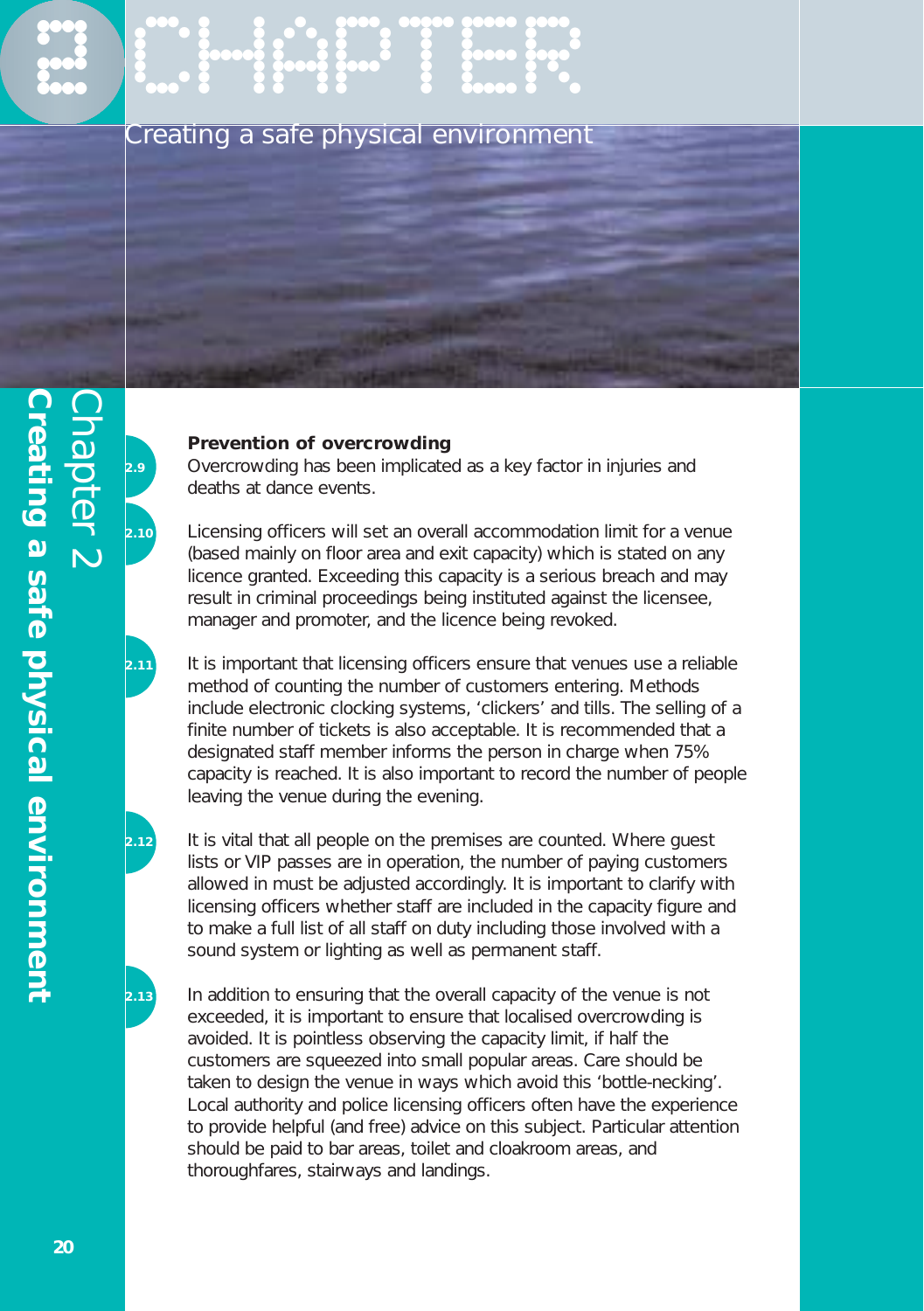

### Creating a safe physical environment

### **Air conditioning and ventilation**

**2.14** Controlling temperatures and humidity in venues is of paramount importance for the comfort and safety of clubbers. As stated earlier, overheating has been closely linked to ecstasy-related deaths.

**2.15** Technical guidance as to appropriate temperatures and humidity and how to ensure that they are adhered to, is available.<sup>9</sup>

**2.16** A common complaint about air conditioning is that some owners or managers are reluctant to switch it on, owing to the costs involved. Air conditioning is sometimes switched on when the temperature is already very hot and is then of very limited use in controlling temperature. In order to ensure that the temperature remains at a proper level, air conditioning should be switched on before the event so that it can cope with a gradual increase of temperature as the number of customers increases. This also enables the air conditioning to be operated at less than full power and is more cost efficient.

**2.17** Licensees should ensure that venues which do not have air conditioning make provision for temperature cooling by hiring or purchasing industrial fans to be placed around dance floors. If necessary, fire exits could be opened to allow cool air in, providing the venue has prior assent and agreement for such actions from local fire authorities. The venue must take responsibility for keeping customers as cool as possible. This could be the active distribution of free ice or frozen ice pops. Venues should also have a policy where readmission is possible if a customer wishes to go outside to cool off. Although in extreme cases, going from a very hot temperature to a very cold temperature can cause shock. In the majority of cases being allowed to go outside and cool down can be of great benefit.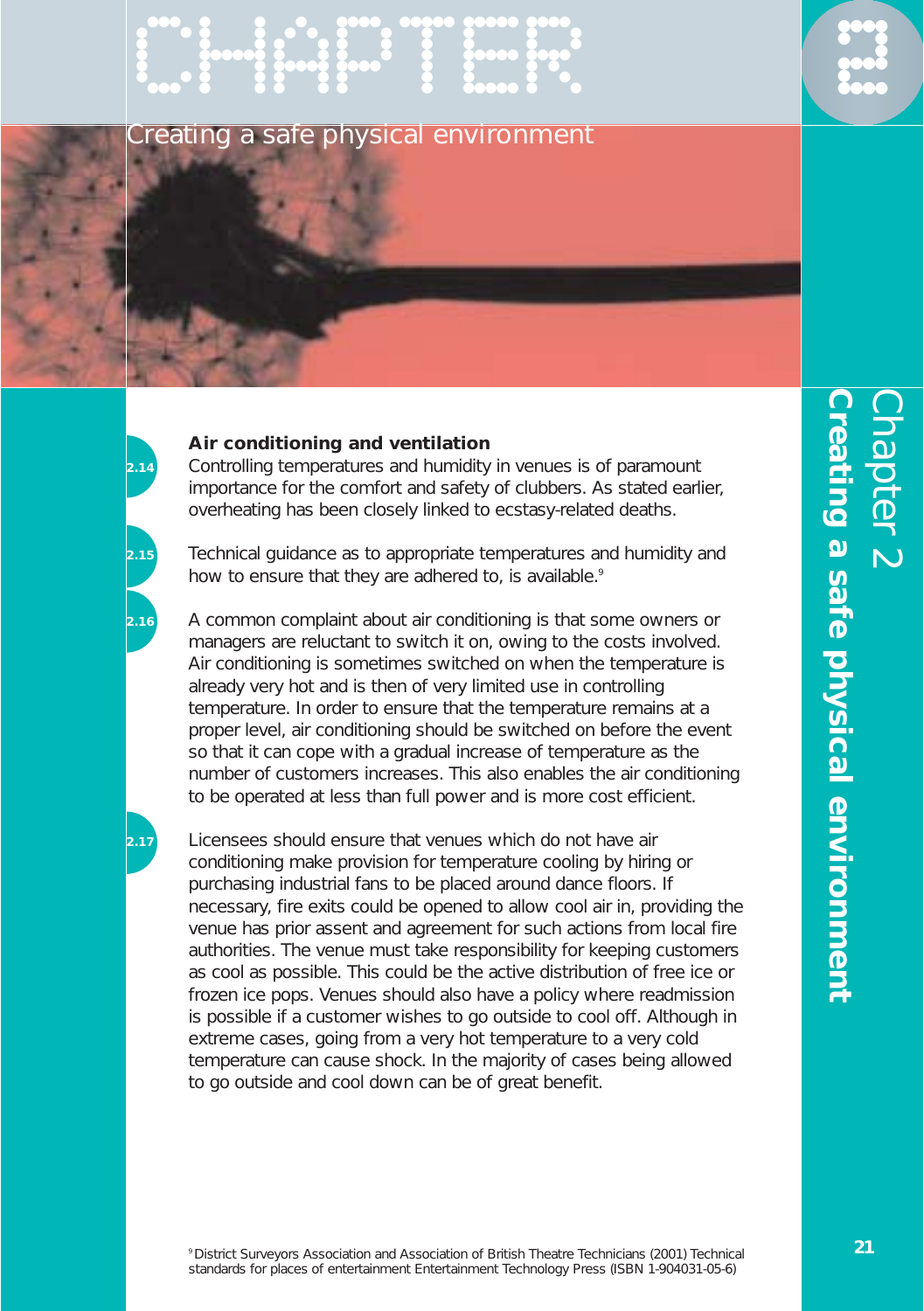## 2 CHAPTER Creating a safe physical environment

### **Availability of drinking water**

**2.18** It is important that everyone attending dance events keeps themselves hydrated with water or other non-alcoholic drinks. This is particularly important for those who have consumed alcohol and drugs, especially ecstasy.

**2.19** There have been many health education campaigns on this issue and surveys<sup>10</sup> show that many clubbers are aware of the need to keep themselves hydrated. However, it should also be noted that in some cases the over consumption of water can cause serious problems. It is recommended that users aim to sip a pint of water per hour.

**2.20** It is therefore imperative that there is free and unrestricted, but monitored, access to cold drinking water at all times. Licensing authorities should be aware that, in order to maximise bar profits, several owners and promoters have turned off water supplies, supplied only warm water or discouraged bar staff from supplying free cold water. The provision of free water is often a standard condition of a licence where dance music is being played and any breach should be considered very seriously.

**2.21** Recommended best practice is:

- Provision of cold water in easy to access areas; jugs of water and ice or drinking fountains are good examples
- Large signs to advertise and locate where water can be accessed
- Availability of a large range of appropriately priced bottled water and soft drinks for purchase at the bar
- Staff detailed to walk round the dance floors with chilled water, offering it to those who look in need

10For example, Winstock, A & Griffiths, P. (In preparation) High risk behaviours and harm reduction implementation amongst drug users associated with the dance music scene in the UK. Forthcoming.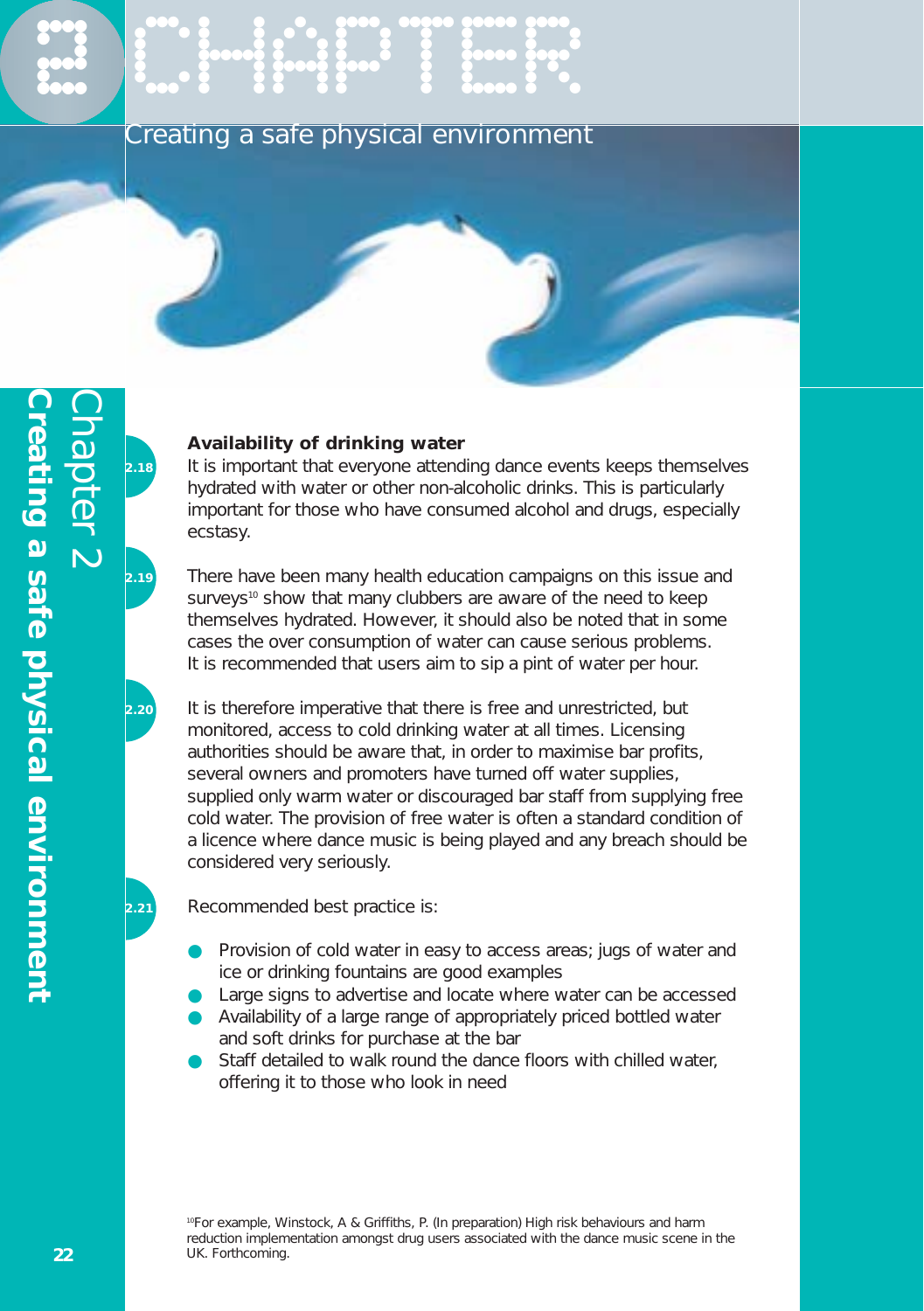

ng a safe physical environmen



**2.22** It may be necessary to have staff supervising the distribution of cold water to ensure that it is not adulterated in any way. A recent survey of drug-assisted sexual assault in the UK found that in 50% of all cases, the drug was administered at a pub or club<sup>11</sup>. Warnings about this issue should be included in any drug education material made available in clubs (see chapter four for more details).

### **Further measures to combat overheating**

**2.23** One of the main causes of overheating is dancers becoming 'locked in' to the music and dancing for hours on end to a fast beat. Fuelled by ecstasy or other stimulant drugs, the risks to health are clear. A number of measures can be taken by club and sound system staff to encourage dancers to take breaks. These are set out below.

**2.24** Typically, as the event goes on, the harder and faster the music gets. This is what the majority of customers want and expect. Although clubbers should take responsibility for controlling their own heat levels, DJs can help by being attentive to what is happening on the dance floor and should be aware if the temperature is rising to dangerous levels. Within mixes of records it is possible to introduce a few moments of calm time.

**2.25** The vital measure in pinpointing potential candidates for overheating is for all staff to be extra vigilant and watch the dance floors. By keeping a watchful eye on the customers, it will become apparent who is too immersed in dancing to think about taking a break or a drink. These people should be kept under close observation, offered water and gently encouraged to take a break. It is not advisable to be persistent, however, as this may upset or agitate the customer who may become confused as to why they are receiving such attention.

**2.26** Spaces should be set aside for dancers to rest and cool down – 'chill out areas'. These areas should be cooler and quieter than the main dance floors. Seating should be provided and door supervisors or other club staff should have a low-key presence to prevent overcrowding. This is also an ideal location for outreach services to set up, or information to be provided.

11Sturman, Peter (2000) Drug assisted sexual assault. London, Home Office.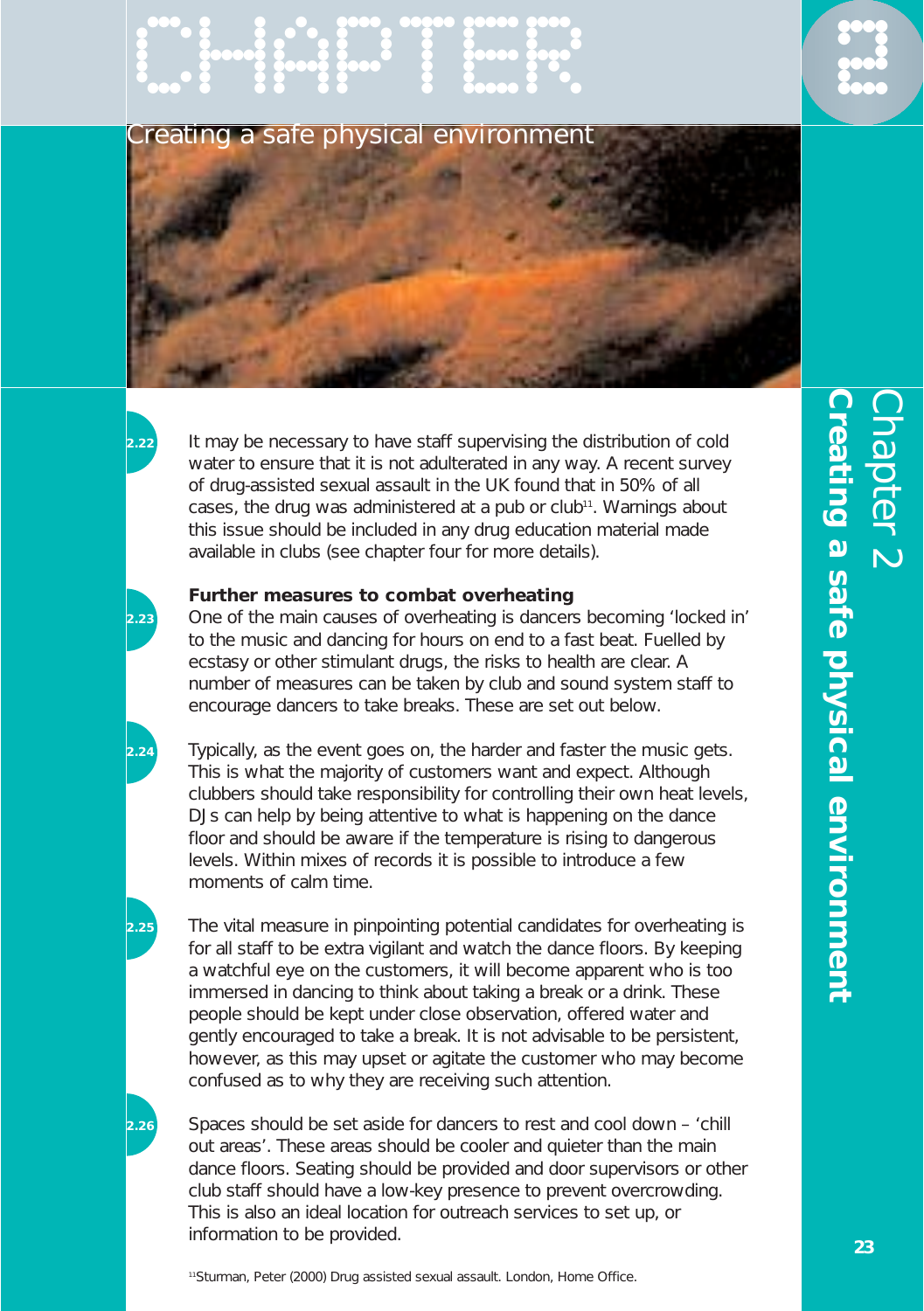## 2 CHAPTER Creating a safe physical environ



**2.27** If chill out rooms are provided, it is important to ensure that the music played there is quieter and slower. Although DJs may be briefed to fulfil this requirement, they may disregard this and end up 'competing' with DJs playing music in the main areas. If this happens, the promoter or venue manager needs to step in and remind them of their brief.

**2.28** Some dancers may get so hot that they wish to undress in a way that contravenes the venue's dress code. This is an indication that the temperature is too hot and action needs to be taken. In the meantime, dancers should be allowed to take off clothes to aid them in controlling their body temperature.

**2.29** Clubbers will need to put on extra layers of clothing to safeguard their health on the way home, especially in winter time. It is important therefore for clubs to provide an adequate cloakroom which is efficiently and securely operated. The cost should either be free, (incorporated into the price of entry) or reasonable to encourage clubbers to use it.

### **Overall safety**

**2.30** Licensing officers will direct the venue to comply with all requirements of Health and Safety legislation. Common important issues for consideration at dance events venues include:

- Ensuring that access to potentially dangerous sites such as the top of speakers or balcony rails is effectively prevented
- Employing glass collectors to ensure that drinking vessels do not accumulate and cause obstructions
- Providing drinks in glasses that are made of plastic or toughened glass to prevent them being used as weapons
- Ensuring that fixtures and fittings are safe and secure and unlikely to cause harm or injury
- Ensuring that all fixtures and fittings and electrical systems in particular are safeguarded from the effects of excessive condensation which are common at dance events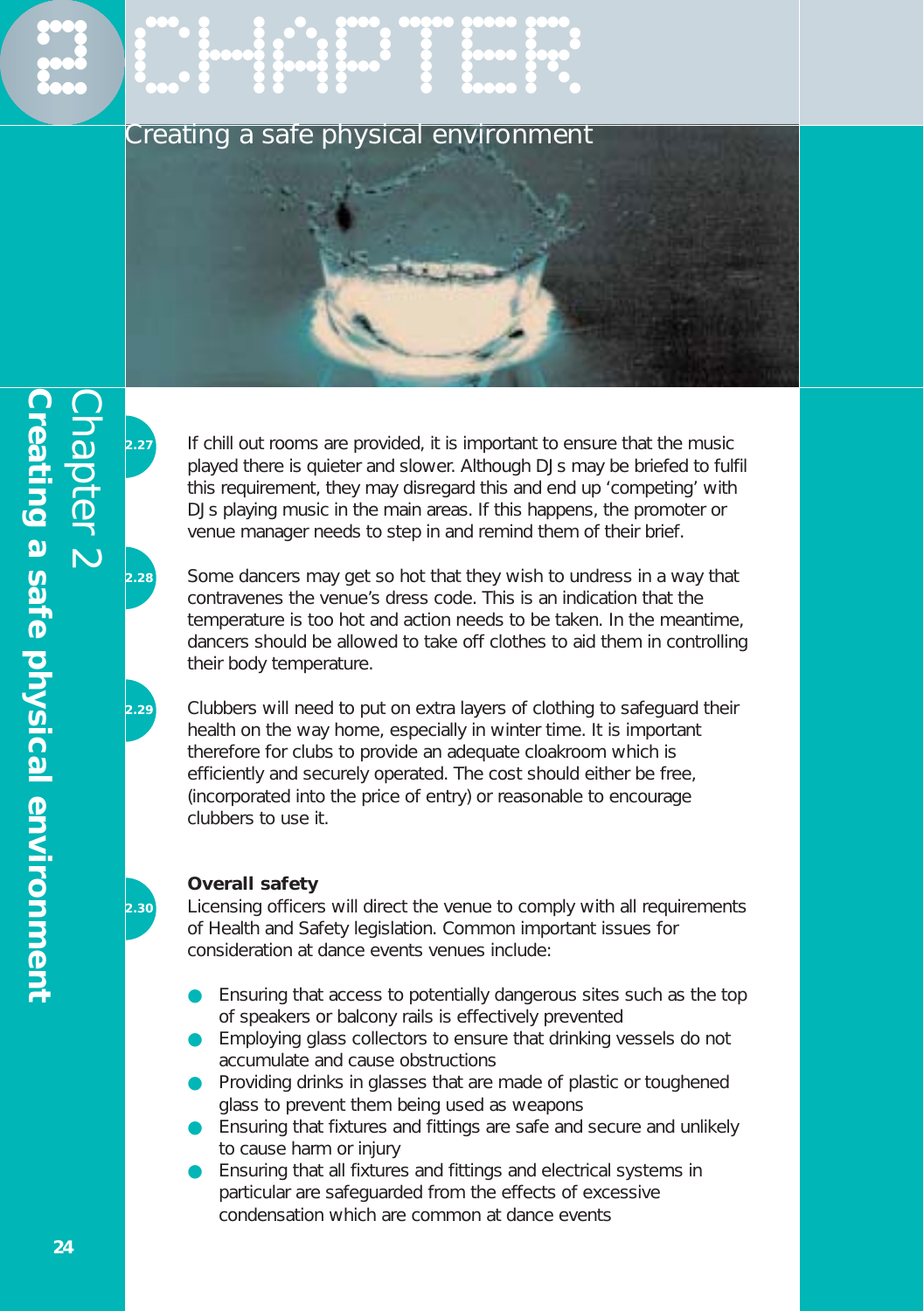## CHAPTER 2

Creating a safe physical environm

- Making sure that a maximum volume on sound systems is set to prevent causing hearing damage to clubbers and staff or disturbance to neighbours. In many cases it may be appropriate to install a tamper-proof sound limiter on the amplification system
- Informing customers of the intended use of any strobe or laser lighting, smoke or other special effects and ensuring that these are installed and used safely
- Preventing floors from becoming slippery from condensation or spilt drinks
- Ensuring that emergency evacuation procedures take into account the fact that many customers may be intoxicated from drink or drugs

**2.31** Where a dance event takes place outside, or is of a particularly large scale (e.g. arena-based) there are a number of additional safety issues to cover. All such issues are dealt with comprehensively by the Health and Safety Executive's publication, 'The event safety guide', which is highly recommended.<sup>12</sup>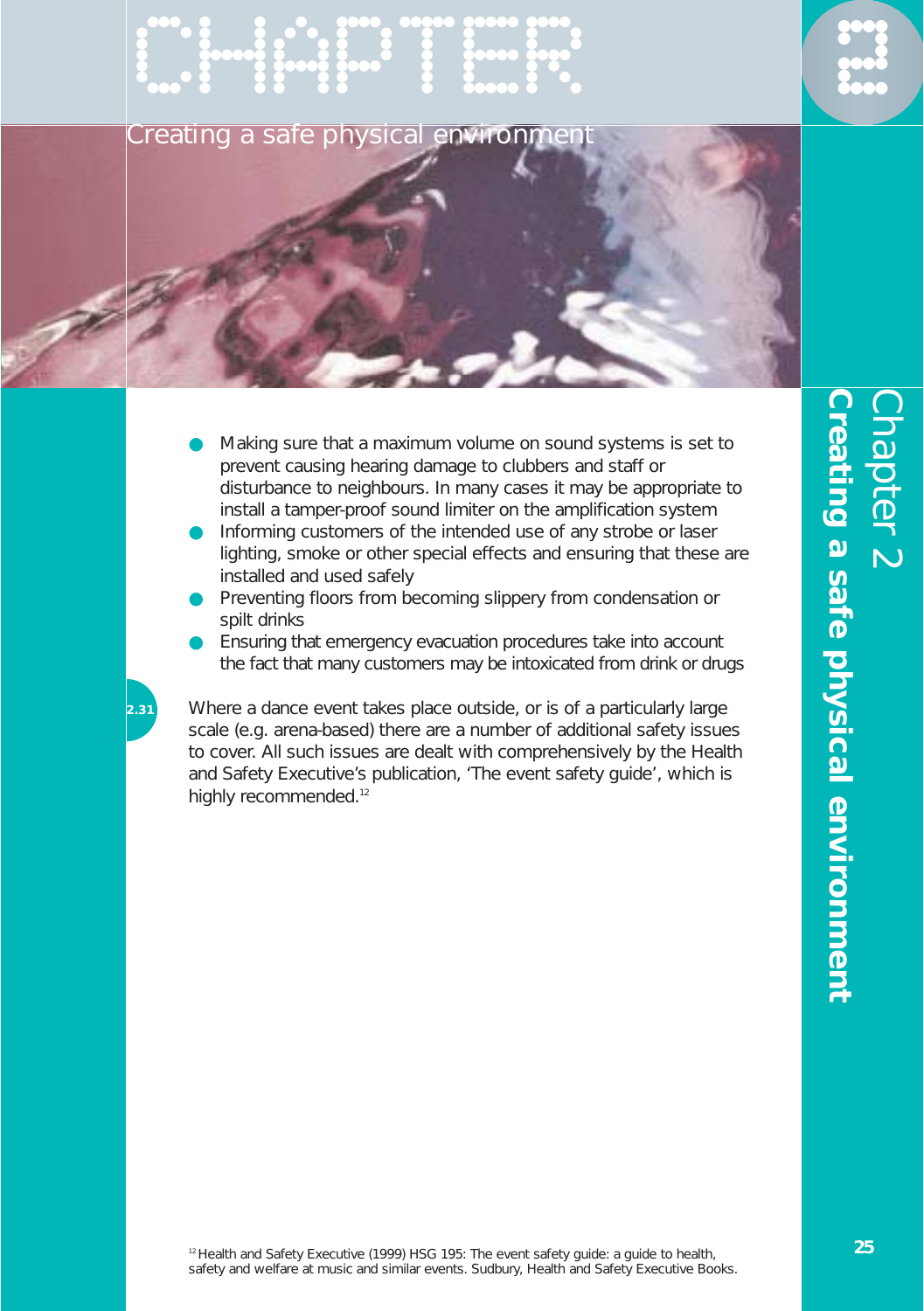## 2 Pay 2 Pay 2 Pay 2 Pay 2 Pay 2 Pay 2 Pay 2 Pay 2 Pay 2 Pay 2 Pay 2 Pay 2 Pay 2 Pay 2 Pay 2 Pay 2 Pay 2 Pay 2 P<br>2 Pay 2 Pay 2 Pay 2 Pay 2 Pay 2 Pay 2 Pay 2 Pay 2 Pay 2 Pay 2 Pay 2 Pay 2 Pay 2 Pay 2 Pay 2 Pay 2 Pay 2 Pay 2

Creating a safe physica



### **Monitoring and enforcement**

**2.32** The most effective means of ensuring a safe environment for clubbers is for club owners, event promoters and licensing officers from the local authority and the police, to work together in a constructive partnership. However, it must be recognised that not only licensing authorities, but licencees, managers and event promoters all have a duty to preserve public safety and enforce compliance with licence conditions. It is clear from clubbers and the organisations which represent them, that on occasions their safety is put in jeopardy: ventilation is poor, air conditioning is not used, water taps are turned off, and capacity limits are ignored. In these situations, licensing authorities must take action.

**2.33** Some local authority licensing teams are under-resourced and are unable to monitor whether venues are fulfilling their requirements on a regular basis. It will be important for teams to prioritise their work and to pay most attention to those clubs playing music that is attractive to people who take drugs as part of their night out. The risks of harm and, ultimately, of fatalities, are highest in these circumstances. Although licensing authorities have a duty to check on all licensees, such clubs should be monitored more regularly. It should of course be emphasised that although enforcement is the responsibility of licensing officers, the legal responsibility for ensuring the health and safety of clubbers remains with licencees, venue managers and promoters.

**2.34** It is important that monitoring takes place at the time when risks are highest – a venue may have the right number of people, a comfortable chill out room and be operating at an appropriate temperature at midnight. By 4 o'clock in the morning, it may be packed from wall to wall, have the temperature of a blast furnace and have run out of cold water.

**2.35** Given licensing teams' finite resources, it will be important for them to gain information from a range of agencies in order for them to target venues that are not ensuring a safe environment. The police, drug agencies, medical teams and others should all be encouraged to provide information on a confidential basis.

**Creating a safe physical environment** Creating a safe physical environment Chapter 2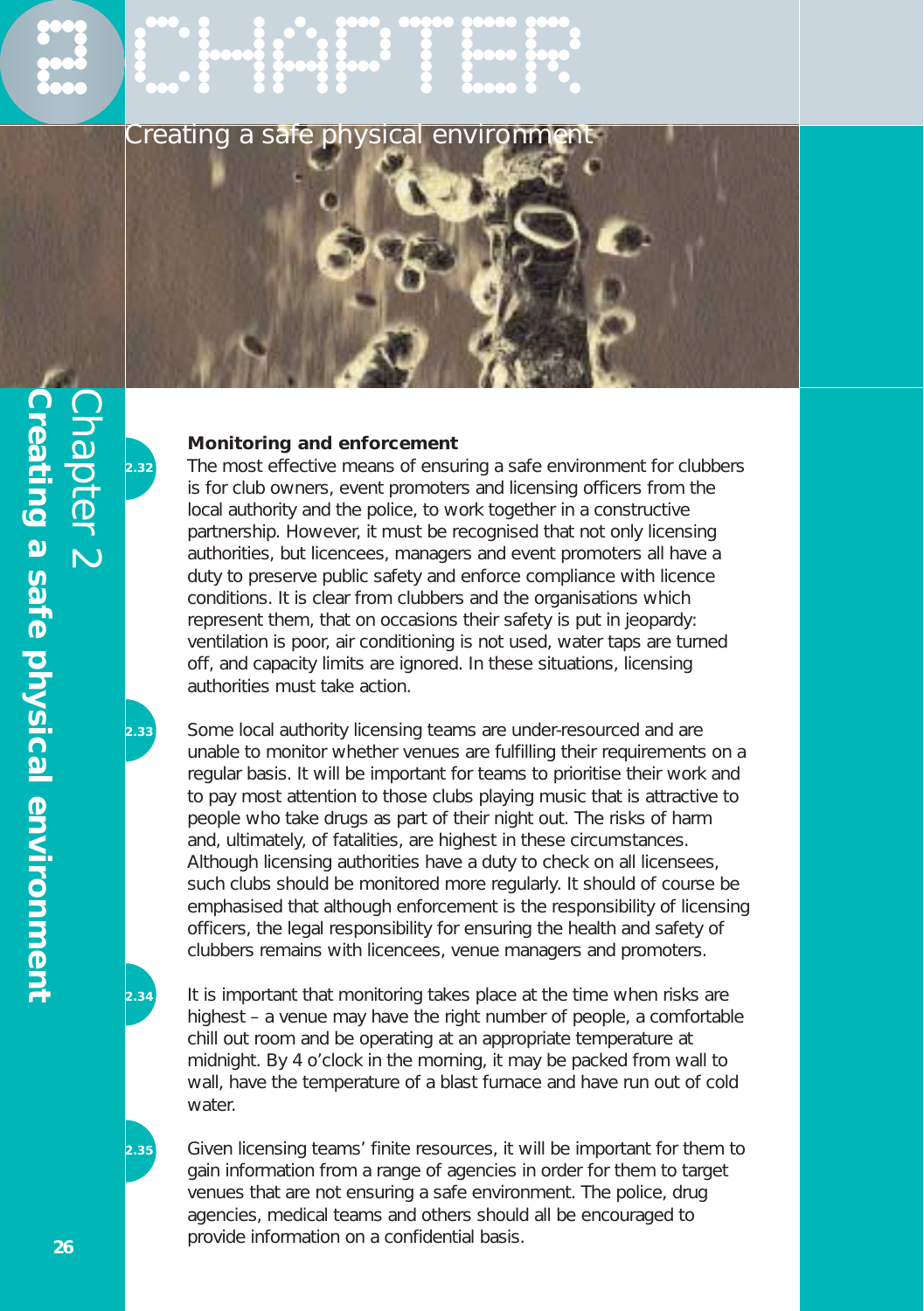

### Creating a safe physical environment

**2.36** The most appropriate source from which to gather information is from the customers who attend dance events. Local authorities should encourage venues to have a clear complaints procedure displayed conspicuously. Clubbers should be encouraged to complain directly to the management of the club at the time of the event if they feel they have not been provided with a safe environment. Complaints procedure notices should also include contact numbers for licensing authorities so that clubbers can take up issues that are not resolved to their satisfaction.

**2.37** Licensing authorities are encouraged to consult actively and regularly with clubbers about safety issues. Surveys can be conducted at clubs, or may be distributed with flyers and tickets. Return to a freepost address with entry in a prize draw giving a relevant prize (CD vouchers etc.) can increase the number of replies.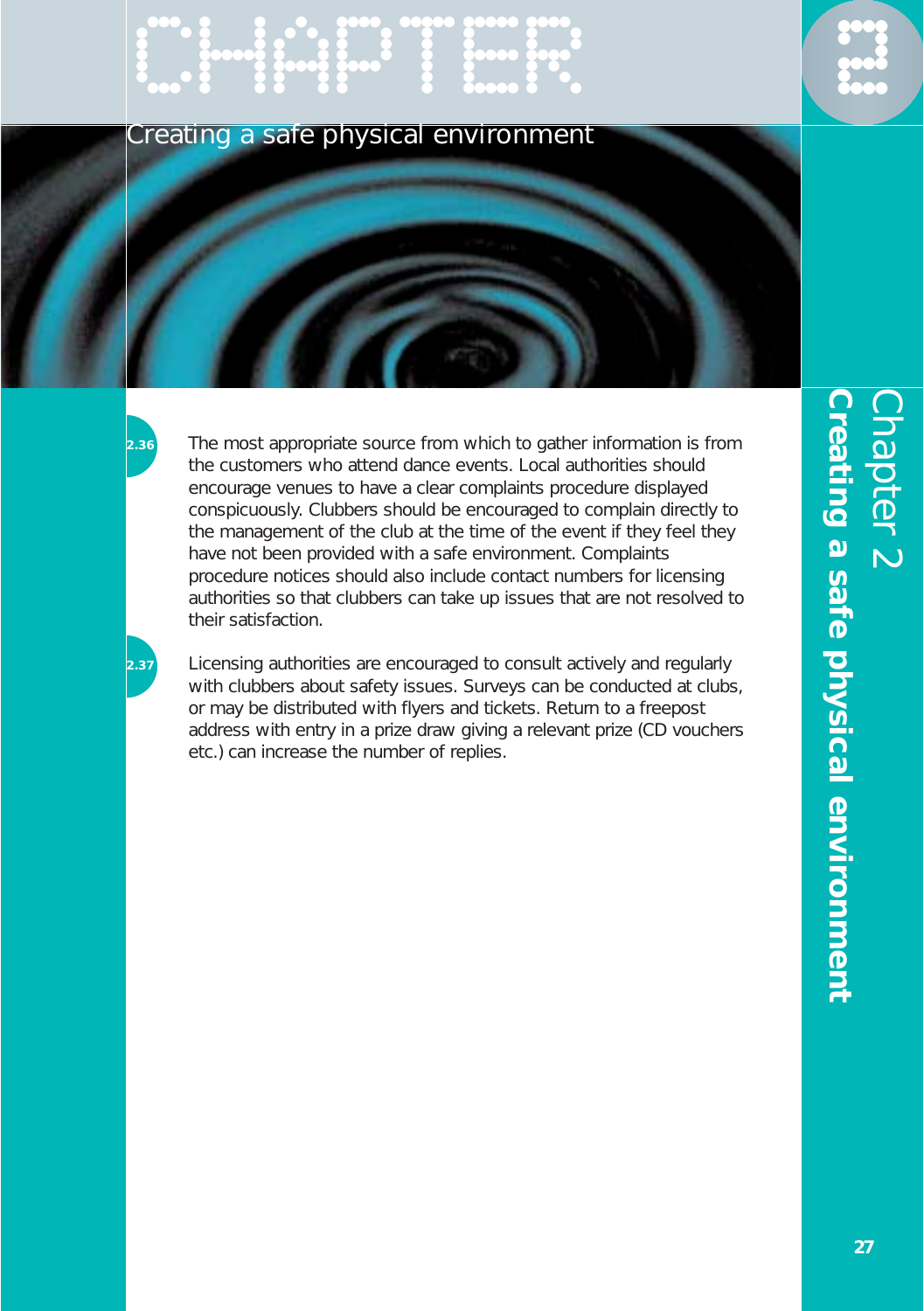## 2002<br>2003<br>2000

The table below summarises the key action points for ensuring a safe physical environment and indicates who the key players are for each point.

 $\frac{1}{2}$  ,  $\frac{1}{2}$  ,  $\frac{1}{2}$  ,  $\frac{1}{2}$  ,  $\frac{1}{2}$  ,  $\frac{1}{2}$  ,  $\frac{1}{2}$  ,  $\frac{1}{2}$  ,  $\frac{1}{2}$ 

|                                                                                | promoters<br>ન્ઝ<br>managers<br>Owners, | police<br>Licensing authorities & | Drug outreach or medical services | Drug Action Teams |
|--------------------------------------------------------------------------------|-----------------------------------------|-----------------------------------|-----------------------------------|-------------------|
| Developing a constructive working relationship                                 |                                         |                                   |                                   |                   |
| Providing information on the licensing process                                 |                                         |                                   |                                   |                   |
| Providing induction training to councillors on licensing panel                 |                                         |                                   |                                   |                   |
| Support club operators to provide a safe clubbing environment                  |                                         |                                   |                                   |                   |
| Designing venue to prevent overcrowding                                        |                                         |                                   |                                   |                   |
| Preventing overcrowding at events                                              |                                         |                                   |                                   |                   |
| Ensuring air conditioning and ventilation systems are<br>appropriate & working |                                         |                                   |                                   |                   |
| Providing free, accessible, cold water                                         |                                         |                                   |                                   |                   |
| Informing clubbers about importance of water and<br>where to get it            |                                         |                                   |                                   |                   |
| Providing a chill out room                                                     |                                         |                                   |                                   |                   |
| Ensuring breaks in fast music                                                  |                                         |                                   |                                   |                   |
| Ensuring overall health and safety                                             |                                         |                                   |                                   |                   |
| Informing clubbers of their rights                                             |                                         |                                   |                                   |                   |
| Surveying clubbers                                                             |                                         |                                   |                                   |                   |
| Ensuring regular monitoring and enforcement                                    |                                         |                                   |                                   |                   |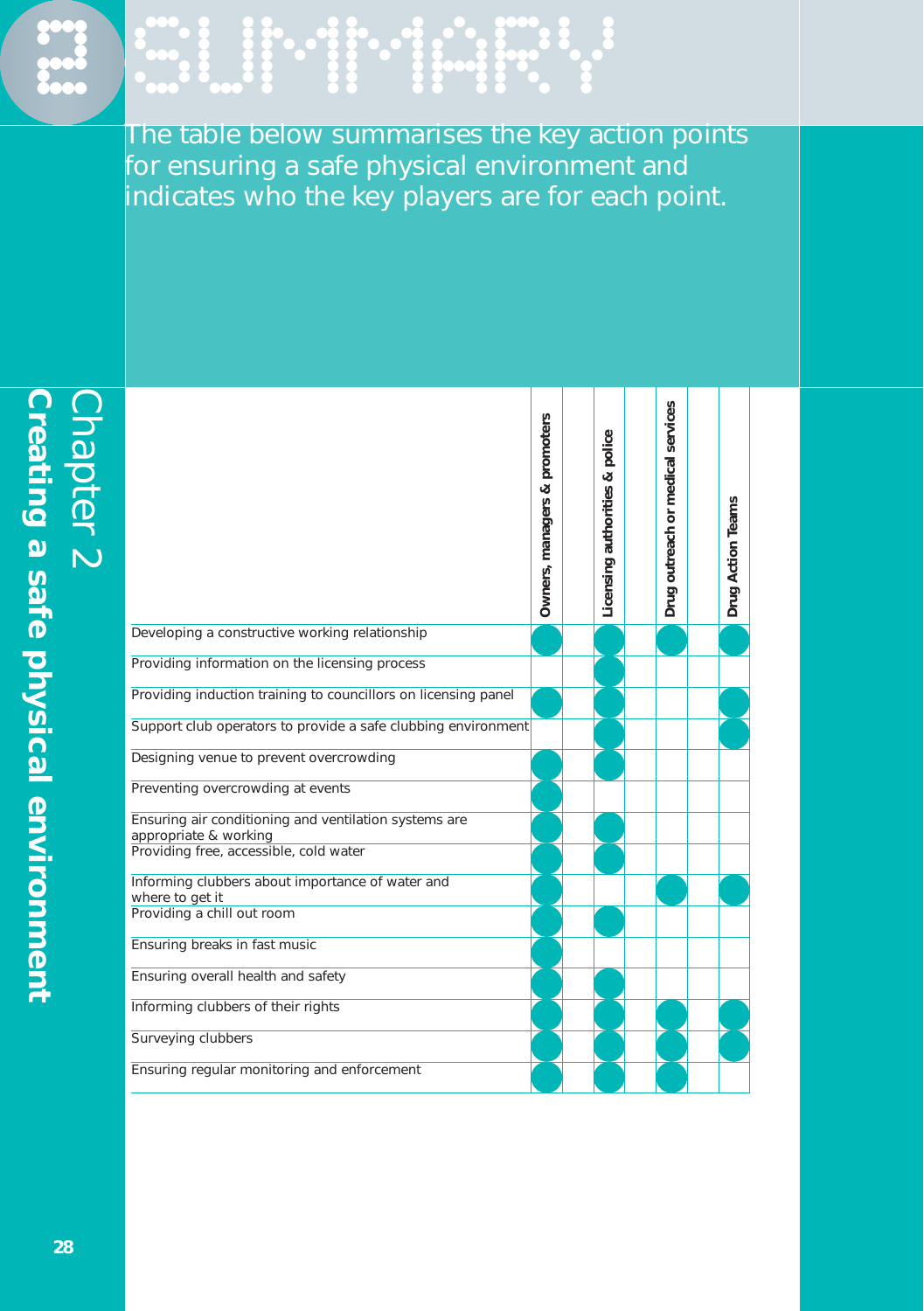

### **Tackling drug dealing**

D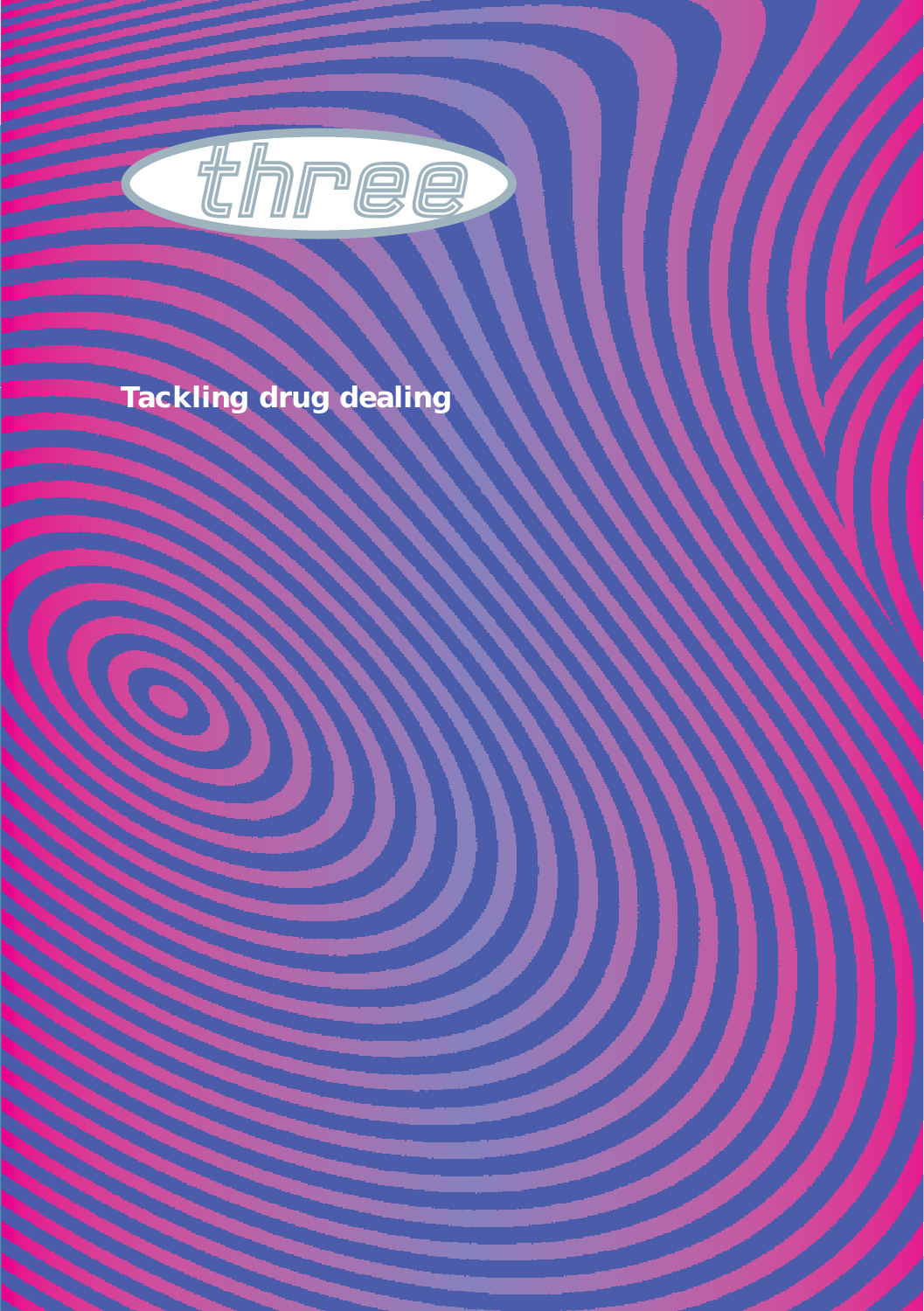

**3.1** There is an essential challenge in tackling drug use in a club setting. It has already been discussed that controlled drug use has become a large part of youth culture and is, for many young people, an integral part of a night out. Certain forms of music are associated with particular types of drug use and when owners or promoters put events on featuring this music, it is inevitable that the customers will include people that use drugs. The Government's advisory body on drugs, the ACMD, has counselled against attempts to ban dance events and recommended flexibility in granting licenses to prevent driving events underground where safety is much more difficult to guarantee.<sup>13</sup>

<sup>13</sup>Drug Misusers and the Criminal Justice System Part II Police, Drug Misusers and the Community Advisory Council on the Misuse of Drugs, HMSO 1994.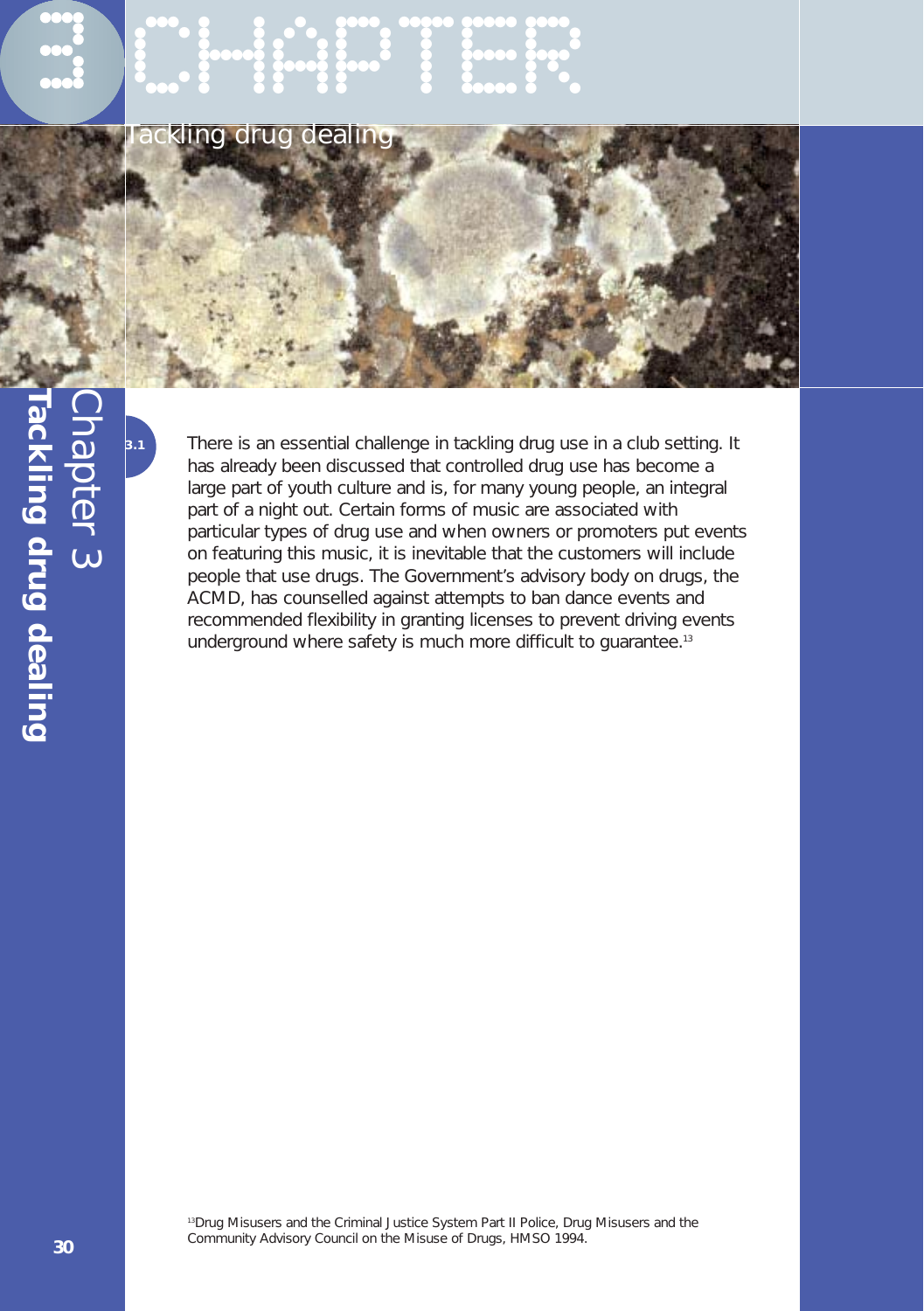### Tackling drug dealing

EMPLE DE L'ARTISTE

### **Legislation**

**3.2** Club owners and promoters are therefore placed in a difficult situation, they are required to prevent drug dealing and drug use in an environment which is associated with both these activities. Nonetheless the full responsibility is with club owners and promoters to ensure they work within the law, and make every effort to control the use and supply of drugs on their premises.

**3.3** If they fail to be rigorous in their efforts to tackle drug use, club owners are liable to have their licence withdrawn under the aegis of the Public Entertainments Licences (Drug Misuse) Act 199714. Club owners may also be affected by another important piece of legislation. In May 2001, the Criminal Justice and Police Act 2001 was passed. Section 38 of this Act is reproduced below:

### Use of controlled drugs

38 Permitting use of controlled drugs on premises For paragraph (d) of section 8 of the Misuse of Drugs Act 1971 (c. 38) (offence of knowingly permitting cannabis, cannabis resin or prepared opium to be smoked on premises) there shall be substituted- "( d) administering or using a controlled drug which is unlawfully in any person's possession at or immediately before the time when it is administered or used."

**3.4** This change to the legislation extends the scope of the Act which now requires all club owners and others with responsibility for buildings, to ensure that they do not knowingly allow supply or use of any controlled drug, on their premises. Legal precedent makes it clear that anyone responsible for a building should take vigorous action to tackle any suspicion of drug use or supply on the premises. Owners must demonstrate that they are making every effort to control use of these

<sup>14</sup> The British Entertainment and Discotheque Association, in partnership with the Local Government Association and Association of Chief Officers of Police have produced a guide to this Act. See chapter seven, 'further reading' for details.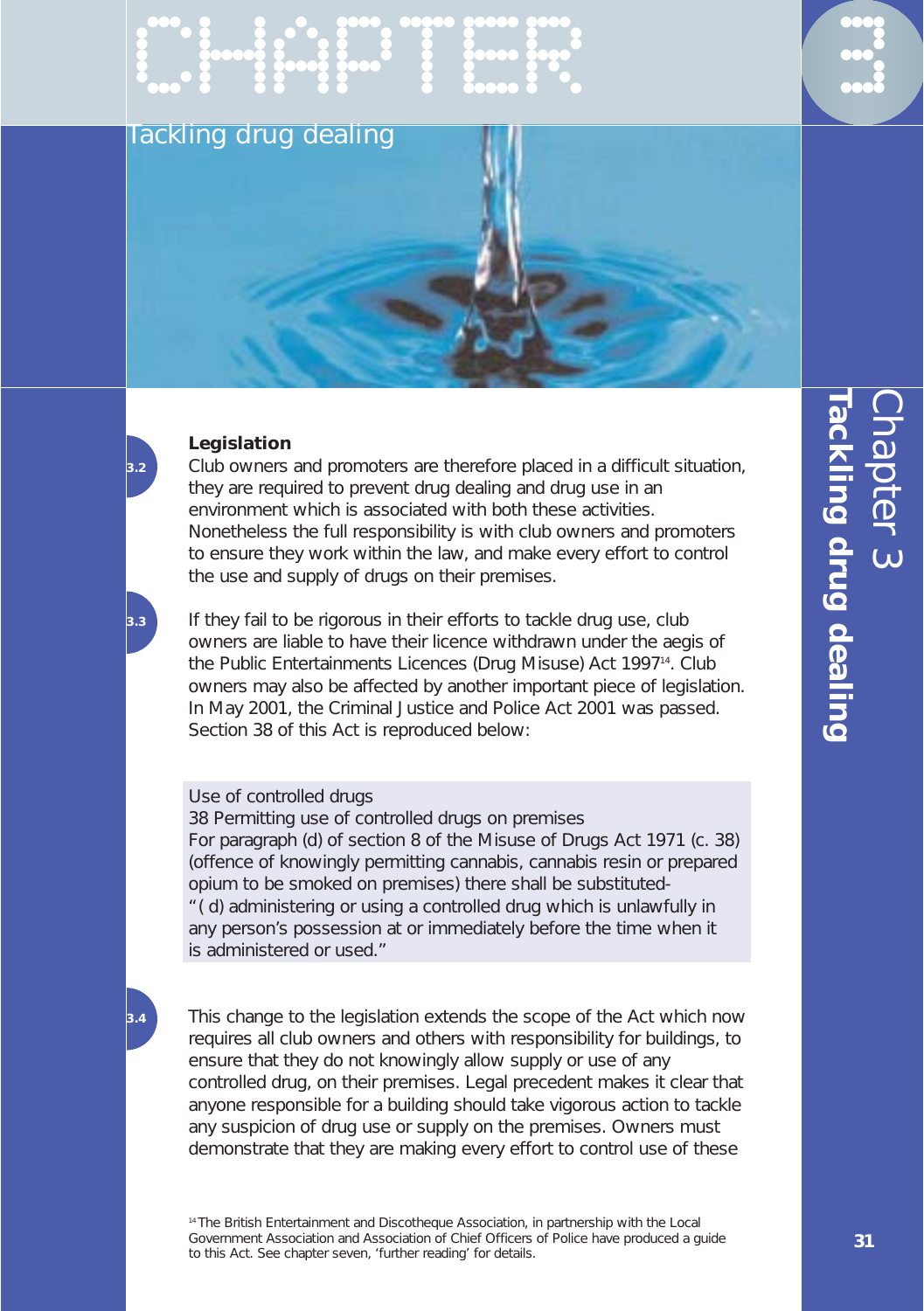### CHAPTER CHAPTER Tackling drug dealing



drugs in their clubs. Although the amendment has been enacted, there is currently a period of consultation to shape guidance on how the new Section 8 should be used.

**3.5** It is essential for local police services, usually the officer responsible for licensing, and club owners, to establish close working relationships. Whilst it may be desirable, achieving the complete eradication of all drug use and supply is unrealistic. Therefore the provisions in the Public Entertainments Licences Act state that an application for revoking a licence can only be made if:

*'there is a serious problem relating to the supply or use of controlled drugs at the place or at any place nearby which is controlled by the holder of the licence.'* <sup>15</sup>

The guidance on implementation of the Act also stipulates that application for revocation should only take place:

*'if such action taken by the local authority would significantly assist in dealing with the drugs problem at that place.*' 16

**3.6** The police will expect close liaison and co-operation. The practical issues which need consideration are set out below. If a club adheres to these guidelines, and co-operates with the Police, it should be possible for them to operate within the law. A scheme in Rochdale encourages clubs to 'sign up' to the police run protocol on preventing drug dealing and use on their premises. Although adherence to this protocol is not made a condition of a licence, the police licensing officer advises licensing magistrates that if a club has not adopted the protocol, then certain standards cannot be met.

**3.7** Where a club adheres to national guidance and co-operates with local police, it should be able to operate within the law.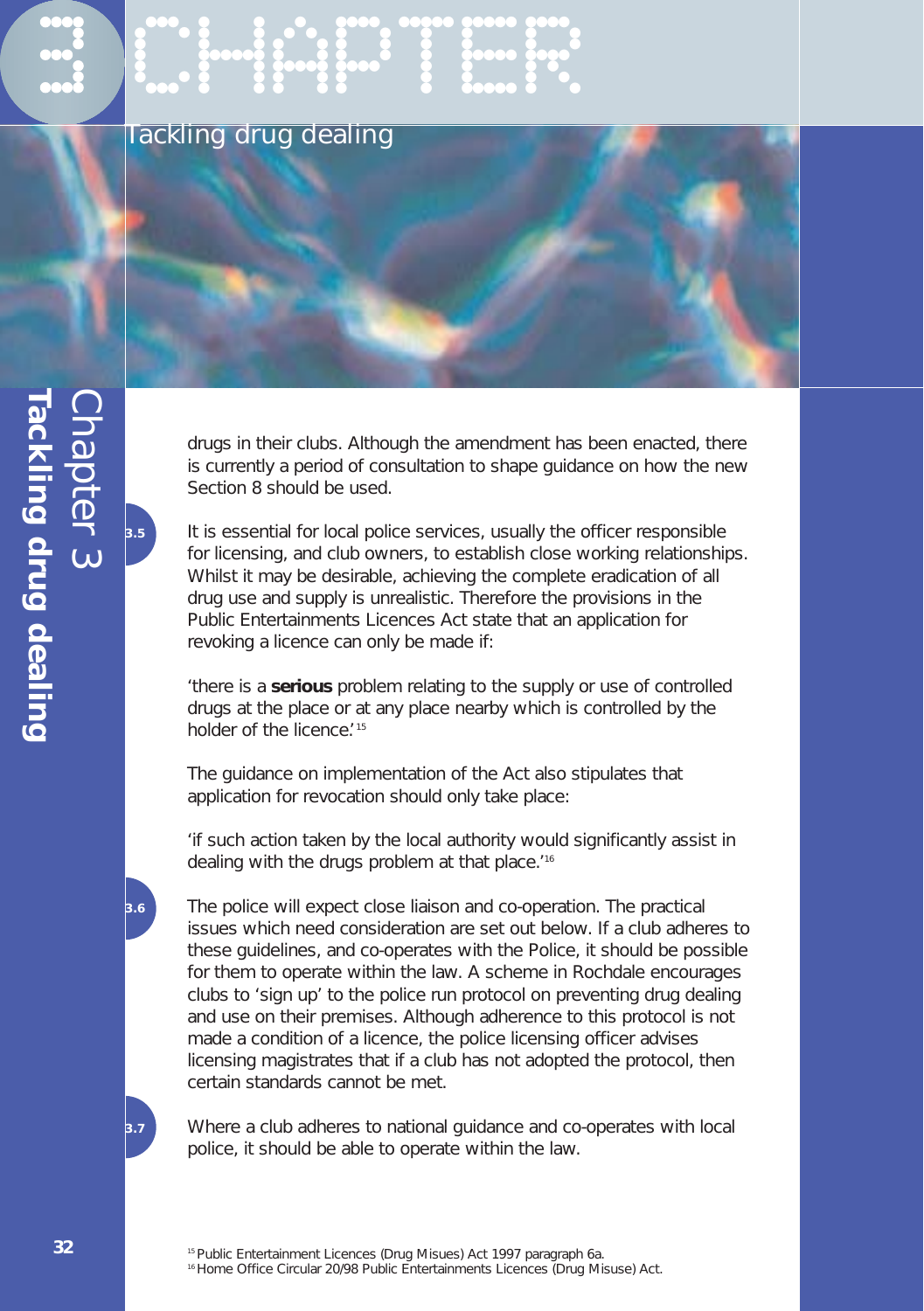





### **Entry to the venue**

**3.8** As part of a licensee's policy on drugs – a topic covered fully in chapter five – there should be a section setting out policies and procedures for searching customers for drugs and weapons including firearms. These policies should be formulated in consultation with the licensing authority and police. It is important that the policy contains a complaints procedure.

The policy of searching customers for drugs and weapons should be advertised widely, on tickets and flyers and prominently in entrance and queuing areas. Amnesty boxes should also be provided so that customers who have drugs on them and still wish to enter the club can dispose of their drugs before being searched. These boxes must be secure and a protocol should be established for opening them. The opening of the box and any findings should be recorded and witnessed by at least two people. Any drugs should be stored securely before being handed over to the police. The Metropolitan Police Service issue clubs in the centre of London with self-sealing exhibit bags. Any drugs found are placed in these and retained by the management for collection by the police. The bags are all individually numbered and tamper-proof.

**3.10** The single most important factor in tackling drug dealing in clubs is the quality of door supervisors. A well trained team of professional door staff can be extremely effective in preventing drug dealing and any related problems. Conversely, it has also been found that criminal organisations can use door supervisors as a way of running drug dealing operations on a large scale.17 Police officers with licensing responsibility should request full information on the door supervisors used. An efficient, professional team can also act to ensure weapons, including firearms, are not brought into clubs.

#### **Door supervisors**

**3.11** The Government has recognised the urgent need to regulate the whole of the private security industry in England and Wales, which includes door supervisors working at licensed premises, and the

17 Morris, Sheridan (1998) Clubs, drugs and doormen London Police Research Group, **33** Crime detection and prevention series paper 86, Home Office.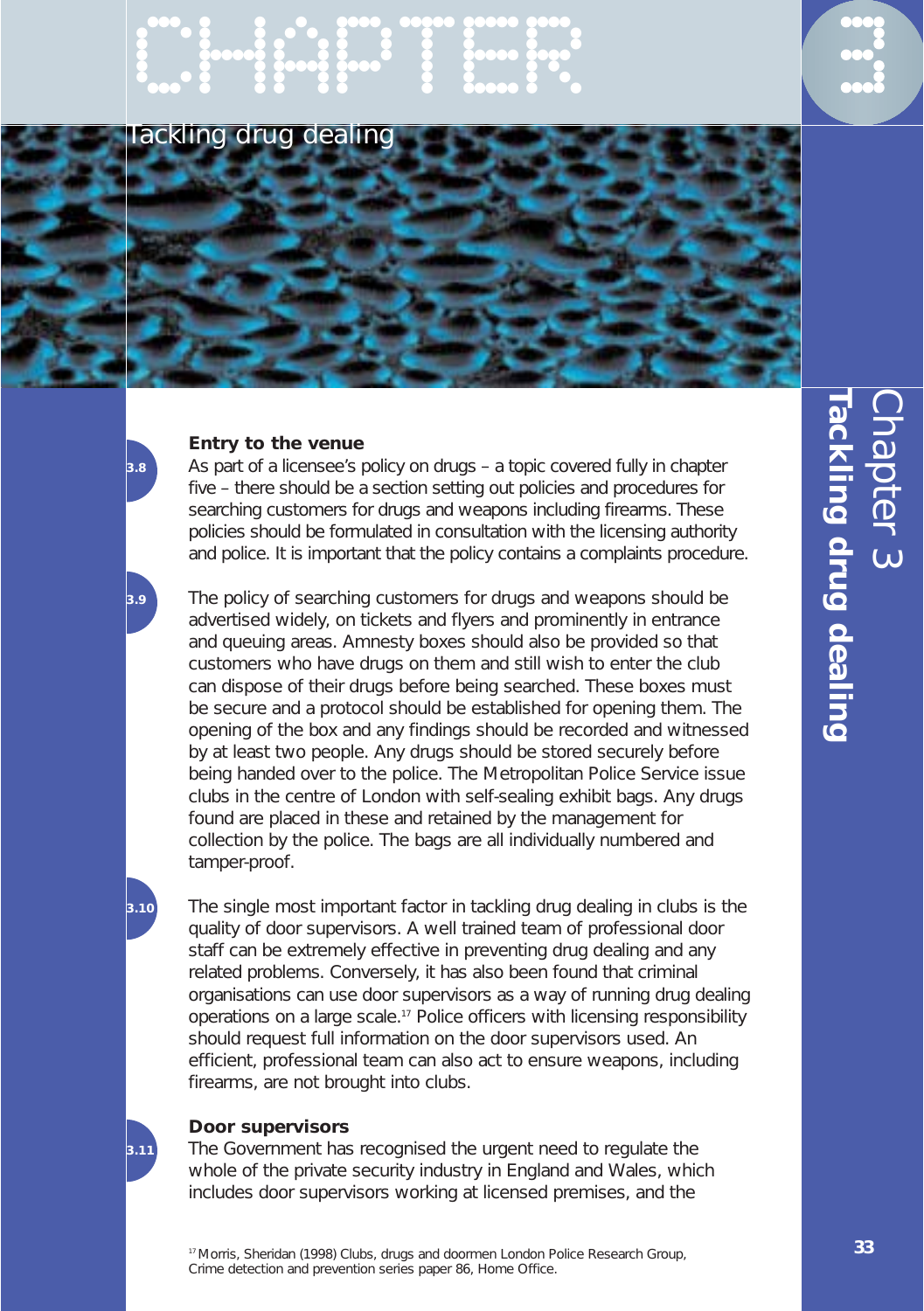### CHAPTER CHAPTER Tackling drug dealing

Private Security Industry Act (2001) became law in May 2001. This means that in time all security industry personnel will need to be licensed to be able to work in the industry. All door supervisors will be required to apply for registration, will be vetted regarding any previous criminal convictions they may have, and will need to be suitably trained. Once the new system is operating, it will be a criminal offence for anyone to work as a door supervisor without being licensed, and it will be illegal for a pub or club manager to employ anyone who is not licensed. In effect, there will be a national registration scheme for door supervisors, to replace the current system of local schemes. This scheme is expected to start in 2003.

**3.12** Where current local registration schemes are operating, door supervisors must visibly wear their registration badges at all times whilst working at licensed premises. In areas that do not have a registration scheme at present, it is recommended that security staff wear an identification badge bearing the user's photograph and a number which can be clearly read (not their full name).

**3.13** People convicted of robbery, serious assaults, all types of burglary and drugs offences should not be considered suitable for the role of a door supervisor. Local authorities should abide by the Rehabilitation of Offenders Act 1974. Police officers will encourage venues, companies and events to ensure that door supervisors are properly selected, trained and supervised. Door supervisors may be permanent staff employed by the venue or they may work for a security company. In the latter case venues should only contract door supervisors from a reputable security company. The most professional door security companies can work towards, and be assessed against, a set of British Standards for this sector, BS:7960. It is recommended that managers of venues and events should only use the services of door security companies that have been assessed against, or are actively working towards, accreditation for this standard<sup>18</sup>.

**3.14** The key duties of door supervisors with regards to preventing drug dealing and the use of firearms or weapons are set out below.

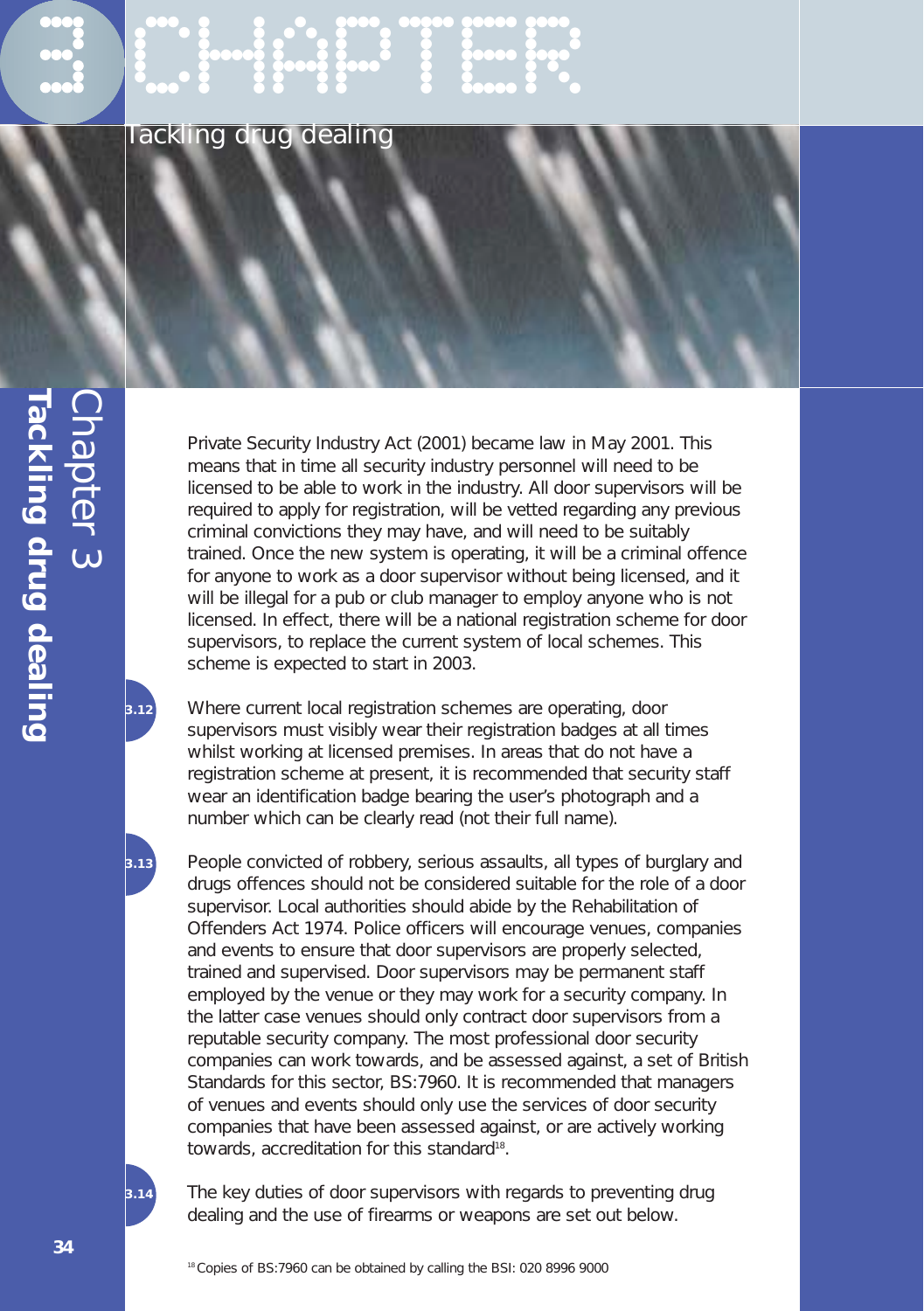### Tackling drug dealing

EMPLE DE CHAPTER POR CHAPTER DE CHAPTER DE CHAPTER DE CHAPTER DE CHAPTER DE CHAPTER DE CHAPTER DE CHAPTER DE C<br>CHAPTER DE CHAPTER DE CHAPTER DE CHAPTER DE CHAPTER DE CHAPTER DE CHAPTER DE CHAPTER DE CHAPTER DE CHAPTER DE<br>C

#### **Searches**

**3.15** Door supervisors need to be aware of search/seizure/arrest procedures at the venue, particularly in relation to controlled drugs and offensive weapons. The use of search arches or metal detectors is strongly recommended. Needle-proof gloves should also be considered as a health issue for the door supervisors concerned.

**3.16** Door supervisors have no statutory legal rights to search customers. Searches can only be conducted with the customer's consent, as a condition of entry. The fact that searches will be conducted should be clearly advertised. Female customers should be searched by female door supervisors. Under no circumstances should door supervisors perform strip searches. Any customer refusing to consent to a search should be politely but firmly refused entry to the venue. It is important that those conducting searches should do so in a respectful and polite manner, remembering that those being searched are customers. Searching should not cause undue problems to customers, such as requiring them to wait outside in cold weather. The methods and approach to searching influence the mood of clubbers, and set the tone for compliance with the club's practices.

**3.17** Where suspected controlled drugs are found on customers during a search, door supervisors have two options. They can either seize the items and refuse entry to the customer, booking in the property in the incident book before handing it to the manager for safe keeping, or they can seize the items, make a citizen's arrest, and hand the customer and confiscated items over to the police when they arrive. The local police service should make it clear which approach they favour and the licensee's drug policy should make it clear what is expected of staff.

**3.18** Searching should be especially vigilant in those clubs playing certain types of music historically shown to be most associated with gun use.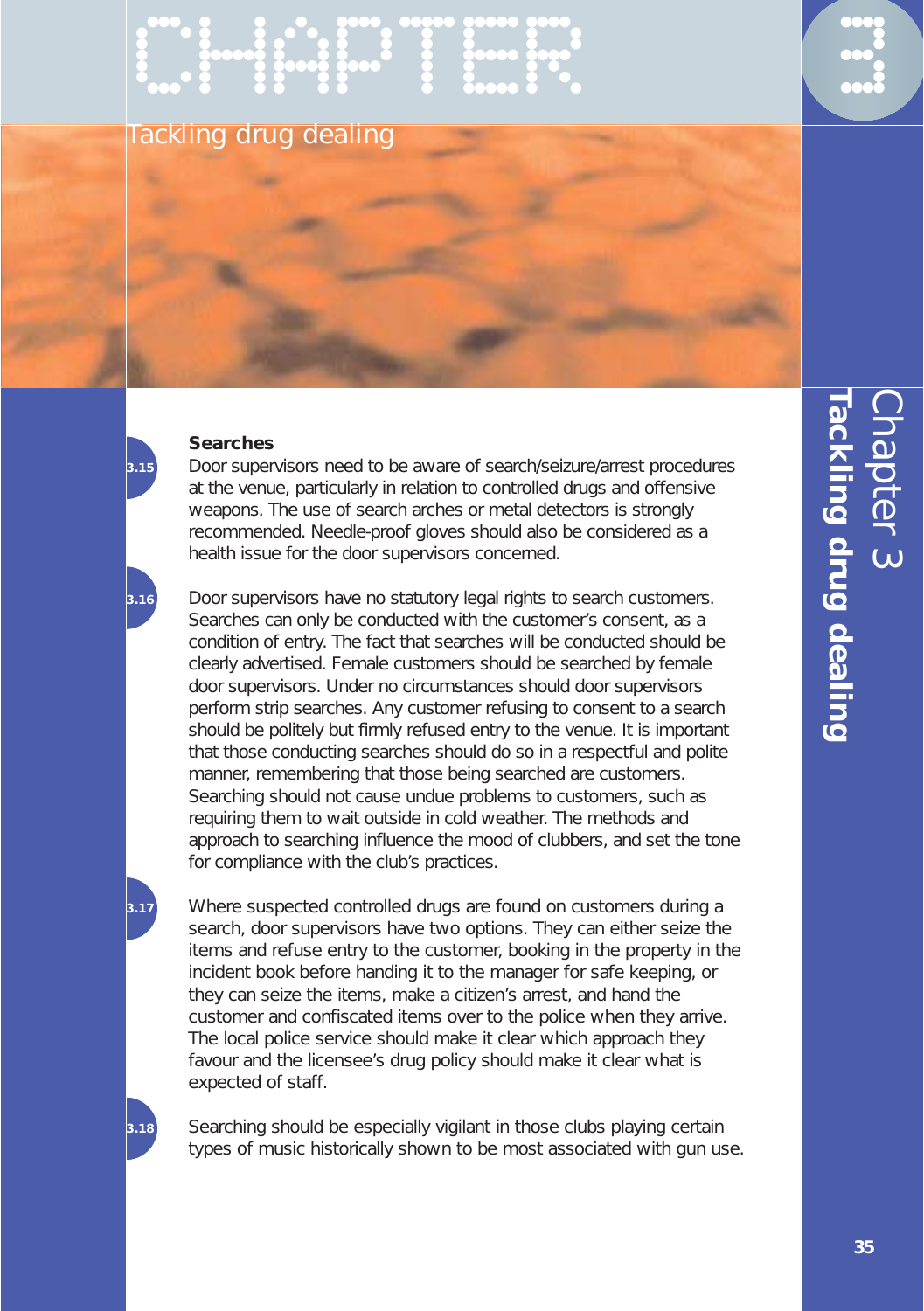### CHAPTER CHAPTER **Tackling**



### **General vigilance**

**3.19** Although a consistently enforced search policy sends a strong message that the licensee does not tolerate drug dealing or drug use, regular customers will be aware of this and those seeking to bring drugs in to the club will not find it difficult to secrete them in places which cannot reasonably be searched. Another consequence may be that customers 'double dose' – take all their drugs before entry to the club, an unsafe practice that is discussed in the next chapter. The use of overt methods of searching may result in this.

**3.20** It is therefore imperative that door supervisors working within an event are vigilant in looking for signs of drug dealing. They should regularly patrol all areas of the venue, especially any corridors or secluded areas. Good club managers and professional door supervisors will cultivate good working relationships with their regular club-goers. Where these relationships exist, experience suggests that club-goers will inform staff about drug dealers, particularly if they are acting in an irresponsible or aggressive way.

#### **Training**

**3.21** It is important that all door supervisors receive appropriate training. The British Standard details specific requirements in relation to door supervisor training, and it is recommended that all door supervisors undergo induction training to at least this standard. The standard recommends that drugs awareness is one of the key subjects to be covered in this training. There are a number of training courses including the British Institute of Inkeeping's City and Guilds certified Door Supervisor's National Certificate Scheme. Qualifications are available at two stages and there is a whole module dedicated to drugs awareness<sup>19</sup>. Generic training for door supervisors should be supplemented by briefings specific to the particular venue.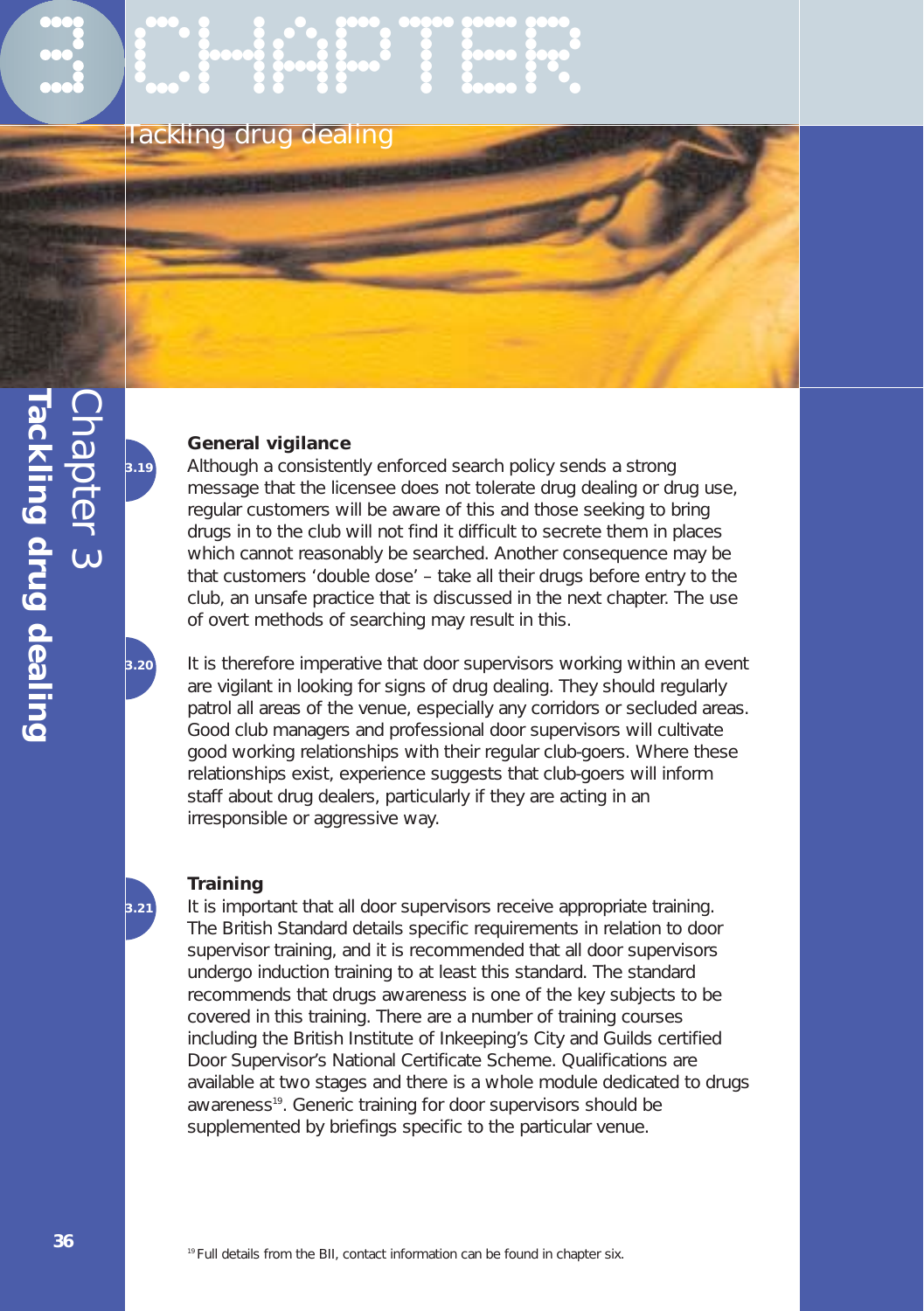

#### **Other security measures**

**3.22** It is important that the police, licensing authorities and the leader of the team of door supervisors discuss other security measures in detail. The following methods have proved effective.

#### **The use of closed circuit television**

**3.23** CCTV can be used to deter and detect drug use, drug dealing or other problems. There is need for a balance in using CCTV. It can be effective in deterring drug dealing, but should not be used to intrude on the legitimate privacy of club goers. It is particularly useful to cover entrance areas and secluded areas of the venue which could be used for drug dealing. There should be a clear policy which ensures that tapes are securely stored and access to them only granted to appropriate personnel. Perhaps the most effective use of CCTV is the ability to send out a clear deterrent message to drug dealers and those carrying weapons including firearms, that the identity of everyone entering a venue is recorded. It is recommended that footage should be kept for 31 days.

#### **Supervising toilet areas**

**3.24** It is good practice to have attendants in toilet areas to discourage a large build up of people and the selling and use of drugs. Naturally, it is particularly important to respect individuals' privacy in this area and staff should be given clear guidelines which cover when it is appropriate for staff to try to enter a cubicle and when assistance should be sought, and from whom. Training to recognise individuals who are in distress through drug and/or alcohol use is also invaluable for toilet/cloakroom attendants.

#### **Liaison**

**3.25** The importance of liaison between police and dance venues cannot be over-stated. Many of the difficulties involved in running a dance venue that is profitable, safe and legal can be overcome by good working relationships between local officers and club owners.

**3.26** There should be an agreement about the way in which incidents relating to drug use or dealing should be handled. The police should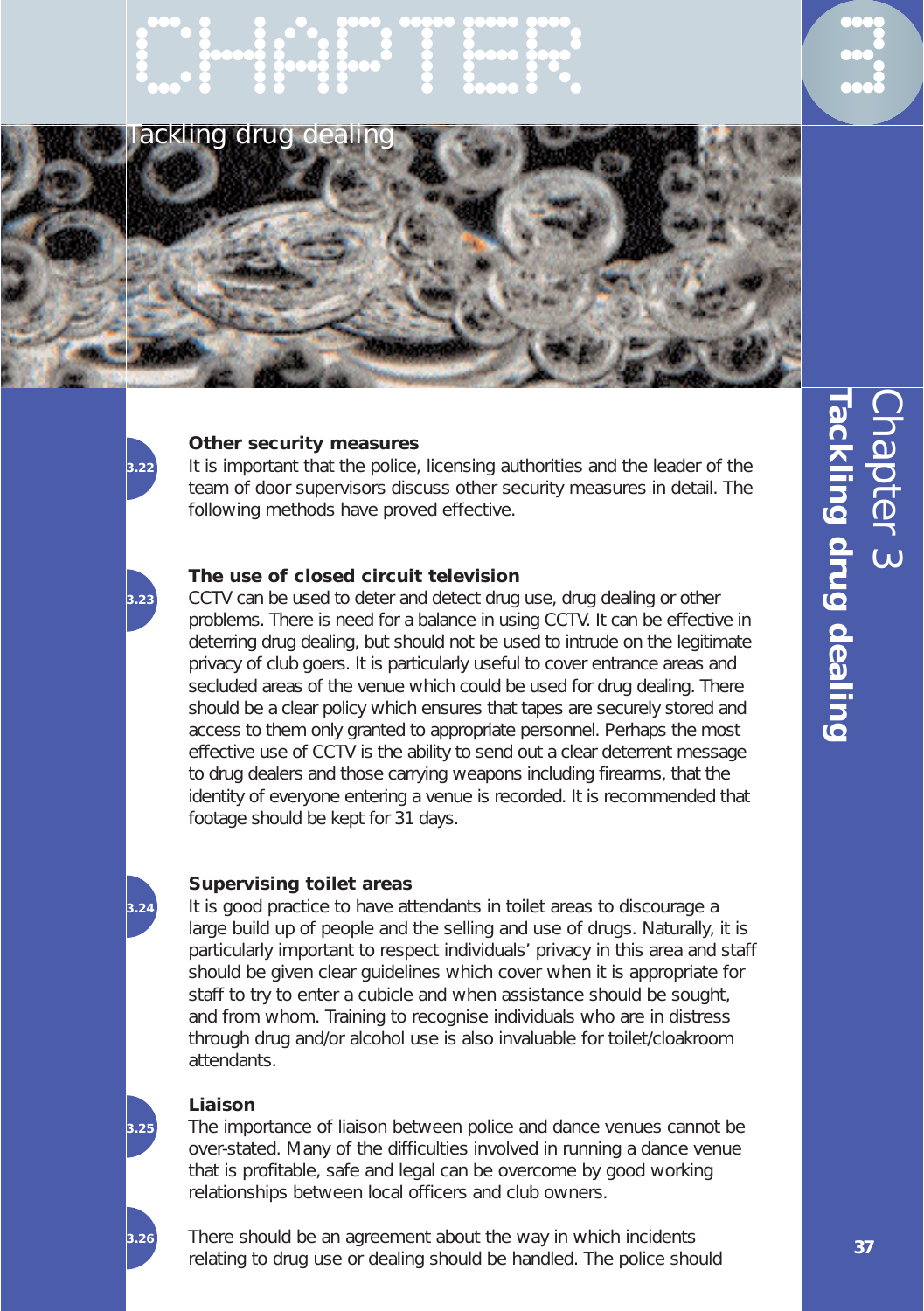### Tackling drug dealing

CHAPTER CHAPTER

clarify in which circumstances they wish to be called and what they expect of door supervisors. Police officers may not always be able to respond promptly, especially on weekend evenings and any agreement should cover what should happen when police cannot attend.

**3.27** The procedures for seizing and keeping secure, suspected controlled drugs should also be formally agreed. In some areas, it is regarded as good practice for police officers to come to the club to collect seized substances on a regular basis. This visit also allows the opportunity to exchange information and concerns.

**3.28** Many licensees worry about handing over drugs to the police, fearing that if they are regularly seizing drugs, they may be considered to have a serious drug problem and their licence could be at risk. Conversely, police officers often target venues who never seize drugs, feeling that they may be condoning drug use or dealing. These, normally unspoken, fears can evaporate within a good working relationship which involves frequent personal contact. Police services appreciate the difficulties in preventing drug dealing in a club setting and would rather work with licensees to tackle an identified problem than seek to close a venue down, which, in any case, may only displace any drug dealing taking place.

#### **Networking**

**3.29** Liaison between clubs – especially those who provide similar events and are competitors – and police is particularly valuable. Banning a suspected drug dealer from one club may result in him or her trying to sell drugs in another. If a group of clubs in a city centre are successful in reducing the amount of dealing inside their premises, it may be that drugs are being sold more frequently in local 'feeder' pubs or bars where customers meet before going clubbing. The police, in collaboration with the local Drug Action Team, should seek to institute regular fora for exchanging information, on a formal or informal basis.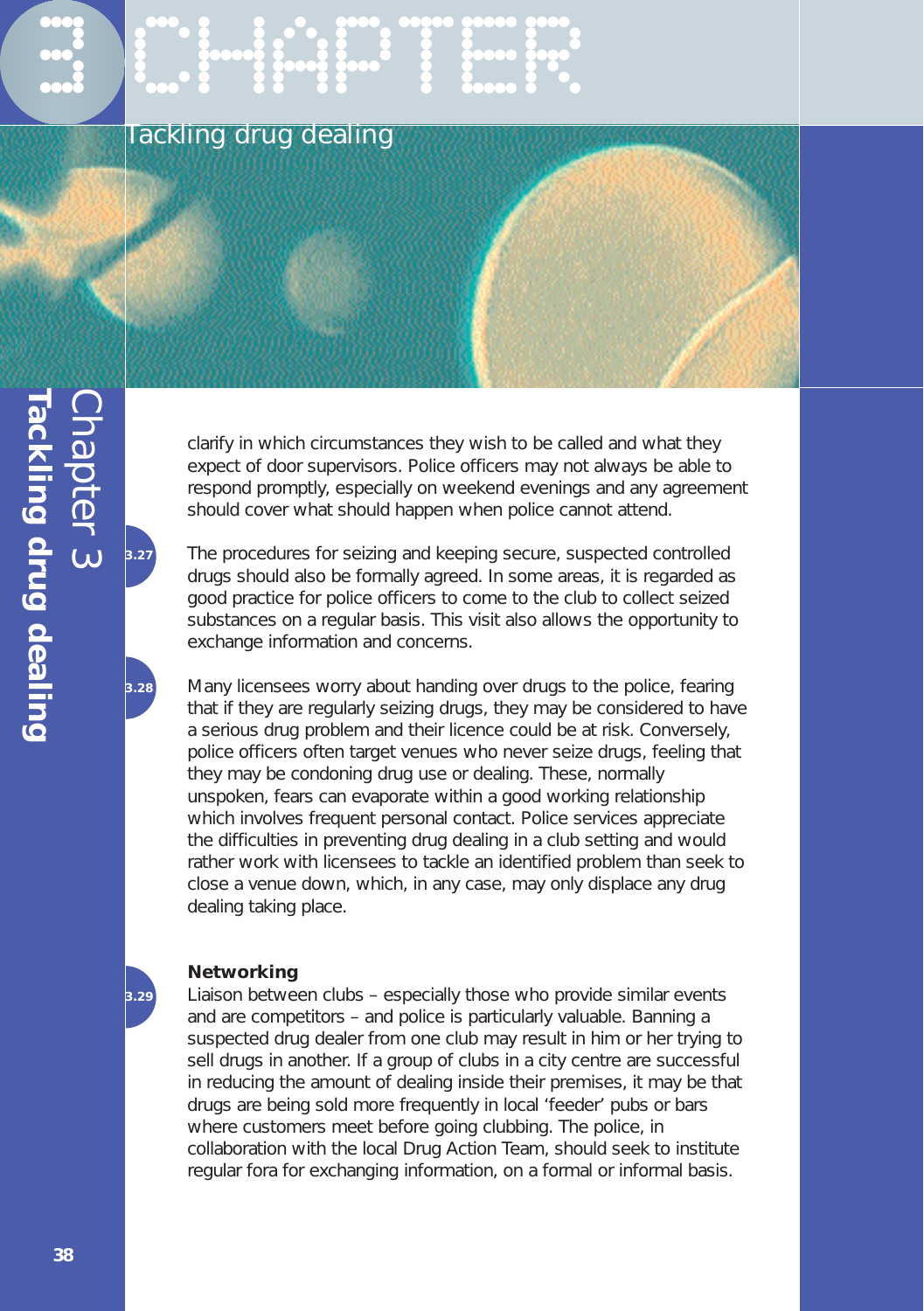The table below summarises the key action points for tackling drug dealing in clubs and indicates who the key players are for each point.

SUMMARY SUMMARY



# **Tackling drug dealing** Chapter 3 **ackling drug dealing**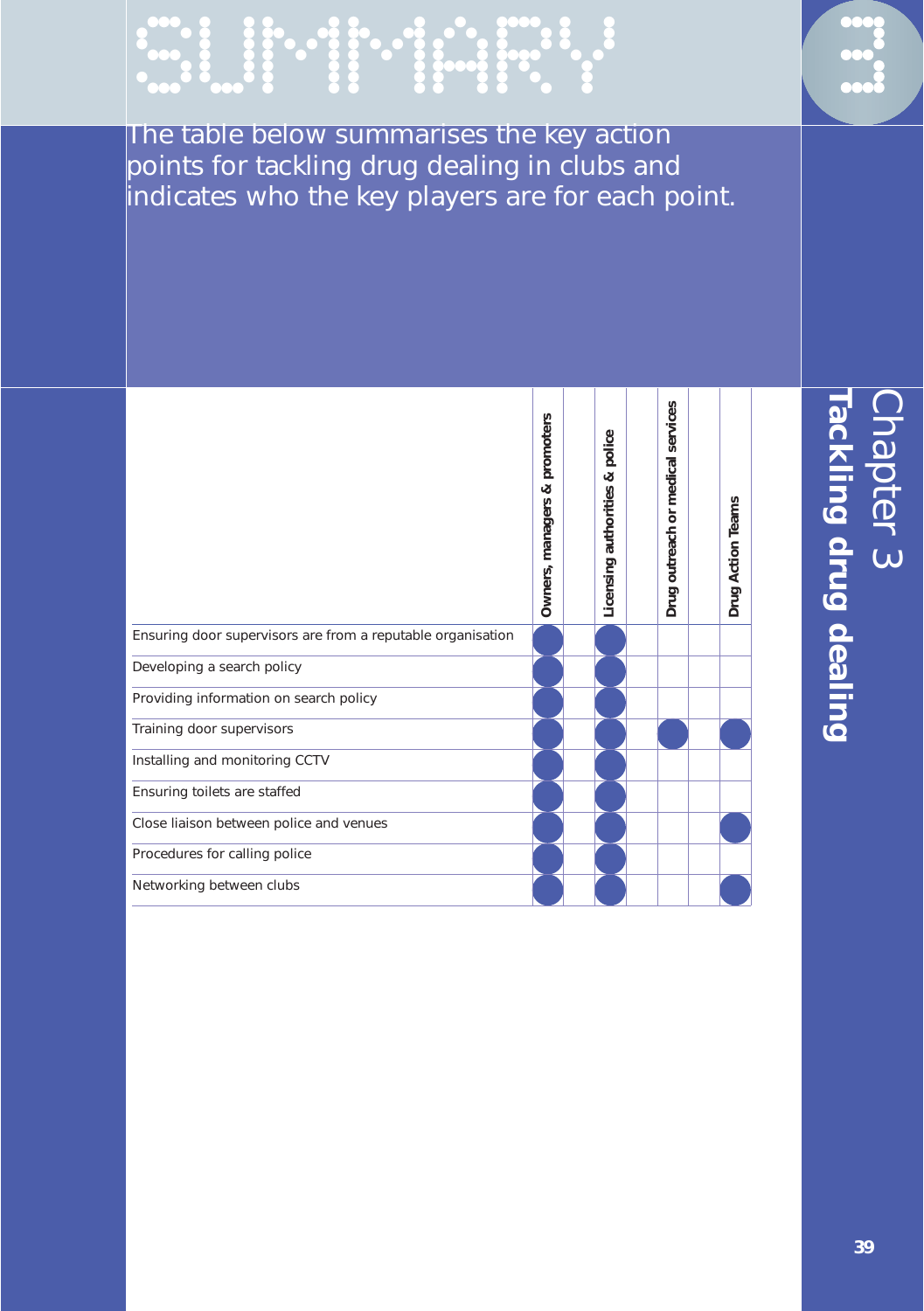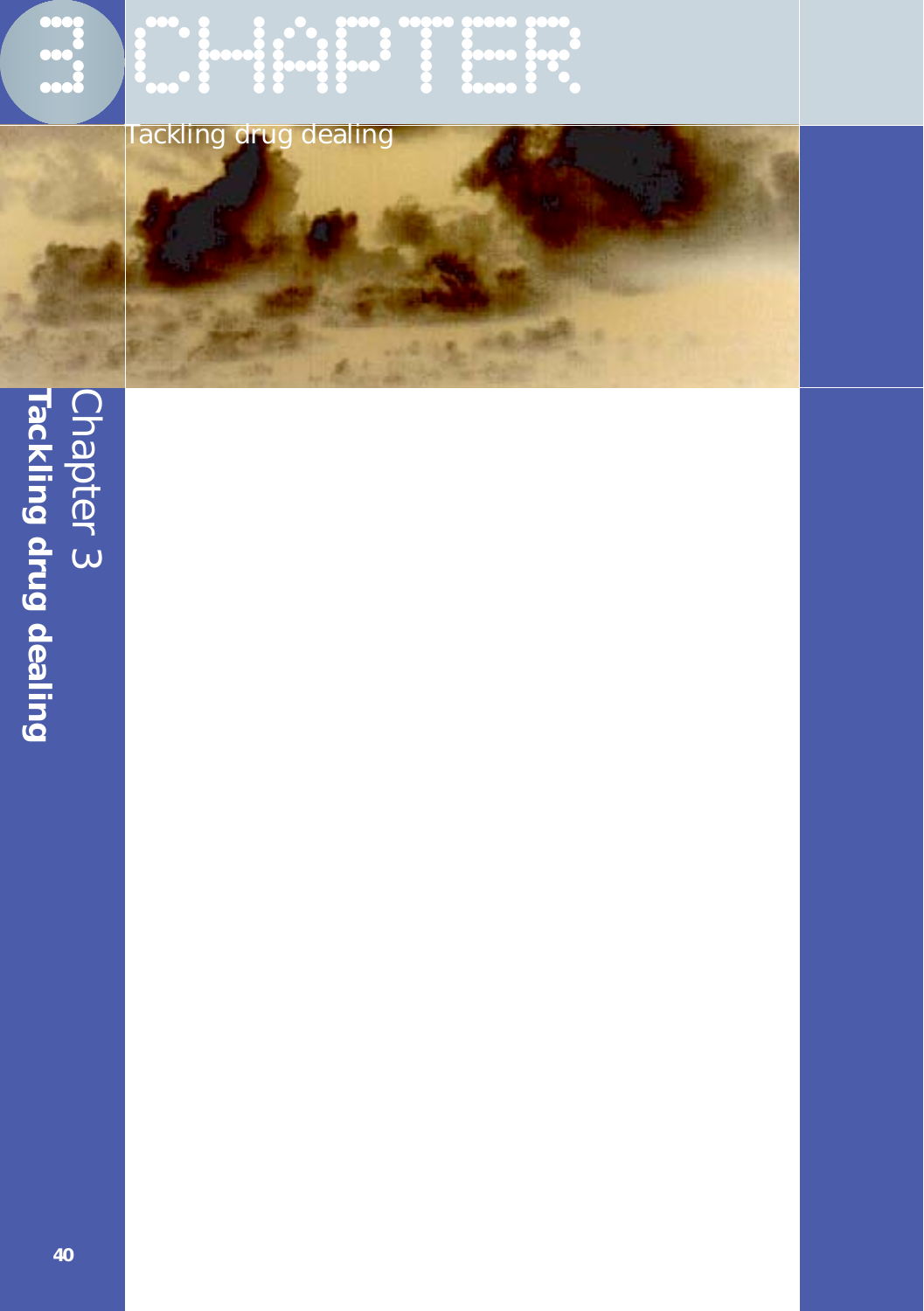

### **Reducing the harm from drug use**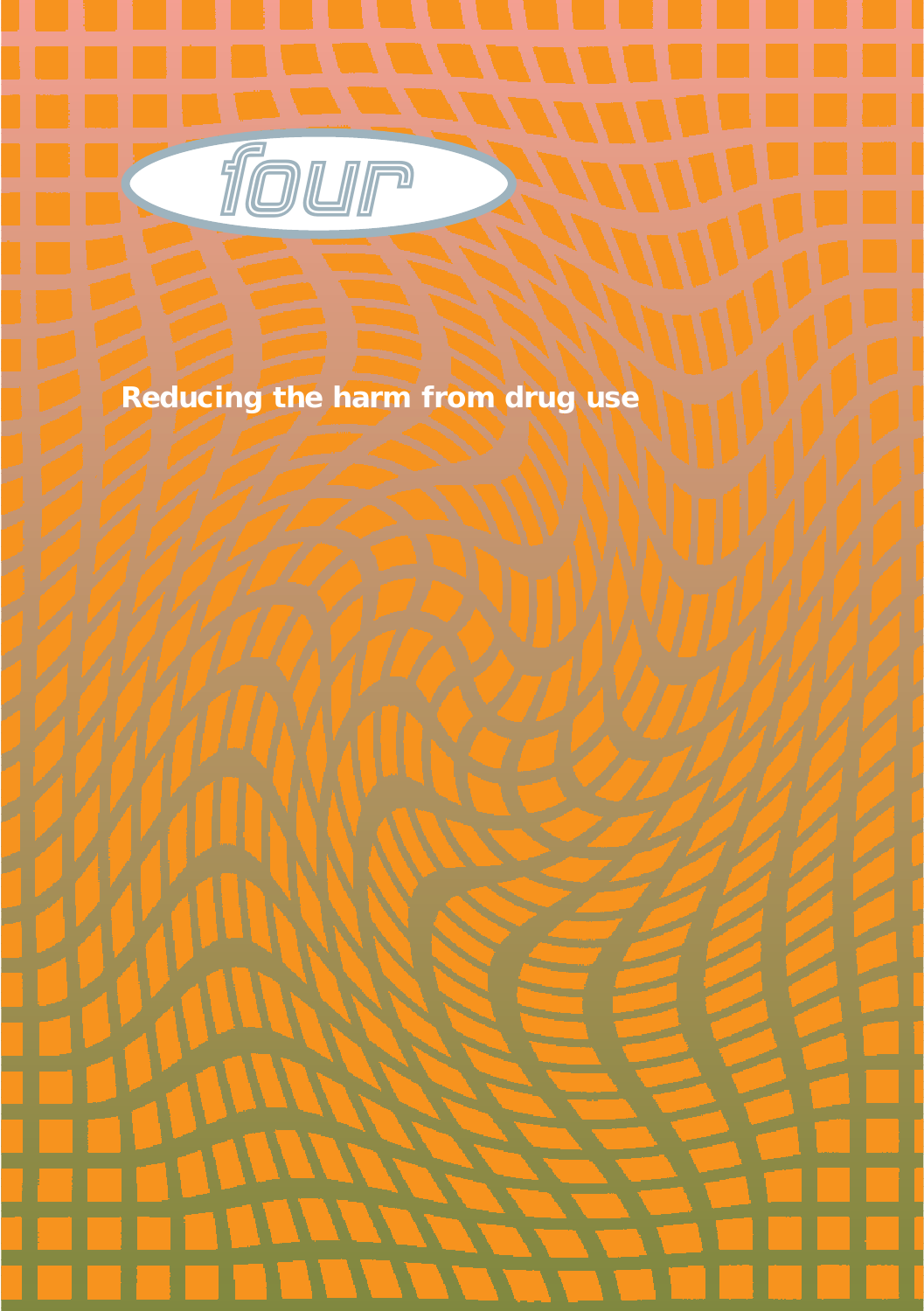

**4.1** However efficient are the measures aimed at preventing drugs being brought into and sold at a venue, many clubbers see drug taking as integral to a good night out and it must be accepted that significant numbers of club goers will take drugs before, during and/or after their clubbing.

**4.2** This chapter covers the ways in which all agencies, but particularly venue owners and promoters, can protect the health and safety of their customers. The following key issues are covered.

- Drug information and outreach services
- Dealing with drug induced problems
- Getting home safely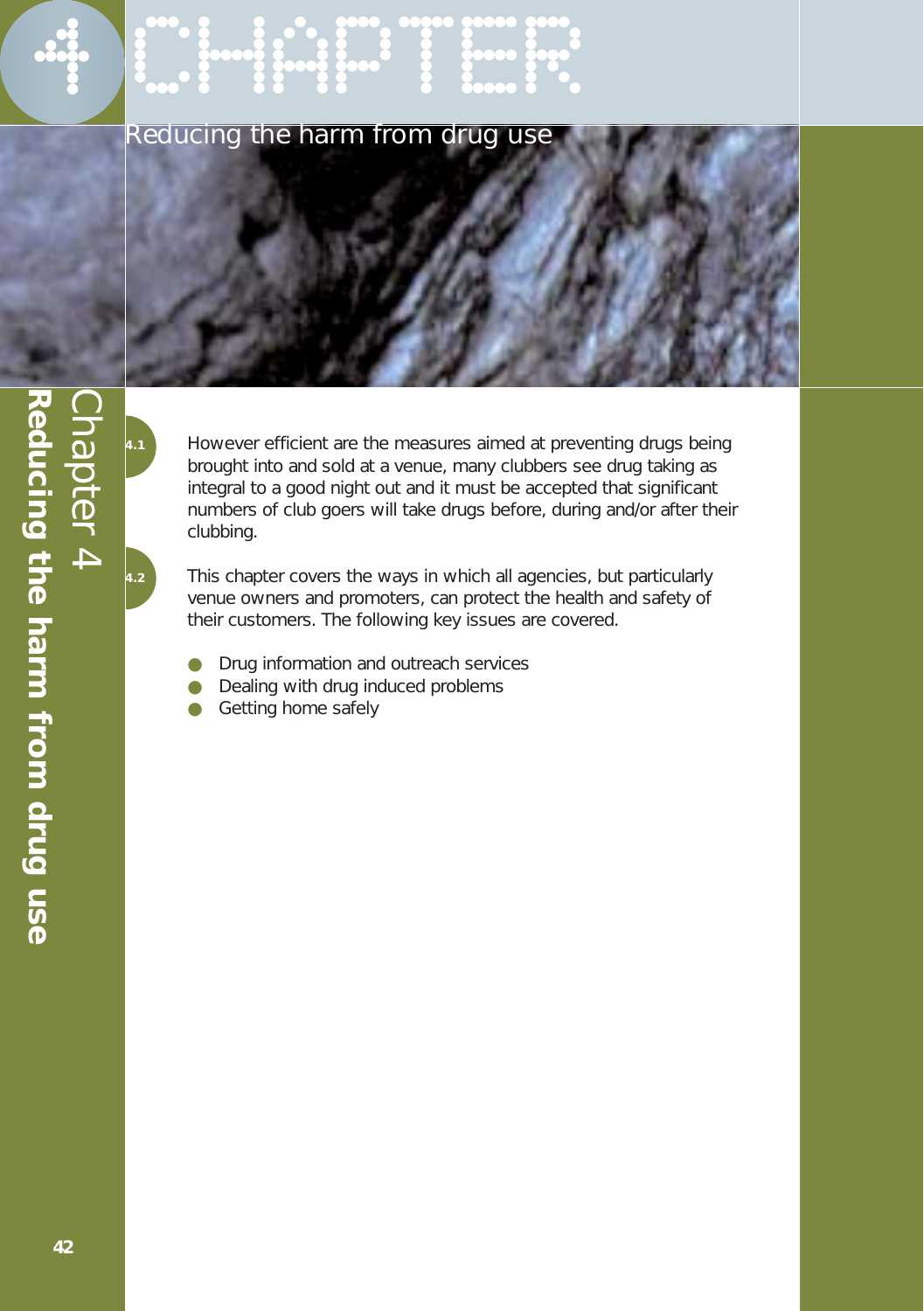

#### **Drug information and outreach services**

**4.3** The club environment is a difficult setting to provide meaningful drug services. There is a lack of research evidence demonstrating effective approaches. Nevertheless, it is clear that many drug using clubbers are in need of support to encourage them either to reduce the amount of drugs they use or at least to use drugs in the safest way possible. There is potential to provide accurate information on safer drug use in the club setting.

#### **Drug information and education**

**4.4** Any drug education and information service provided normally focuses on ensuring that clubbers understand the potential harm that they are doing to themselves by taking controlled drugs and that they are also aware of the legal consequences of their drug taking. The aim of drug information in this setting is to enable club-goers to be more informed about what drugs they are using, to make them aware of the risks they are taking, and to communicate a range of strategies to reduce their drug use or make it safer. Research suggests that primary prevention – encouraging people not to use drugs – is ineffective in a club setting as a high proportion of clubbers are confirmed drug users who are resistant to this approach.<sup>20</sup>

A recent national survey of 1151 UK clubbers<sup>21</sup> found high levels of awareness of many key harm reduction messages, but much more variable implementation of them. Although clubbers were eager for upto-date information, their attempts at harm reduction were found to be patchy at best. The research found that many clubbers do take efforts at cooling and hydration, but that most negate these effects by their level of ecstasy consumption, the frequency of their poly-stimulant use and their harmful levels of alcohol consumption.

20 For instance Kunzel, J., Kroger, C & Buhringer, G. (1998) Evaluation of the Mind Zone Prevention Project in: Ecstasy: use and prevention Cologne, Federal Centre for Health Education. 21 Winstock, A & Griffiths, P. (In preparation) High risk behaviours and harm reduction implementation amongst drug users associated with the dance music scene in the UK. Forthcoming.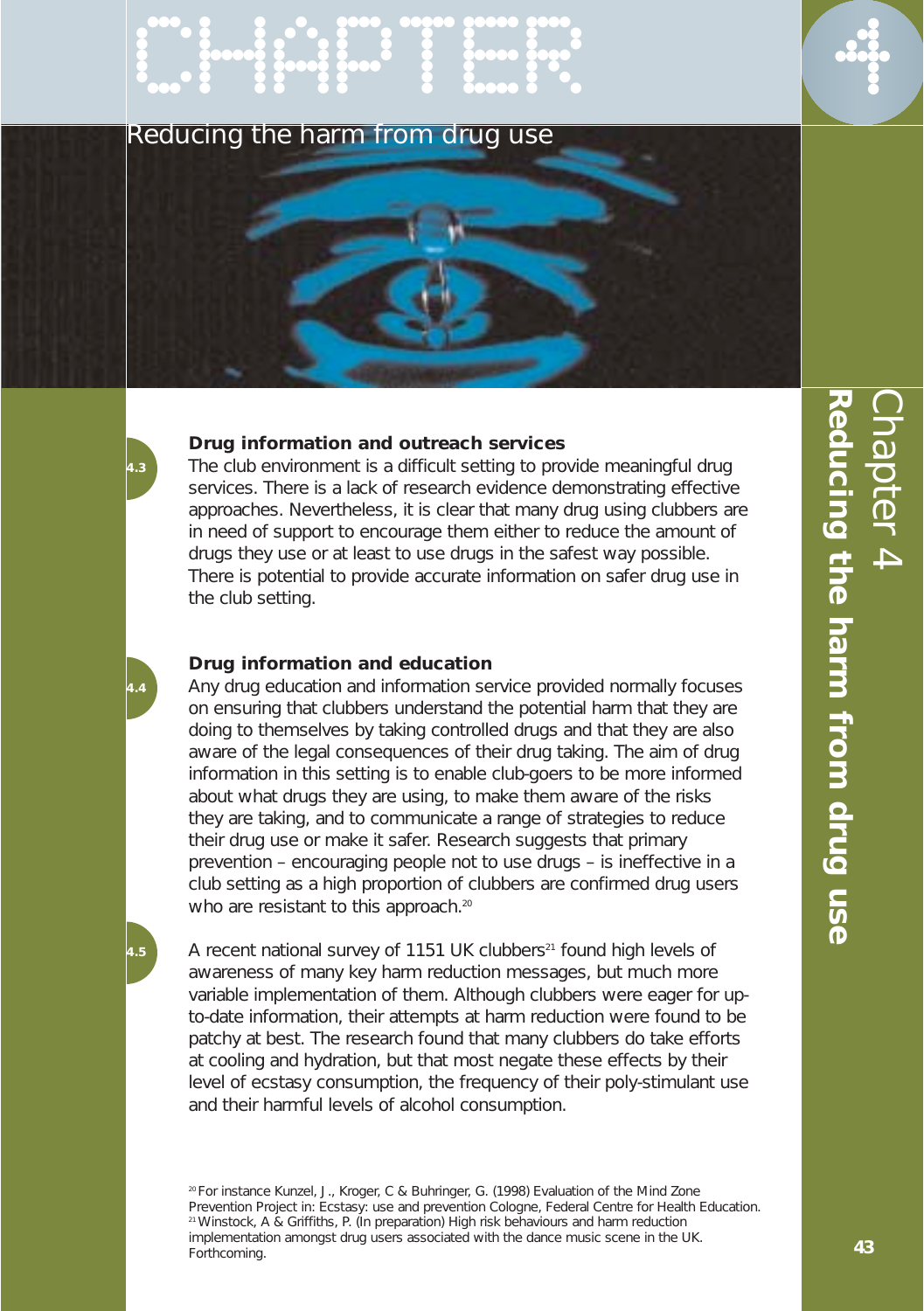

**4.6** Other recent UK research conducted in the North-West illustrates the difficulty in getting harm reduction messages over to some clubbers who see drug use as integral to their enjoyment of a night out:

*'The night out agenda is the most difficult to specify because the most cautious and thus safest advice – don't drink too much alcohol, don't mix alcohol with drugs, don't keep redosing or topping up – conflicts with the essential elements of the night out<sup>22</sup>.'* 

These research studies suggest that, since club goers are very likely to be existing users of drugs, a harm reduction approach is likely to be the most effective. A first strategy may be to engage clubbers' attention by providing suggestions on how to avoid unpleasant experiences and hangovers, before going on to recommend a range of strategies to help them control and reduce their intake of harmful drugs. Such strategies should include information about the effects of mixing alcohol, legal drugs, herbal highs and prescribed medication.

**4.8** Other research suggests that using peer educators may be fruitful. It is very important to ensure that information covers alcohol use, especially in combination with controlled drugs. Most admissions to accident and emergency departments from nightclubs are related to alcohol use and violence, rather than controlled drug use<sup>23</sup>.

**4.9** In addition to providing drug information and education at the venue, some responsible promoters and ticket agents provide information on flyers or tickets. Some ticket agents keep a stock of drug education materials which they distribute to personal callers at point of sale. Licensing officers should encourage venues that do not wish to have outreach services delivering a face to face service to buy in a range of literature from drug services for display at prominent places around the venue. Such literature should be available in a range of languages appropriate to the venues clientele.

<sup>22</sup> Measham, F, Aldridge, J, Parker, H. (2001) Dancing on drugs: risk, health and hedonism in the British club scene London, Free Association Books, page 188. 23 Luke, C., Dewar, C., Bailey, M. McGreevy, D; Morris, H. (1999) A little night club medicine: the healthcare implications of clubbing in Club Health 2000 programme and abstract book Amsterdam, NHS North West, Liverpool John Moore University, Trimbos Instituut.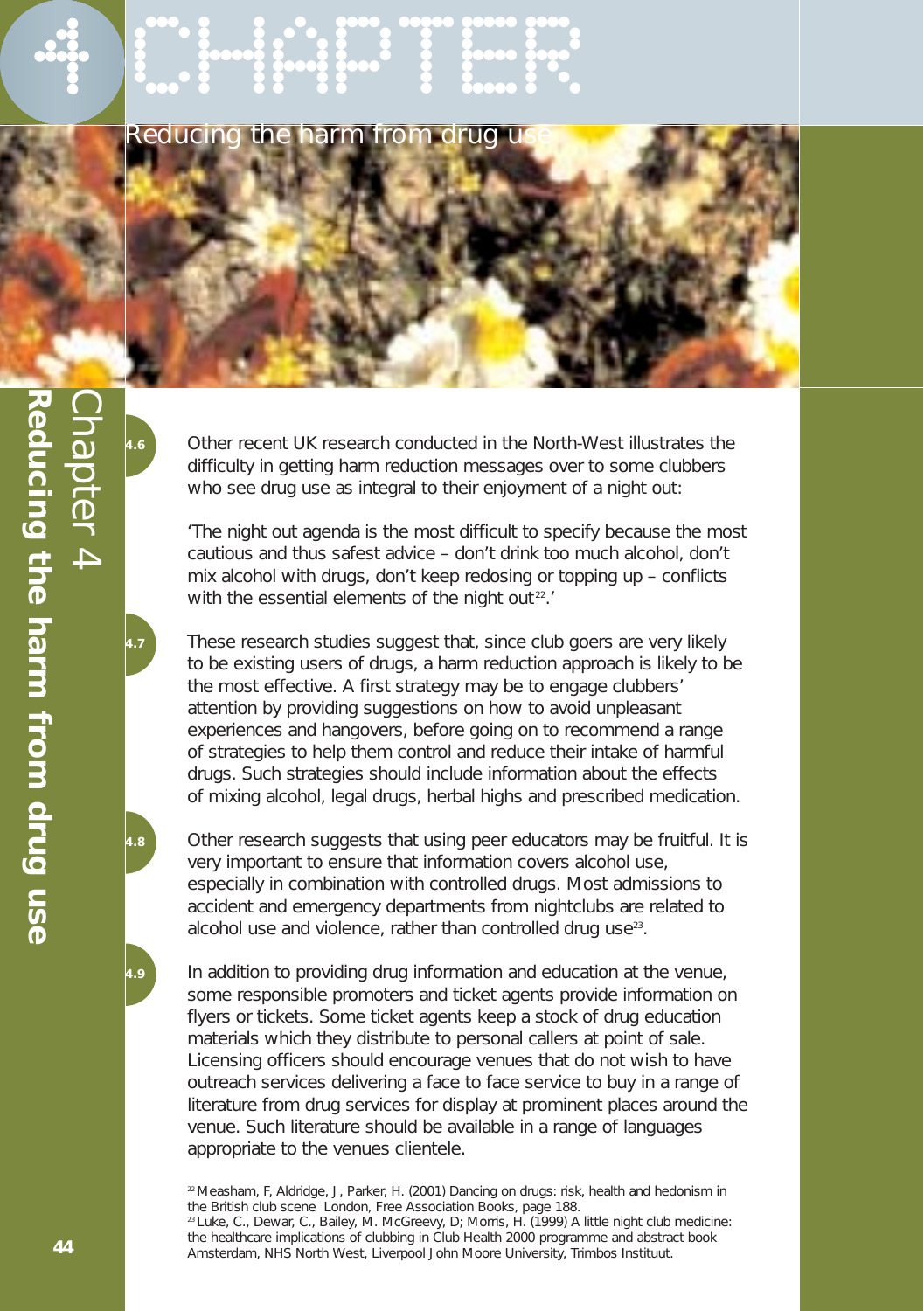

#### **Drug outreach services**

**4.10** There are several examples of drug outreach work undertaken at dance venues throughout the UK. Typically this work has involved drug workers being present to offer harm reduction information and advice to clubbers including advice on safer sex, and to help recognise and deal with drug-related intoxication. There is a lack of research evidence to demonstrate the effectiveness of this approach. It is important that where drug outreach workers attend clubs, that they are integrated into the team of staff working at a club and that they attend briefings on health and safety, evacuation procedures etc.

D<sup>3</sup> (pronounced 'D cubed') is one such specialist team which works in Leeds. The team is actually part of the health education team within the youth service and is therefore funded by the local authority. The team approach local clubs and promoters who put on events featuring music associated with the use of drugs and negotiate how they can provide a service at dance events. Many club owners and promoters are traditionally wary of such services, feeling that having a drug outreach team on site may indicate to licensing authorities and police that the club has a drug problem. In Leeds, local licensing officers and the police have been fully supportive of  $D^3$ 's work, and see the use of outreach services as a responsible and positive approach in reducing drug related harm at events.

Some owners and promoters are concerned that customers resent being approached by drug workers at events and need reassuring that outreach workers are skilled professionals who, while making themselves accessible, will not force themselves on club goers who are not interested.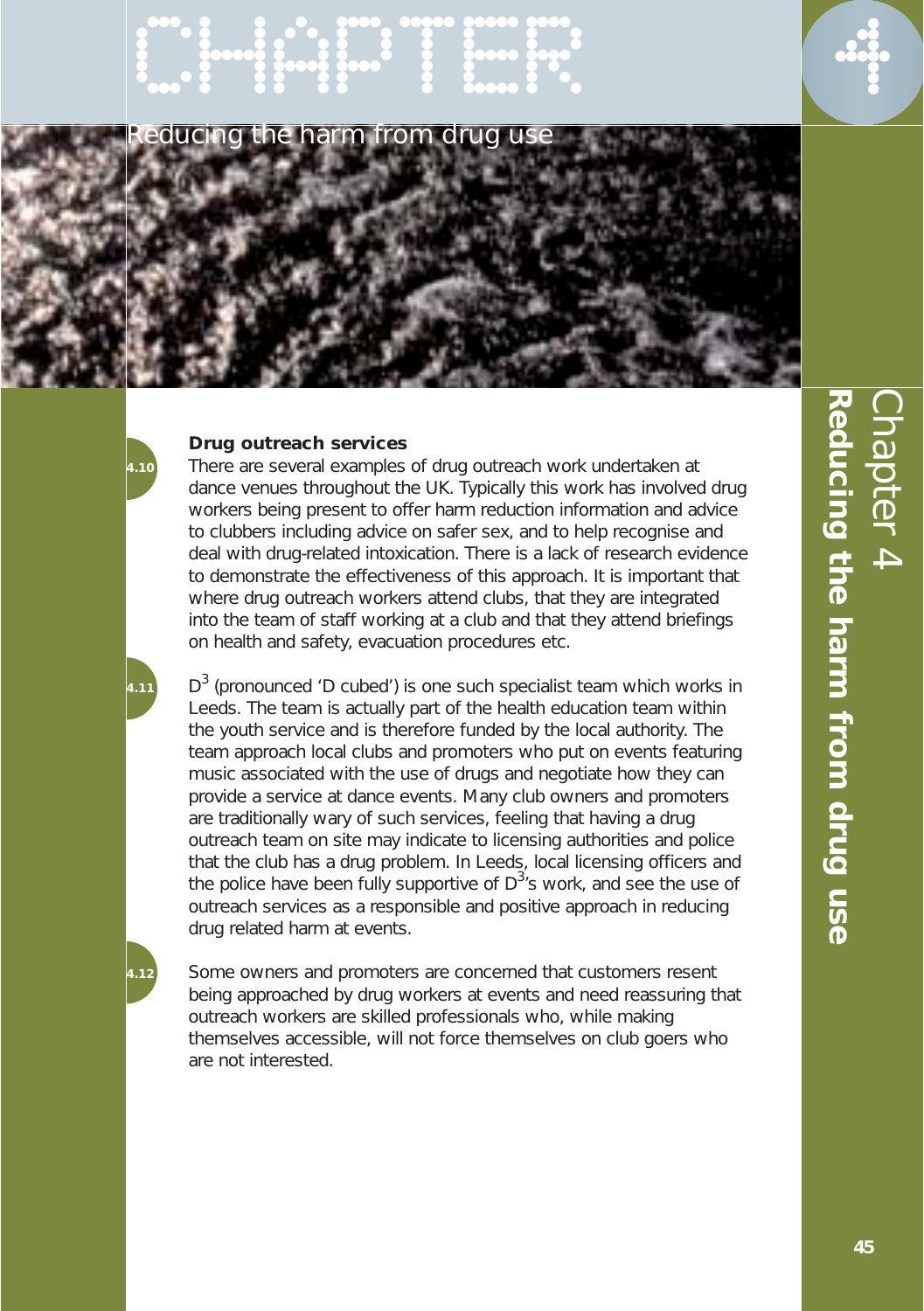

 $\overline{P}$   $D^3$ , and other similar teams throughout the country, provide a range of services which typically include:

- Free literature covering safer drug using, both controlled and prescription
- **•** Information on users' legal rights
- Advice on how to access drug services and support
- Warning and information about drug quality and purity
- Advice on welfare and best practice at events

**4.14** Whether drug outreach services attend clubs locally or not, there is clearly an important role for drug agencies to engage with club promoters and staff to address the following key issues:

- To provide club owners and promoters with information on trends in local drug use and associated harms
- To ensure that owners and promoters have access to relevant, up-to-date and user-friendly drug education literature to make available to clubbers
- To provide advice and training to staff on how to recognise and respond to drug-related intoxication
- To advertise services provided by their agency

**4.15** Drug Action Teams (DATs) should consider commissioning local drug agencies to provide education or outreach services to clubs in their area. In making this assessment they should consider to what degree these services achieve the following objectives:

- Better management of incidents
- Greater confidence of clubs in managing drug use
- Behavioural change by clubbers in relation to drug use
- Take up of services by clubbers
- A reduction of incidents of drug related harm in clubs and in relation to road safety after clubbing
- Clubbers who are better able to asses the risks to themselves from drug use

DATs may also wish to consider whether these services should be commissioned by clubs themselves.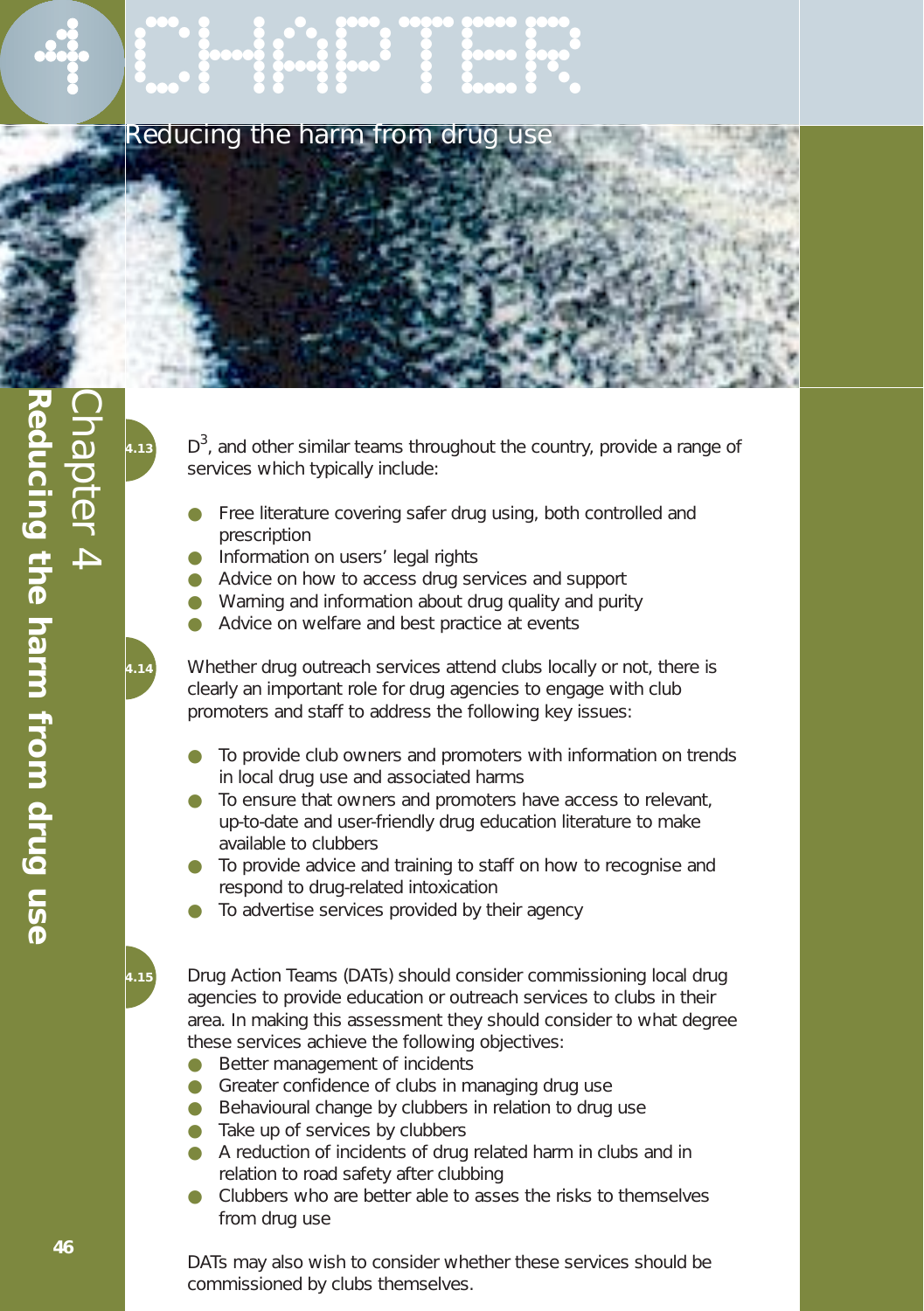## CHAPTER CHAPTER Reducing the harm from drug use

#### **Ecstasy testing**

**4.16** One controversial form of harm reduction is the provision of ecstasy testing kits, used to establish whether tablets do in fact contain ecstasy. The sale and use of these tests is legal, although the possession of the drug tested is illegal. The promotion of such tests is not recommended for the following reasons:

- It is hard to maintain a policy that discourages drug use at the same time as offering a pill testing service
- Tests do not confirm purity or whether there are dangerous adulterants present, in addition to the common components of ecstasy
	- There is no evidence to suggest that pill testing results in safer  $US<sup>24</sup>$

It should be said, however, that pill testing can be effective in attracting clubbers to services and enabling important dialogues to be developed between clubbers and health professionals.

**4.18** A more productive approach than providing pill testing facilities at events, might be the analysis of the contents of amnesty boxes and confiscated drugs to research trends in drug use and to examine the content of what is being sold as ecstasy. Being able to report such information through drug outreach services at events can make clubbers aware of what they are taking – a crucial factor in reducing drug related harm. This is an area in which the local Drug Action Team can take a lead.

It is important for drug outreach teams to have a close working relationship with club owners and event promoters. This enables them to share information and make sense of any changes in the patterns of drug use. For example, if a club tightens up its searching policy and less drugs are brought in, some clubbers will 'double dose' – take all their drugs together before coming in. This practice has serious health consequences and the outreach team would wish to be raising this issue with clubbers, and with the venue manager.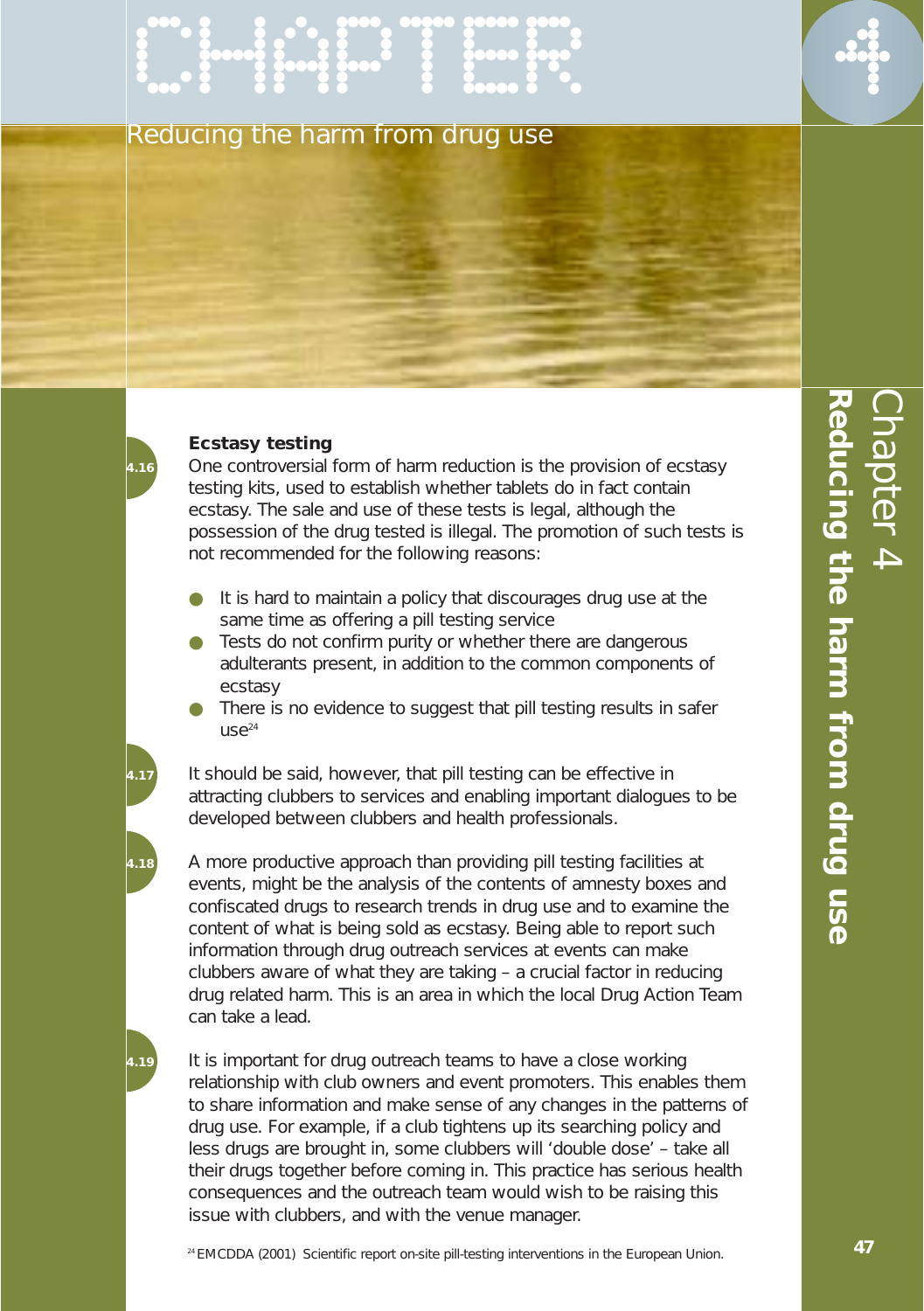

#### **Dealing with drug induced problems**

**4.20** Licensing officers will need to discuss in detail with club owners/managers their expectations with regard to dealing with drug induced problems. These problems may be of a medical or psychological nature and the assistance provided should be swiftly and easily accessible. The scale and type of medical interventions available will vary according to the type and scale of event being run. The following section explores some of the key issues but does not attempt to prescribe definitive levels of medical cover.

**4.21** Sufficient club employees should be trained as First Aiders to ensure that a minimum of two such staff are present at all times during the event. These staff members should be clearly identifiable. The training provided to such staff should include information about common drug induced problems, such as anxiety, paranoia and heat-stroke. These will vary depending on the pattern of drug use locally. Staff, who for the first time encounter clubbers who have used ketamine for example, may not recognise the symptoms of use and fear that someone is having a serious seizure. It is important that local drug agencies, preferably dance outreach workers, are used to keep staff up-to-date. Another good source of information is the organisation NARCAID which circulates helpful bulletins.25 It is advisable that all newly qualified First Aiders work with more experienced staff.

**4.22** First Aiders should regularly brief door supervisors and other club staff about common symptoms of drug induced distress to look out for. Bar staff should also have comprehensive server training to help them to deal appropriately with people who are intoxicated through alcohol, drugs or a combination of the two.

**4.23** In some cases, particularly large or all-night events, it may be necessary to buy in additional emergency medical cover. There are a number of companies who provide specialised services to dance events. Again, it is important that these companies have a track record of working with drug induced problems. It should not be assumed that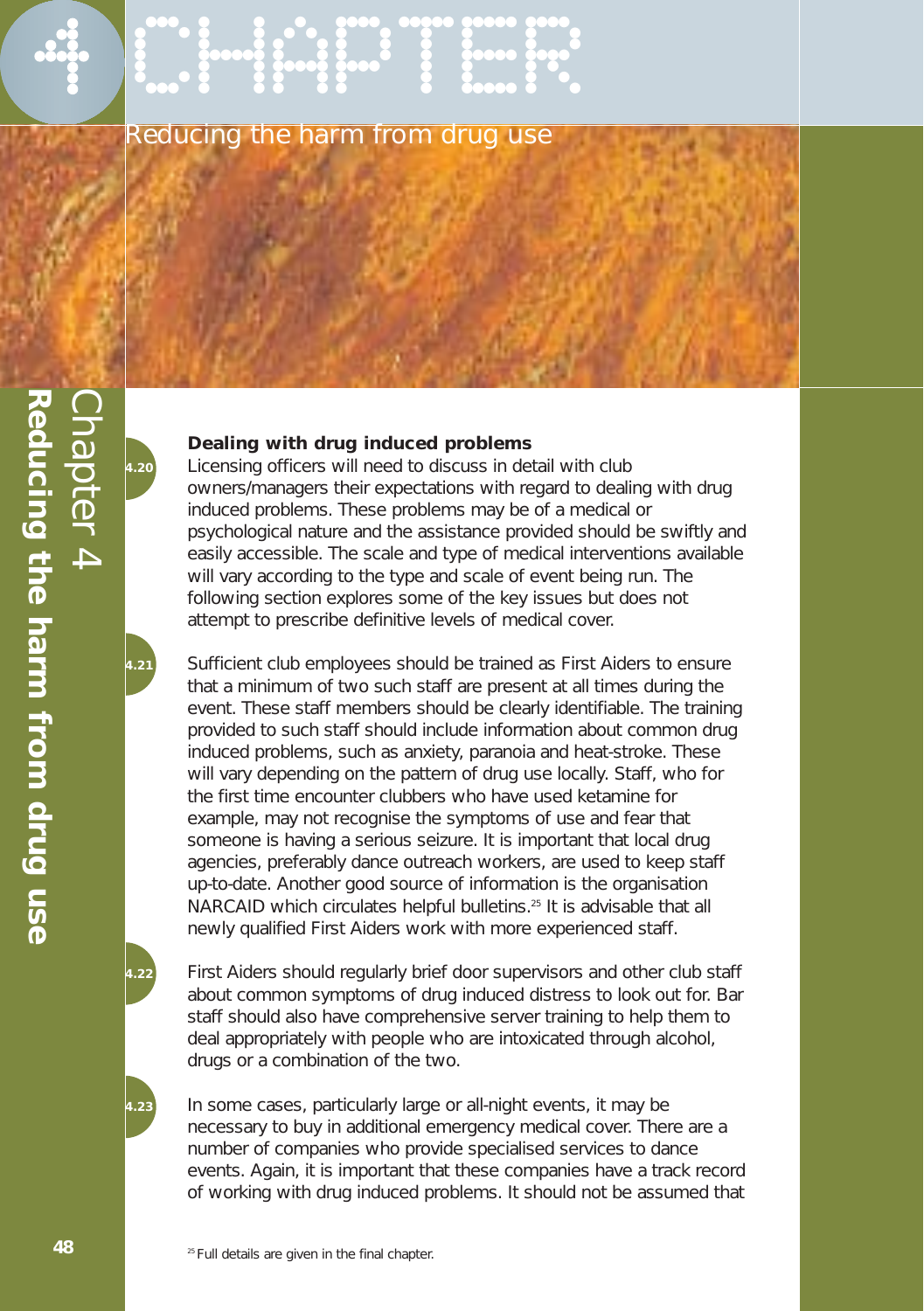

such reputable organisations as the Red Cross, or St. John Ambulance Service, necessarily possess the requisite experience. Even highly experienced and skilled NHS trained nurses and paramedics should not be expected to work in this setting without the supervision of a colleague with experience of working with drug-induced problems.

**4.24** The provision of a separate treatment room is the single most useful facility to those providing the medical service. A great deal of work with clubbers suffering the negative effects of drug use involves providing reassurance and support in a calm, cool environment. It is virtually impossible to do this work on a crowded dance floor. It is better for the sufferer, First Aider and other customers for care to be administered privately and discreetly. The room must be of sufficient size for the patient to be laid down.

**4.25** Useful medical equipment for such a room includes the following staples:

- Airways to keep patient's tongue away from their throat
- Oxygen
- Glucose monitoring equipment
- Blood pressure monitors
	- Vitamin C
	- **Rehydration drinks**

**4.26** On no account, should anyone suffering from the ill effects of drug use be thrown out of the premises. This can cause very serious health consequences. For instance, some ecstasy-related deaths involve hypothermia, hence ejecting someone from a hot club into the cold night area could result in a fatality.

**4.27** Outreach services can also assist greatly in the monitoring of customers whilst at an event. This can be just keeping a watchful eye or looking after clubbers who may be experiencing difficulties due to their drug use. Outreach services train their staff or volunteers to very high standards in relation to recognising drug effects and can reduce the burden on security or other staff at an event.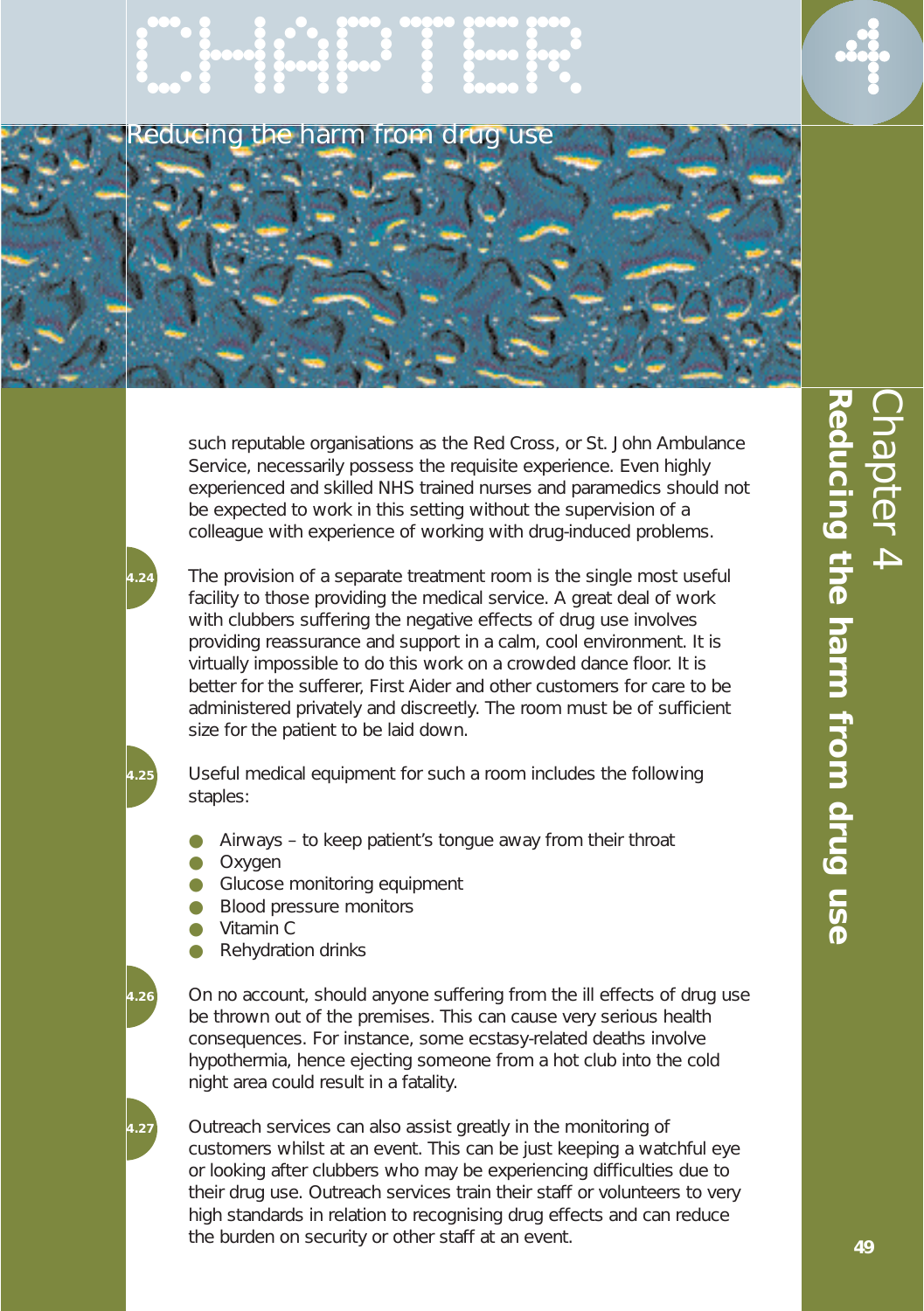

Chapter 4

#### **Getting home safely**

It is natural for all parties to focus on safety at the dance event. However, clubbers are particularly vulnerable on the way home where there is no-one designated to look out for them. The main risks are:

- Clubbers driving home intoxicated through drink or drugs
- Clubbers leaving the event in need of medical help because of their level of intoxication
- Clubbers leaving the event in an intoxicated state and vulnerable to accident or assault

The dangers and illegality of driving with excess alcohol in the body are well known. However, driving when intoxicated by controlled drugs is at least as dangerous, as is driving when exhausted. A Scottish study found that drug-driving was commonplace amongst those attending dance/nightclubs. Of the 61 individuals participating in a series of qualitative interviews, 52 (85%) had ever driven after recreational drug use and 19 (31%) said that they did so on at least a weekly basis.<sup>26</sup>

**4.30** It is important that those providing drug information or other services at any dance event, provide information about the risks of driving while intoxicated and are knowledgeable about public transport routes and reputable taxi firms.

**4.31** Some promoters include transport home by coach or minibus as part of the ticket price or arrange for buses to and from events taking place in remote locations. Venues should carry information on reputable and licensed taxi firms, and, if possible, arrange for taxis to be outside the venue at closing time. Some venues provide a freephone link to local cab firms and one London venue has a taxi office based outside the venue specifically to deal with the needs of customers.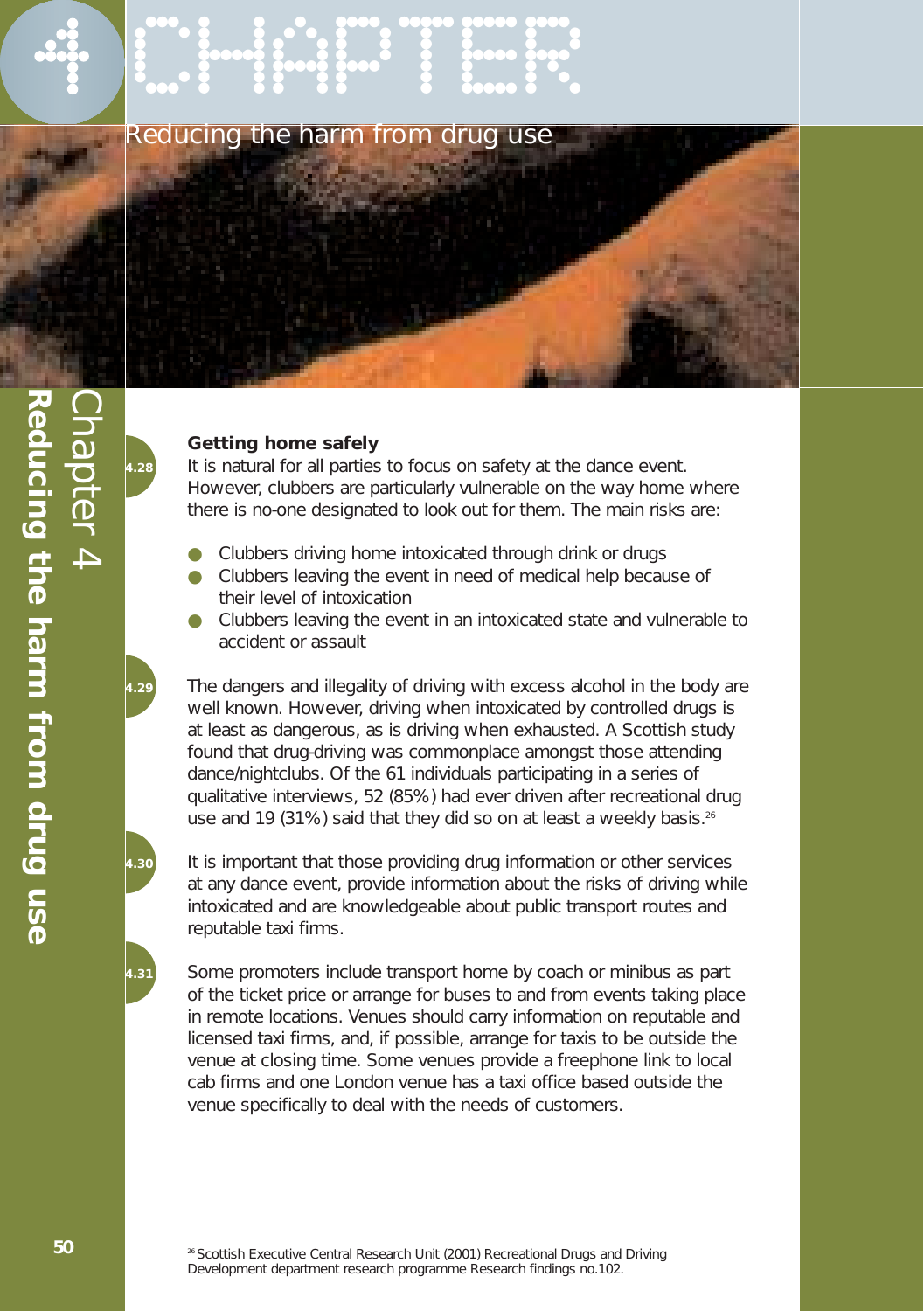

**4.32** Door supervisors, medical staff and all other staff should be vigilant about the welfare of customers leaving who seem seriously intoxicated, particularly if they are on their own. Such customers should be approached and offered the chance to see a First Aider or contact a family member or friend to pick them up and ensure they get home safely. Mention has already been made of the risks to health of overheated clubbers going home on cold evenings without adequate clothing.

**4.33** Drug Action Teams may be well placed to engage with other multiagency fora, such as Crime and Disorder Reduction Partnerships or Town Centre Management Groups, to examine the provision of public transport to and from large venues, especially at closing times.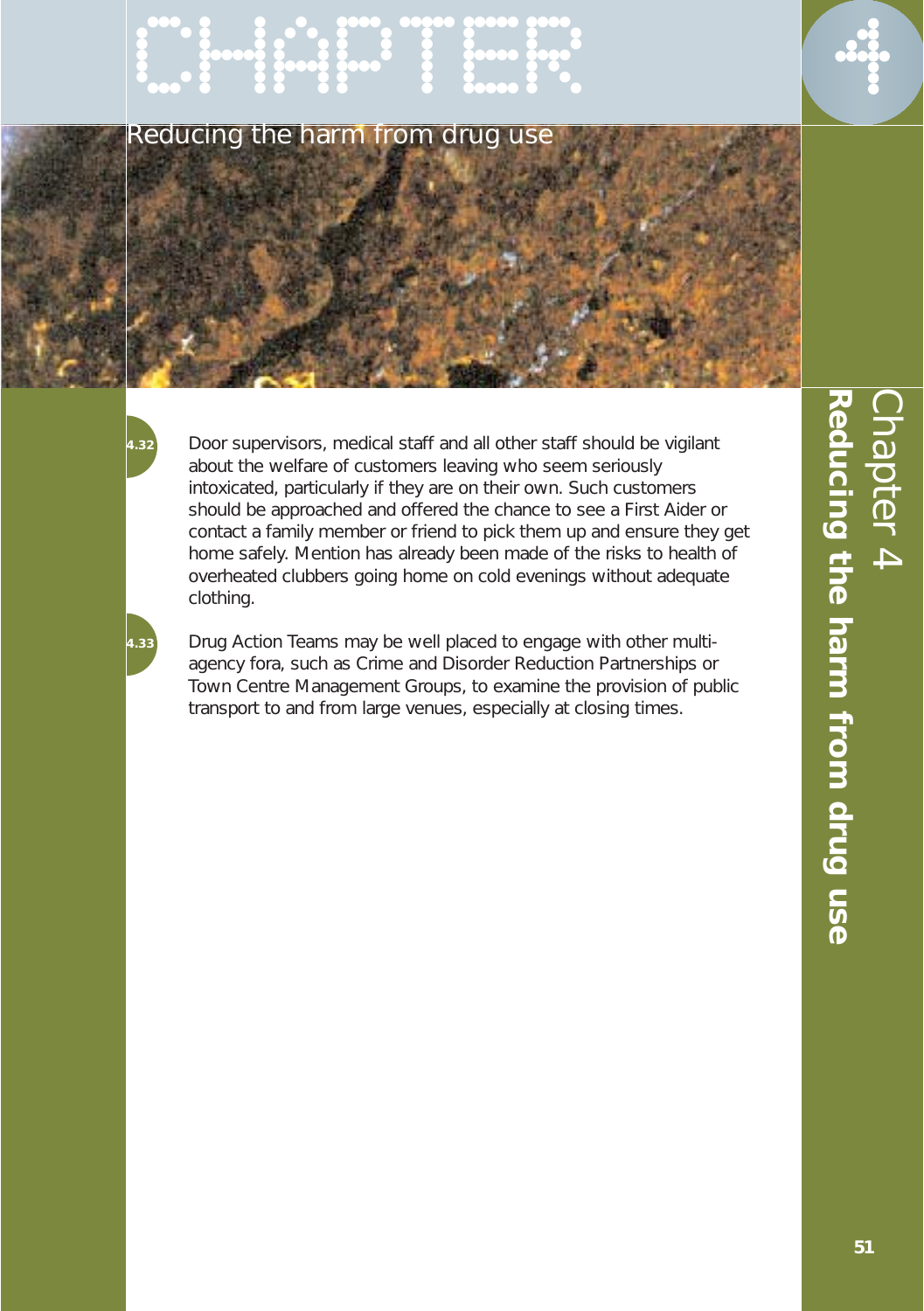The table below summarises the key action points for reducing drug related harm at dance events and indicates who the key players are for each point.

SUM PRODUCED PRODUCED PRODUCED PRODUCED PRODUCED PRODUCED PRODUCED PRODUCED PRODUCED PRODUCED PRODUCED PRODUCE<br>SUMMARY PRODUCED PRODUCED PRODUCED PRODUCED PRODUCED PRODUCED PRODUCED PRODUCED PRODUCED PRODUCED PRODUCED PRO<br>

|                                                           | promoters<br>త<br>Owners, managers | police<br>ઌ<br>authorities<br>Licensing | services<br>medical<br>ŏ<br>outreach<br>Drug | <b>Action Teams</b><br>Drug |
|-----------------------------------------------------------|------------------------------------|-----------------------------------------|----------------------------------------------|-----------------------------|
| Providing relevant drug information literature            |                                    |                                         |                                              |                             |
| Promoting the work of outreach teams                      |                                    |                                         |                                              |                             |
| Integrating outreach workers into venue staff team        |                                    |                                         |                                              |                             |
| Analysing confiscated drugs and contents of amnesty boxes |                                    |                                         |                                              |                             |
| Ensuring First Aiders are trained in drug issues          |                                    |                                         |                                              |                             |
| Providing safe transport home                             |                                    |                                         |                                              |                             |

Т

Т Τ Τ Τ T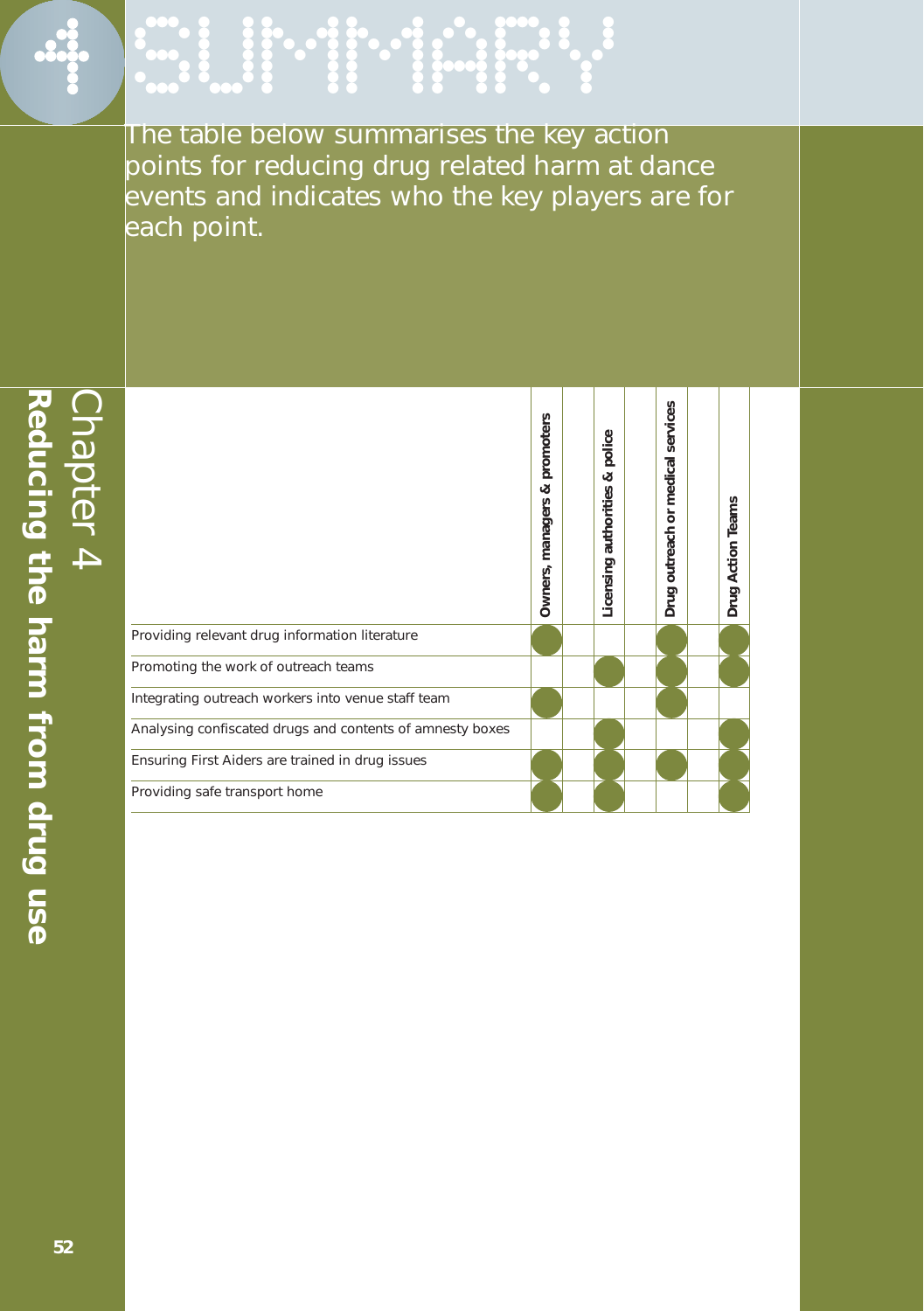$\bullet$  $\bullet\bullet\bullet$  $\bullet$  $\bullet$  $\bullet$ **.... CO**  $\bullet$  $\bullet$  $\bullet$ ...  $\bullet$  $\bullet$  $\bullet$  $\bullet$   $\bullet$  $\bullet$  $\bullet$ ....  $\bullet$  $\bullet$  $\bullet$  $\bullet$  $\bullet$  $\bullet$  $\bullet$  $\bullet$  $\bullet$ D  $\bigodot$  $\bigcirc$  $\qquad \qquad \bullet$  $\bullet$  $\Box$  $\bullet$  $\bullet$  $\bullet$  $\blacksquare$  $(\Box)$ *five*  $\bullet$  $\bullet$  $\bullet$ O  $\bullet$  $\bullet$  $\bullet$ D  $\bullet$  $\bullet$  $\bullet$  $\qquad \qquad \bullet$  $\qquad \qquad \bullet$  $\qquad \qquad \Box$  $\bigcap$  $\bullet$ D  $\blacksquare$  $\bullet$  $\Box$  $\qquad \qquad \bullet$  $\bullet$ D  $\bullet$  $\bullet$  $\qquad \qquad \bullet$ **Developing a drug policy** $\bullet$  $\bigcirc$  $\bullet$  $\bullet$ Đ DO  $\bullet\bullet\bullet\bullet\bullet$  $\bigcirc$  $\bullet$  $\blacktriangleright$  $\blacksquare$  $\bigodot$  $\bullet$  $\Box$  $\bigcirc$  $\bigodot$  $\blacksquare$ D  $\blacksquare$ O  $\bullet$ D  $\bigodot$  $\blacksquare$  $\Box$  $\bigodot$ D  $\blacksquare$  $\bullet$  $\bigodot$  $\mathcal{L}$ D  $\bullet$  $\qquad \qquad \bullet$  $\bigodot$  $\bullet$  $\bigcirc$  $\bullet$ D  $\bullet$  $\bigodot$  $\bullet$  $\begin{array}{c} \begin{array}{c} \begin{array}{c} \end{array} \end{array} \end{array}$ D  $\bullet$  $\bigodot$  $\overline{\mathcal{C}}$  $\qquad \qquad \bullet$ D  $\bullet$ D  $\bullet$  $\blacksquare$  $\qquad \qquad \bullet$ D  $\blacksquare$  $\begin{pmatrix} 1 \\ 1 \end{pmatrix}$  $\blacksquare$  $\qquad \qquad \Box$  $\qquad \qquad \bullet$  $\bigodot$  $\bullet$  $\blacksquare$  $\blacksquare$  $\bullet$  $(\hspace{2pt}\Box)$  $(\Box)$ D  $\bullet$ D  $\blacksquare$  $\overline{\phantom{a}}$  $\overline{\phantom{a}}$  $\qquad \qquad \bullet$  $\blacksquare$ ra d  $(\ )$  $\bigodot$  $\bullet$  $\bigodot$  $\bullet$  $\bigcirc$  $\bullet$ D  $\left( \begin{array}{c} \rule{0.2cm}{0.15mm} \rule{0.2cm}{0.15mm} \rule{0.2cm}{0.15mm} \rule{0.2cm}{0.15mm} \rule{0.2cm}{0.15mm} \rule{0.2cm}{0.15mm} \rule{0.2cm}{0.15mm} \rule{0.2cm}{0.15mm} \rule{0.2cm}{0.15mm} \rule{0.2cm}{0.15mm} \rule{0.2cm}{0.15mm} \rule{0.2cm}{0.15mm} \rule{0.2cm}{0.15mm} \rule{0.2cm}{0.15mm} \rule{0.2cm}{0.15mm}$  $\begin{pmatrix} 1 \\ 1 \end{pmatrix}$  $\qquad \qquad$  $\bigcirc$  $\blacksquare$  $\blacksquare$  $\Box$  $\qquad \qquad \bullet$ C  $\left( \begin{array}{c} \end{array} \right)$  $\left( \begin{array}{c} \end{array} \right)$  $(\ \ )$  $\blacksquare$  $\blacksquare$  $\bigodot$  $\bullet$  $\bullet$  $\bigodot$  $\bigodot$  $\begin{pmatrix} 1 \\ 1 \end{pmatrix}$  $\qquad \qquad \bullet$  $\begin{pmatrix} 1 \\ 1 \end{pmatrix}$  $\qquad \qquad \bullet$  $\bullet$ D  $\overline{\phantom{0}}$  $\begin{pmatrix} 1 & 1 \\ 1 & 1 \end{pmatrix}$  $\qquad \qquad$  $\qquad \qquad$  $\qquad \qquad$ D **53**  $\qquad \qquad \bullet$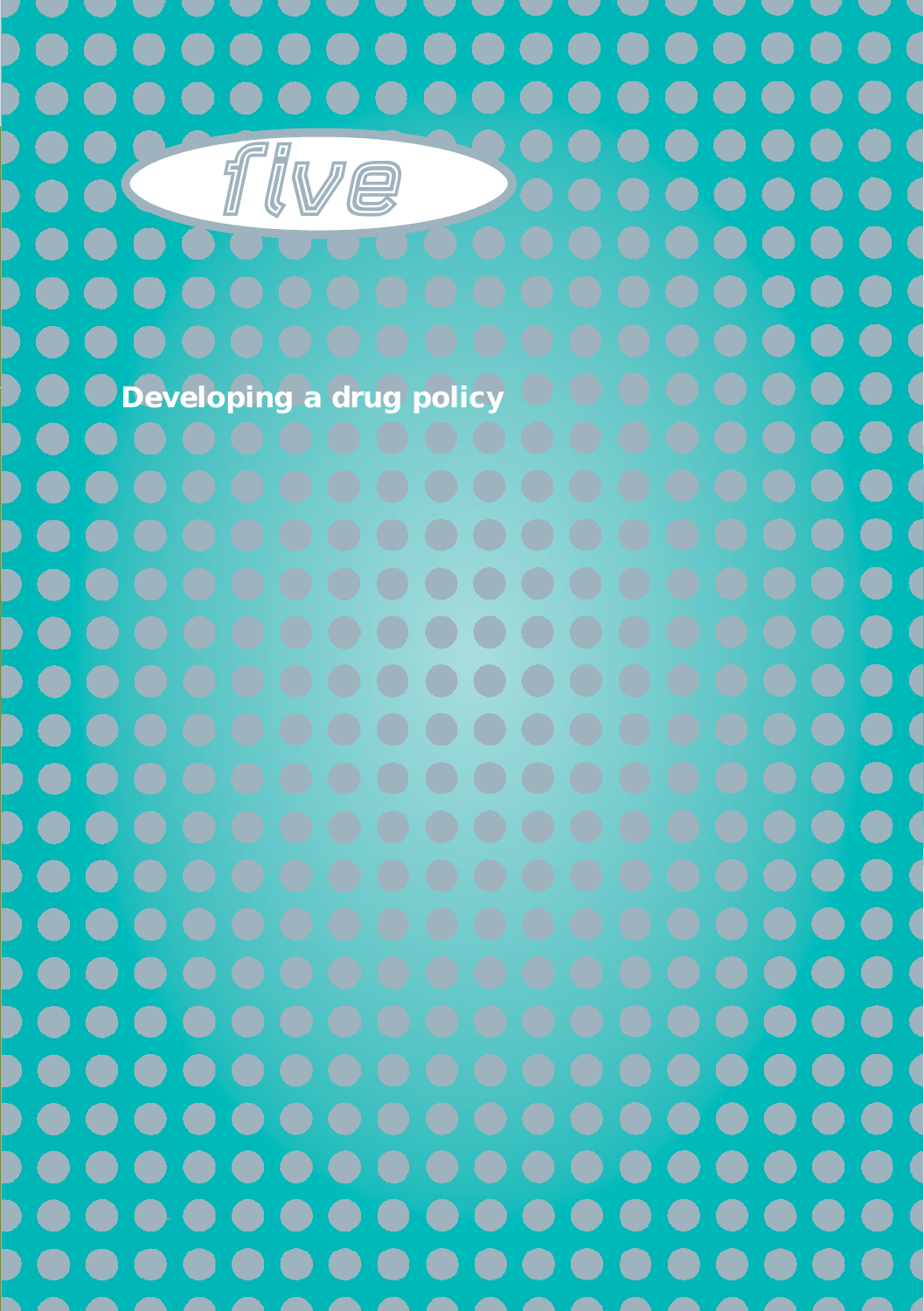

## CHAPTER CHAPTER Developing a drug policy



#### **The purpose of a drug policy**

**5.1** It was stated in the introduction that it is not a legal requirement for venues to have a drug policy, although some local authority licensing authorities have made the development and implementation of drug policies a condition of awarding Public Entertainment Licences<sup>27</sup>. Irrespective of whether a policy is required locally, the benefits of doing so are very clear:

- To demonstrate that the venue is committed to safeguarding the welfare of its drug using customers
- To ensure that the venue operates within the law
- To help employers comply with the Health and Safety at Work Act (1974) by safeguarding the health, safety and welfare of employees
- To serve as a checklist to ensure all areas of concern are addressed
- To communicate the venue's views to all staff, and ensure that everyone understands procedures and works to them

**5.2** This chapter also serves as a summary of all the advice and guidance contained in the previous chapters. A model drug policy is not provided for two reasons. First, each venue or organisation needs to develop a policy which is appropriate and relevant to itself, rather than adopting a generalised version. Secondly, the process of developing a policy is as important as the policy itself – the process enables managers and key staff members to consider carefully particular issues of concern and the best ways of their venue responding to them. However, the chapter does set out a structure for a drug policy to enable venues to organise their thinking.

**5.3** Before setting out this structure, it should be emphasised that a drug policy is only one part of the response to managing drug-related incidents in clubs. Staff need good information, training, supervision and support to implement any policy. A good policy also ensures a safe working environment for staff.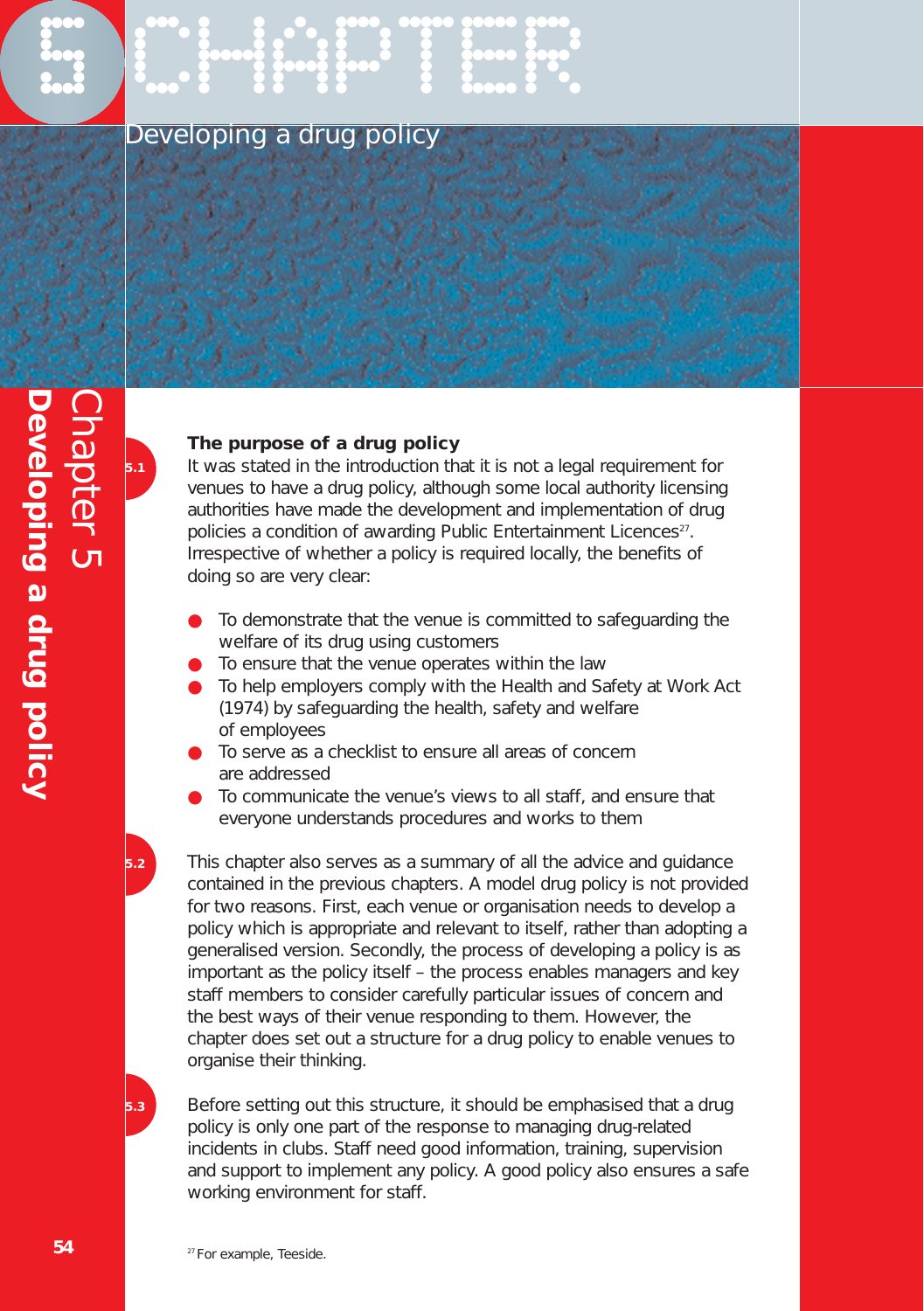## EMPLE DE L'ARTISTE Developing a drug policy

**5.4** A drug policy should be seen as a working document, continuously being amended and improved in response to new developments in drug use or health and safety legislation. It should be formally reviewed on an annual basis.

**5.5** The involvement of police and licensing officers in the development of a drug policy can greatly enhance its worth and also contributes to the strengthening of working relationships. The Drug Action Team may also be able to act in an advisory capacity.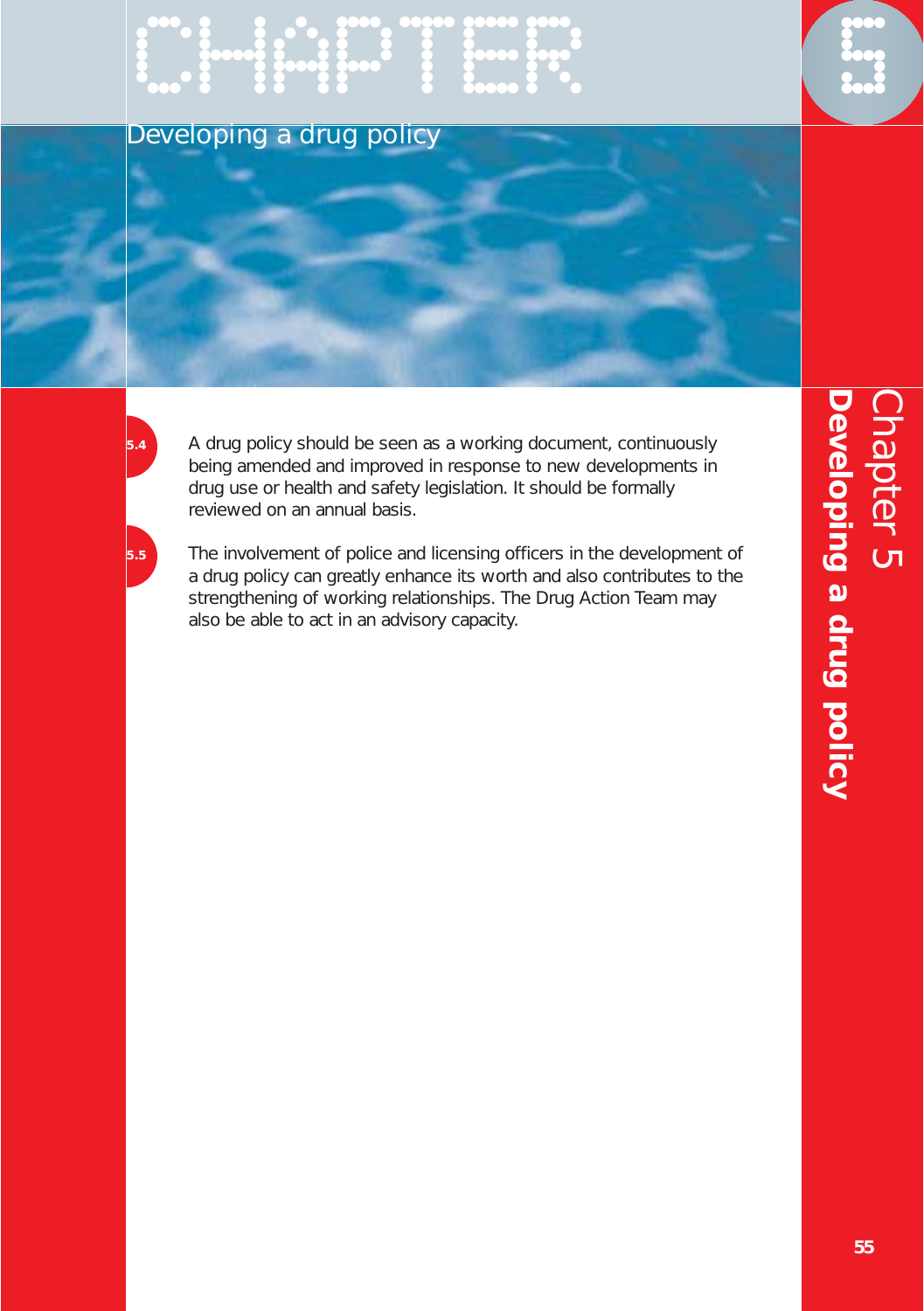



Developing a drug policy

# Developing a drug policy **Developing a drug policy** Chapter 5

#### **The structure of a drug policy**

#### **1 Purpose and scope**

An introductory statement should set out the purpose and scope of the drug policy. Normally, there will be three main aims of the policy: to prevent drug dealing at dance events run by the organisation whose policy it is, to minimise drug use at those events and to safeguard customers attending who have used drugs.

#### **2 Staff and the drugs policy**

Clearly a policy only has worth if it is implemented. The policy should clearly state how staff will be informed about the policy, provided with drug training and supervised and supported in the implementation of the policy. The policy should pay attention to the health and safety of staff as well as customers.

#### **3 Customers and the drugs policy**

It is also vital to communicate the drugs policy to club-goers. The policy should set out how different practices and procedures in the policy will be made known to customers, e.g. clearly advertising the search policy. There may be particular issues in the policy which benefit from consultation with customers – for example, if you are thinking of installing water fountains, where would regulars like them to be.

Although the drug policy should ensure that customers' health and well-being is safeguarded to the best of the licensee's ability, it is also fair to say that clubbers should take responsibility for their own welfare. Consultation with regular clubbers on a drugs policy could also result in a statement about their responsibilities:

- To be well informed about drug use, including harm reduction practices
- To have a good understanding of the law and know one's rights
- To look after oneself and others when at a dance event
- To communicate quickly with staff, other officials and clubbers if problems arise
- To be proactive in the development of better standards at dance events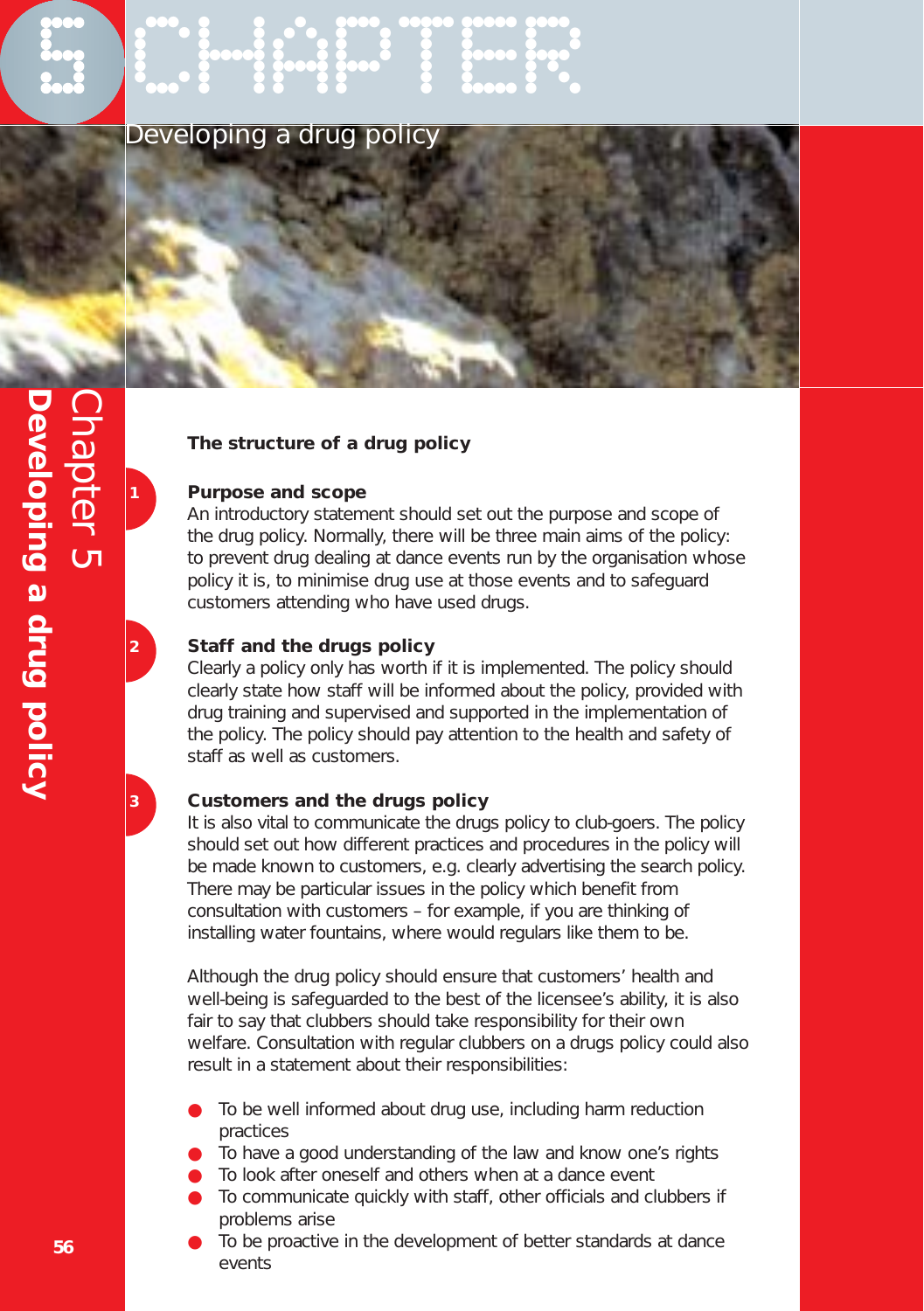## CHAPTER CHAPTER





#### **4 Preventing drugs and weapons including firearms entering the venue**

The policy should set out very clear procedures to minimise the amount of drugs and weapons that come into the venue. A search policy should be formulated and should cover, the form and regularity of searches, the provision of amnesty boxes, a complaints procedure and the procedure when drugs or weapons are found.

#### **5 Preventing drug dealing at the venue**

Procedures should be laid down to ensure that all staff are vigilant to prevent drug dealing at the venue. Several key issues should be covered including: expectations of door supervisors, the regular supervision and monitoring of the building, particularly any key areas where drug use or dealing may take place, the use of CCTV and ensuring that toilets are attended at all times. There should be a system for logging and pursuing information from staff members, customers or outside agencies about any suspected drug dealing at the venue.

#### **6 Finding drugs**

The policy needs to be very clear on what staff should do if they find drugs in order to minimise any legal risk to staff. The policy should include the following:

- The recording of suspected drug finds in an incident book
- Procedures for the safe and secure storage of drugs
- The process for handing over drugs to local police
- Procedures for emptying amnesty boxes
- A clear procedure agreed with the local police service about the circumstances in which they expect to be called
- Actions to be taken against any customer found with drugs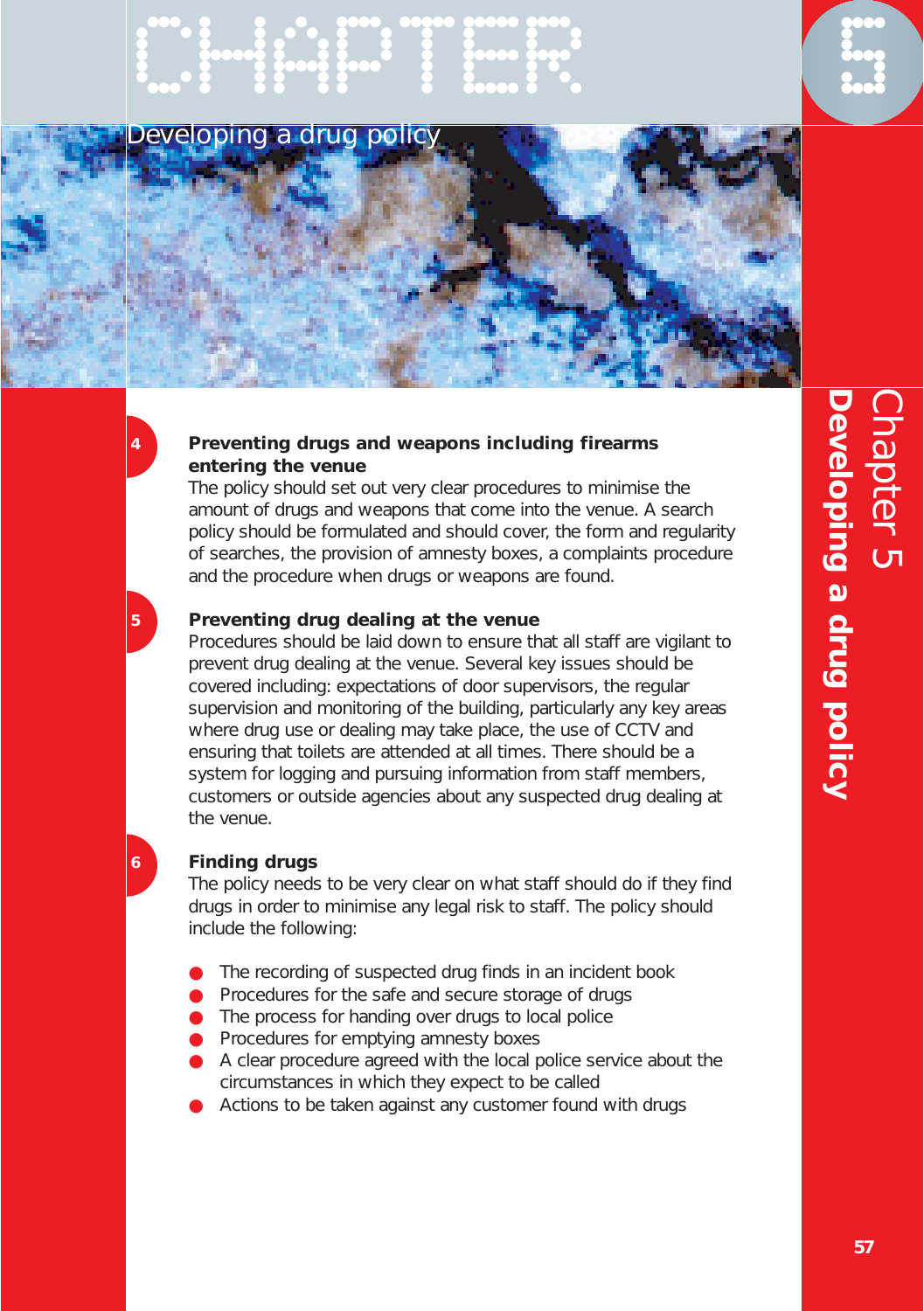

#### **7 Keeping drug using customers safe**

The policy should set out the expectations of all staff in being vigilant in identifying customers who are suffering from the effects of drug use. The roles of those providing any drug outreach service, bar staff and door supervisors in particular should all be clearly stated. It should be clearly identified who has the responsibility for helping drug users in distress. The policy should state that door supervisors must not eject drug users in distress without ensuring they have the means to get home safely and a companion to help them do so. The policy should also clarify proceedures in relation to weapons, including firearms.

#### **8 Dealing with emergencies**

The policy should contain clear instructions to staff on how to deal with emergencies. It should cover arrangements for the training of First Aiders and ensuring that sufficient numbers of trained staff are always present. It should specify where any medical treatment should take place and in what circumstances an ambulance should be called. Procedures for dealing with heat stroke and customers who are disoriented and hallucinating should be clear for all staff. A system for keeping staff up-to-date with new trends and patterns of drug use and any common medical consequences should be instituted.

#### **9 Record keeping**

The policy should stress the importance of keeping accurate records as a legal safeguard to staff and the organisation, and as a professional manner of operating. An incident book should be kept where details of all drug-related events should be recorded including suspicions, third party information etc. Information should be recorded concisely.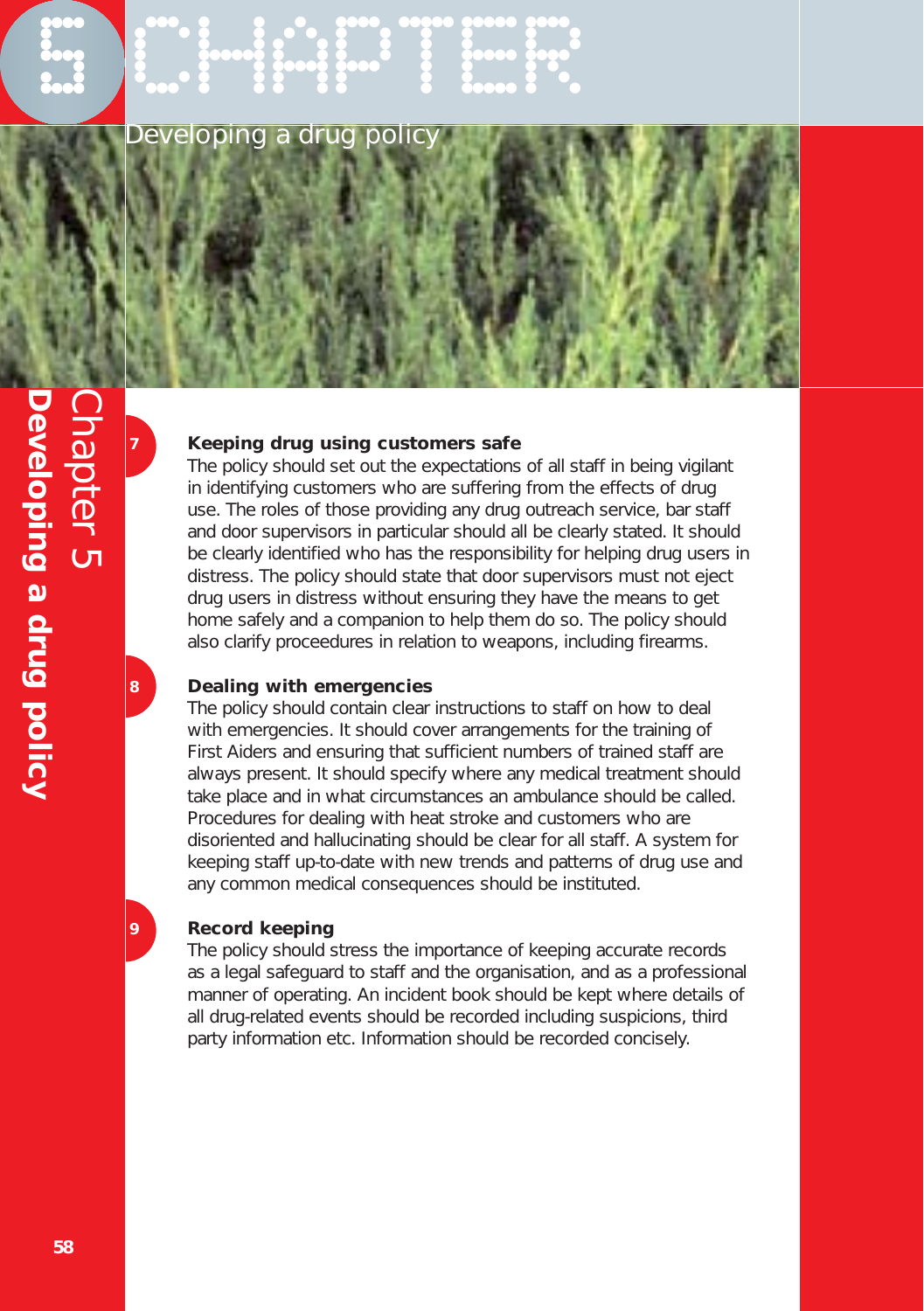

#### **Training**

A policy will only be effective if all staff have adequate and regular training.

#### **10 Training for licensees**

The British Institute of Innkeeping Awarding Body (BIIAB) has recently introduced the Licensees' National Drug Certificate. The syllabus for this course is divided into two sections. The first section is designed to raise awareness of the prevailing controlled drugs scene. It gives licensees and managers a basic knowledge and understanding of the law pertaining to the misuse and supply of controlled drugs on licensed premises. The second section provides operational guidelines to help licensees deal effectively with any drug related problems in their venues. It also provides guidance on the development of policies and strategies to prevent such problems arising. The BIIAB has produced a handbook to help licensees study for the certificate, and training may be taken at approved centres throughout the country.

#### **11 Training for door supervisors**

With the advent of a national registration scheme, training for door supervisors is becoming more frequent and of a higher standard. Many local authorities organise or co-ordinate training courses. It is important that the drug component on such courses is provided by someone with relevant knowledge and experience of drug use in a dance setting. The use of local drug outreach teams is appropriate. The BIIAB National Certificate for Door Supervisors – Licensed Premises has an entire stage two module devoted to drugs awareness.

#### **12 Training for cleaners**

Cleaning staff should receive training in safe methods for the disposal of any drugs or drug paraphernalia found.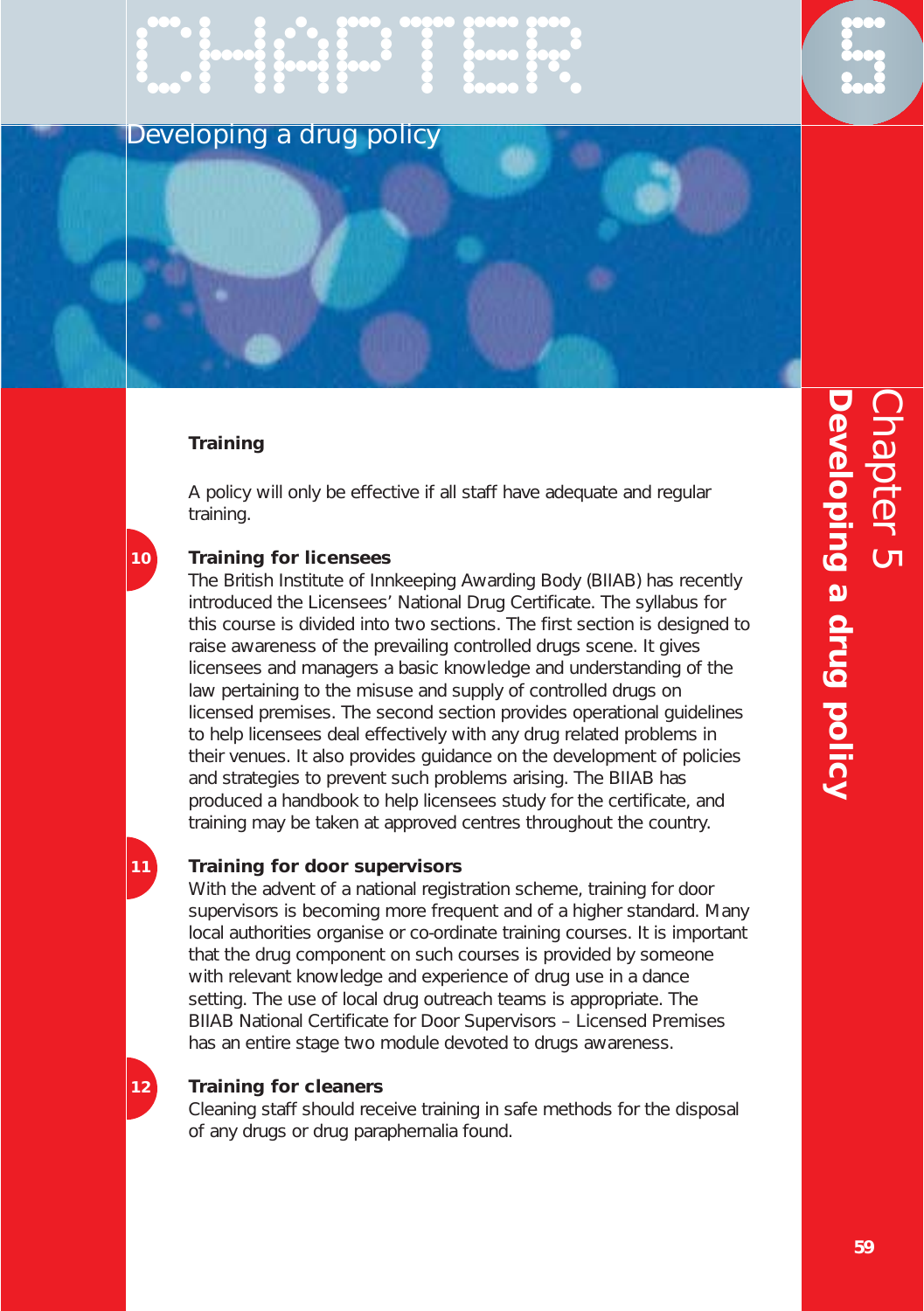

#### **13 Training for all staff**

At venues which regularly play music attractive to clubbers who use drugs, it is important that all staff have a basic training around the effects of the main substances used and how to respond to drug users in distress. Training should also cover the health and safety of staff in implementing the different requirements of the drug policy. The local Drug Action Team should be the first point of call to organise such training.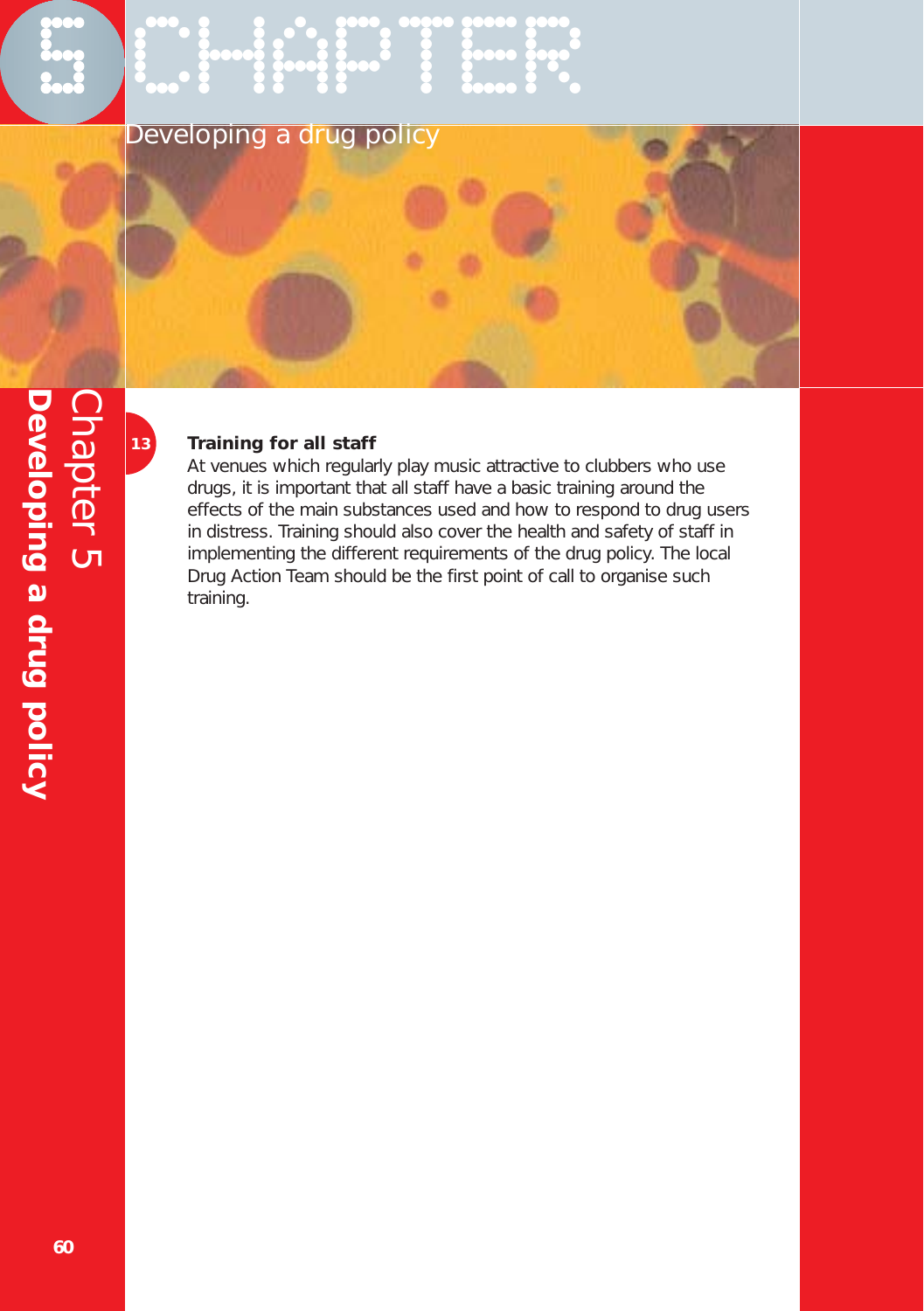

### **Professional fact sheets**

III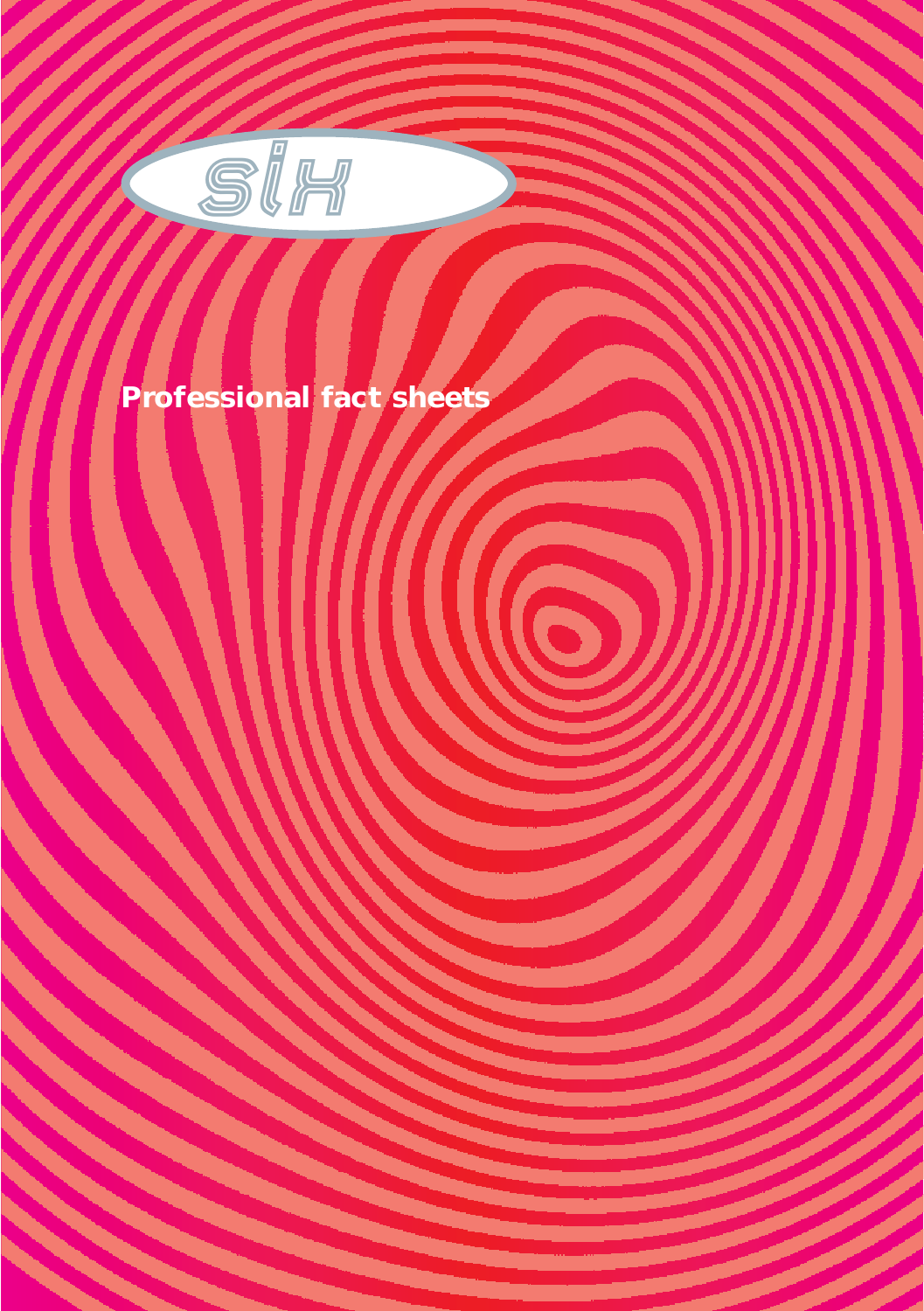## CHAPTER CHAPTER Professional fact sheets

**6.1** This chapter contains fact sheets for six separate interest groups in order that different readers can quickly access information on their key roles and responsibilities in ensuring the welfare of drug using club goers.

The six groups are:

- Local authority licensing officers
- Police officers with licensing responsibility
- Police officers with drug enforcement responsibility
- Club owners, managers and event promoters
- **Drug Action Teams**
- Drug agencies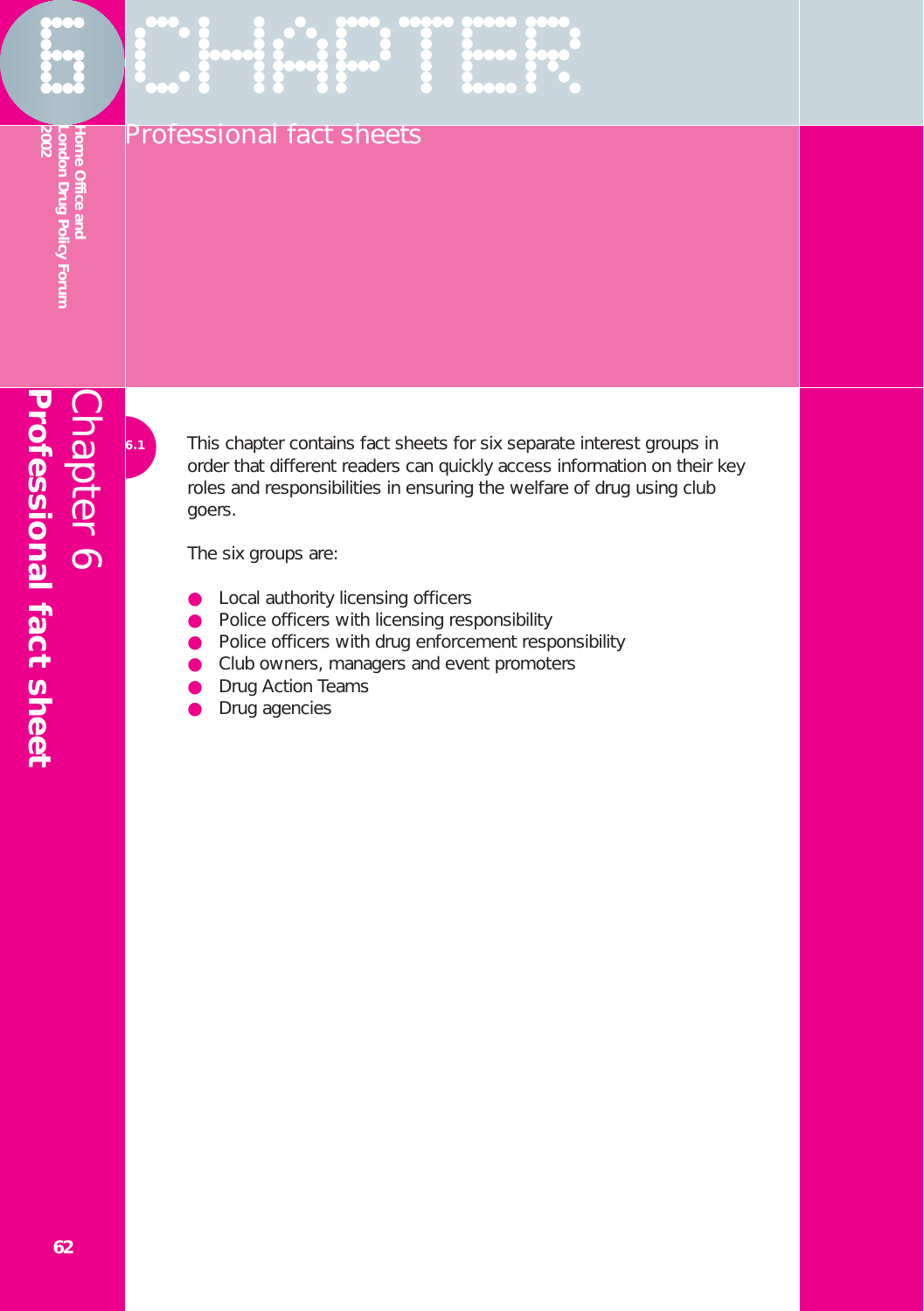FACTSHEET 1 The role of local authority licensing officers is to

take the lead in ensuring that dance venues are designed and run in a way which maximises the safety of customers and staff. They are responsible for monitoring the way that venues are run and enforcing compliance with regulations.

#### **Key activities of local authority licensing officers include:**

- **1** Providing clear information on how to apply for a Public Entertainment Licence
- **2** Providing induction training to councillors serving on licensing panels
- **3** Advising venue owners on how to establish and maintain a safe environment
- **4** Advising venue owners, in partnership with police licensing officers, on developing a venue drug policy
- **5** Ensuring that sufficient medical staff are always present and are trained to a high standard
- **6** Informing clubbers of their rights
- **7** Liaising with police licensing and other officers to ensure good communication about potentially dangerous venues
- **8** Encouraging venues to use outreach services
- **9** Encouraging venues to provide safe transport home
- **10** Surveying clubbers on their views of the safety aspects of different local venues
- **11** Monitoring the operation of clubs at times of peak occupancy
- **12** Ensuring that door supervisors are from a reputable company

**13** Ensuring that door supervisors are properly trained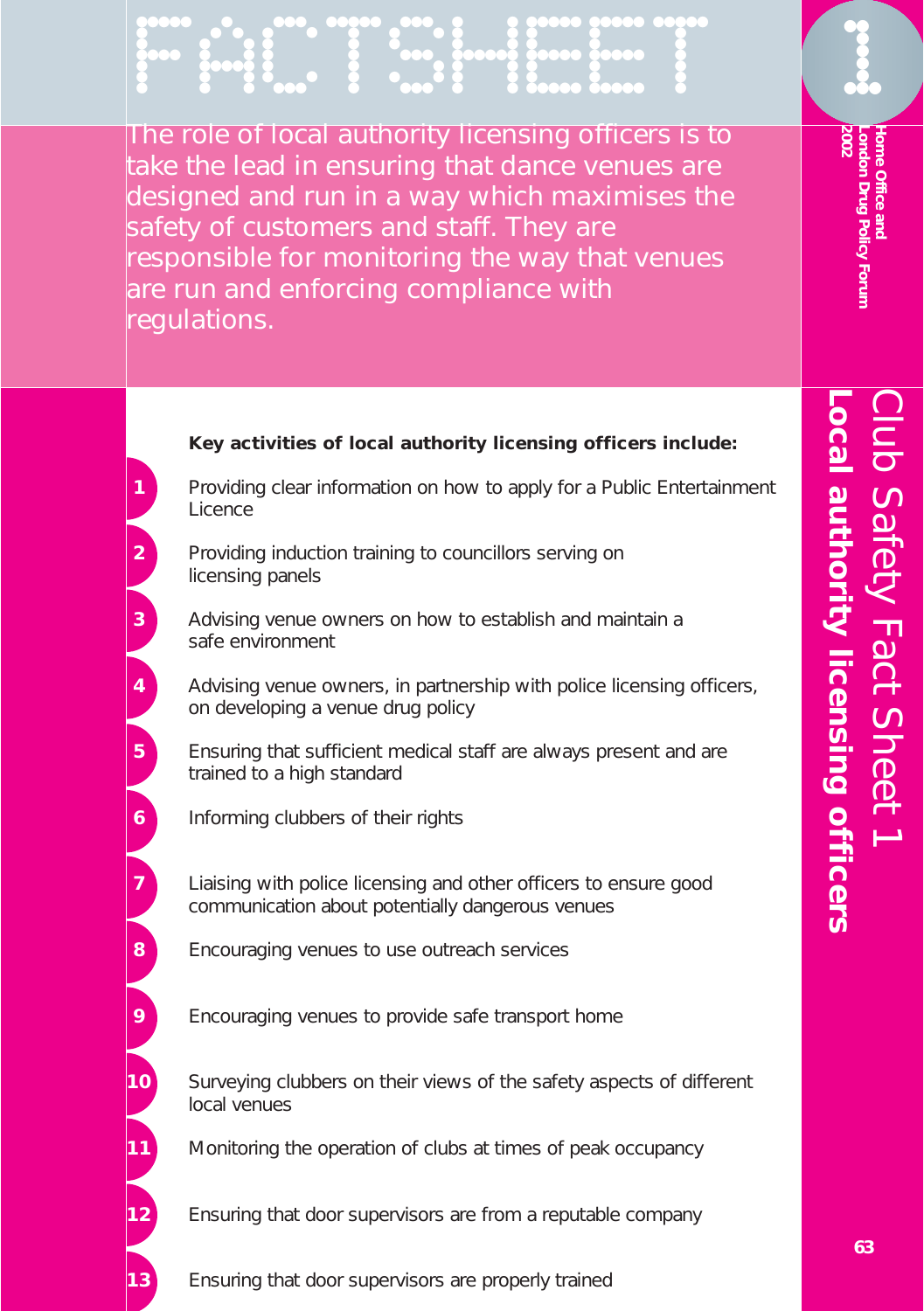**2006** Office and<br>
London Drug Policy Forum<br>
2002 **London Drug Policy Forum Home Office and** 

2002 | 2000 | 2000 | 2000 | 2000 | 2000 | 2000 | 2000 | 2000 | 2000 | 2000 | 2000 | 2000 | 2000 | 2000 | 2000 <br>2000 | 2000 | 2000 | 2000 | 2000 | 2000 | 2000 | 2000 | 2000 | 2000 | 2000 | 2000 | 2000 | 2000 | 2000 | 2000<br>2 The role of police officers with licensing responsibilities is, by working in partnership with local authority licensing officers, to ensure that venues are operated safely and legally, in particular that the level of drug dealing and drug use is minimised.

#### **Key activities of police officers with licensing responsibilities include:**

**1** Developing a constructive working relationship with local authority licensing officers

**2** Developing a constructive working relationship with venue owners/managers

**3** Providing advice on safety issues at venues

**4** Advising on the development of a venue drug policy

**5** Agreeing the protocols for actions taken by door supervisors in relation to illegal drugs, in particular when police officers should be called immediately

**6** Advising on and approving search procedures and the storage procedures for confiscated drugs

**7** Gathering and sharing intelligence on drug dealing and use with partner organisations and local clubs

**8** Advising on the installation and monitoring of CCTV

**9** Advising on the provision of safe transport home in consultation with community safety colleagues

**10** Working with venue owners and managers to resolve drug-related problems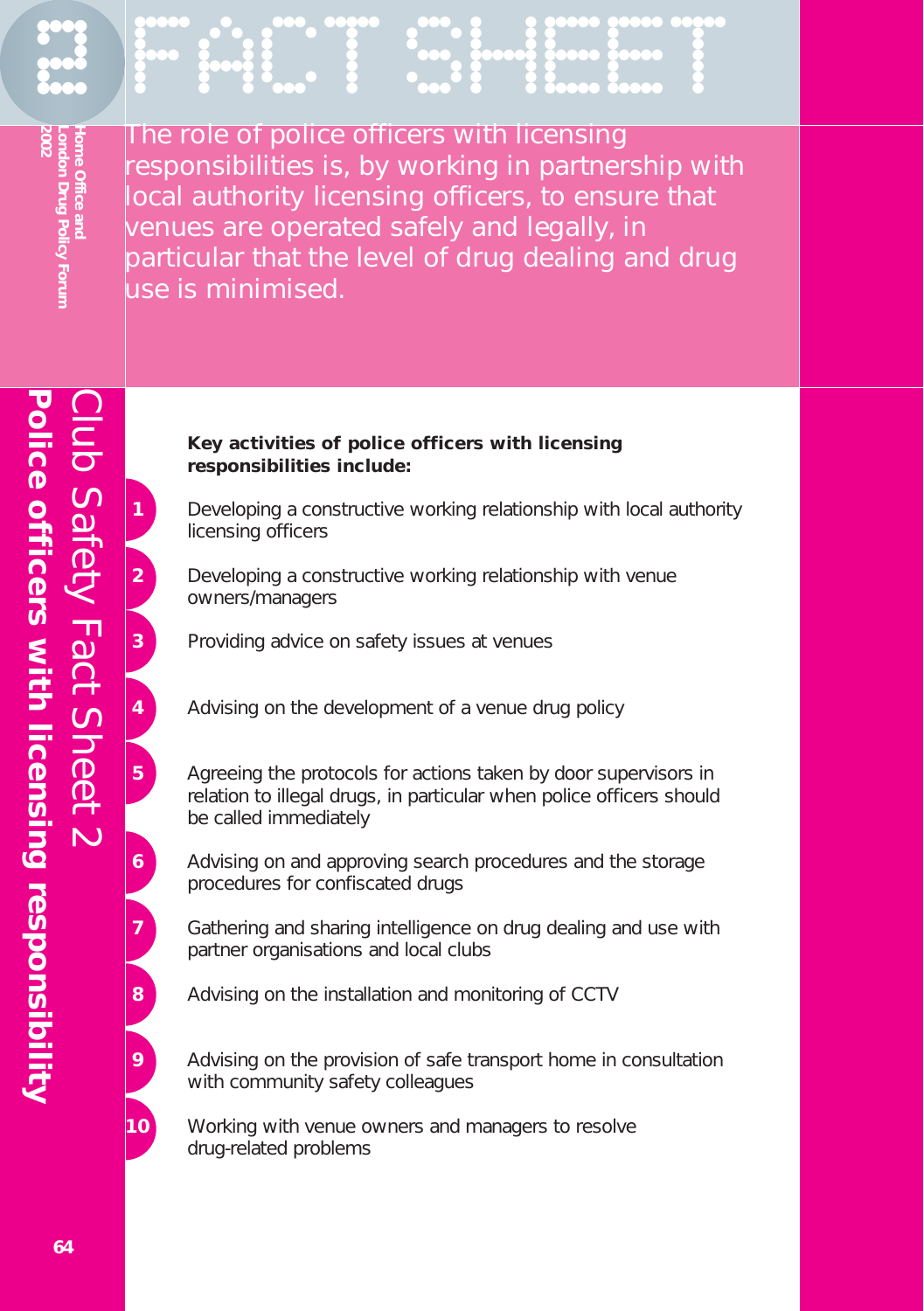Factor of the state of the state of the state of the state of the state of the state of the state of the state<br>Factor of the state of the state of the state of the state of the state of the state of the state of the state<br> The role of police officers enforcing drug legislation is to ensure that drug dealing is minimised. They should ensure that their actions are taken with the best possible intelligence and co-ordinated with the long-term crime prevention and harm reduction policies adopted by the police licensing officer in partnership with the local authority, Drug Action Team and club owners and managers.

#### **Key activities of police officers with drug enforcement responsibilities include:**

**1** Liaising with the relevant police licensing officer to obtain details of licences and working practices within the club. They may also be able to assist with floor plans of the club and the position of any CCTV cameras

- **2** Ensuring that a risk assessment is carried out prior to any preplanned enforcement activity. This will usually include the views of the Community Liaison Officer
- **3** Conducting an operational risk assessment to ensure that enforcement operations have as few negative consequences as possible
- **4** Devising a communication strategy which explains clearly to clubbers, club staff and the general public the purpose of any enforcement operation
- **5** Overseeing an intelligence-gathering approach which monitors any criminal activity within a venue and links into the police intelligence gathering systems
- **6** Preparing evidence that may be required to support an application under the 1997 Public Entertainments Act for closure of a club.
- **7** Ensuring that those arrested within any such operations are offered an opportuninty to see a drugs worker through arrest referral schemes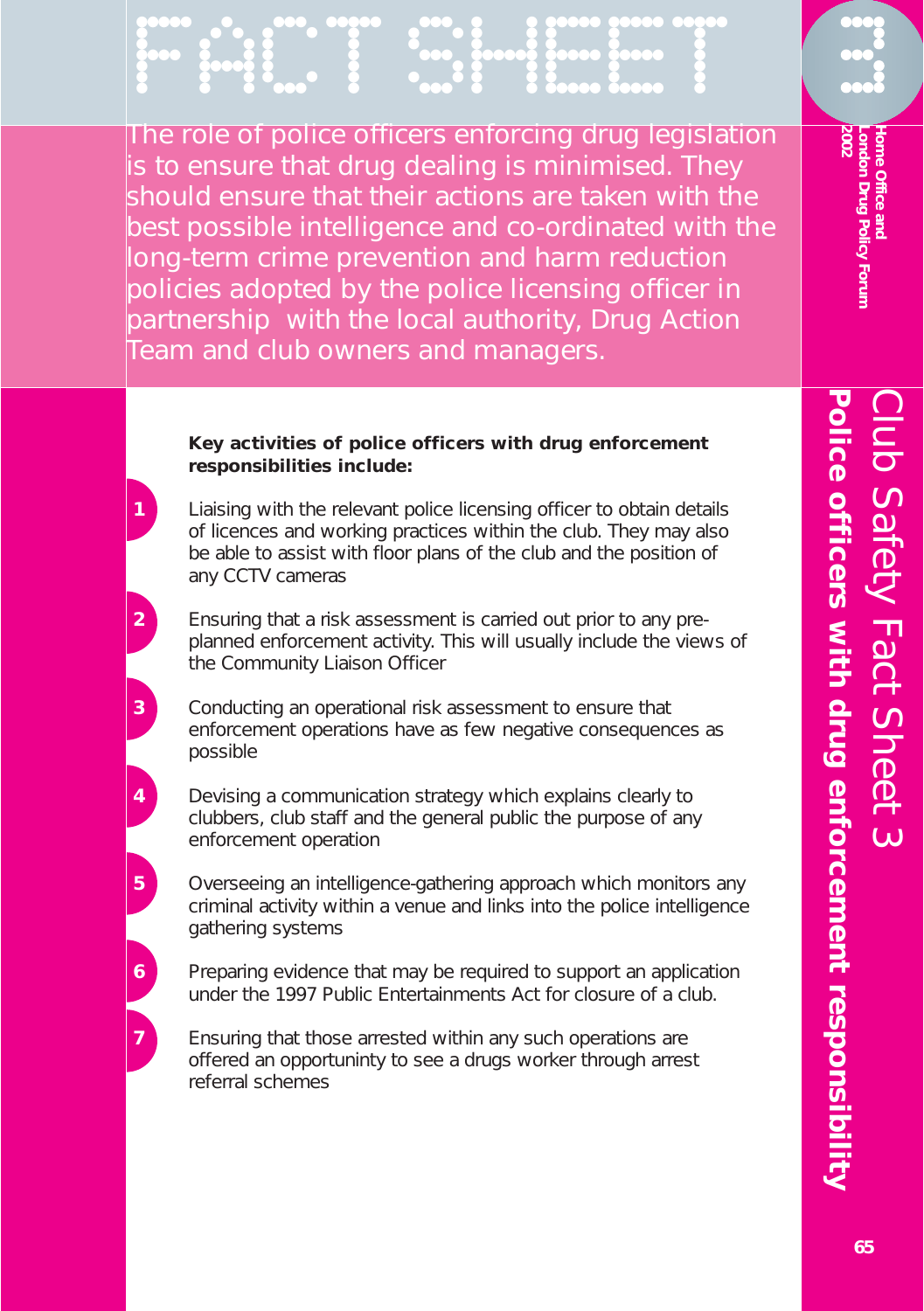$\begin{bmatrix} 1 & 1 & 1 \\ 1 & 1 & 1 \\ 1 & 1 & 1 \\ 1 & 1 & 1 \\ 1 & 1 & 1 \\ 1 & 1 & 1 \\ 1 & 1 & 1 \\ 1 & 1 & 1 \\ 1 & 1 & 1 \\ 1 & 1 & 1 \\ 1 & 1 & 1 \\ 1 & 1 & 1 \\ 1 & 1 & 1 \\ 1 & 1 & 1 \\ 1 & 1 & 1 \\ 1 & 1 & 1 \\ 1 & 1 & 1 \\ 1 & 1 & 1 \\ 1 & 1 & 1 \\ 1 & 1 & 1 \\ 1 & 1 & 1 \\ 1 & 1 & 1 \\ 1 & 1 & 1 \\ 1 & 1 &$ The role of club owners, managers and event promoters is to ensure that all aspects of their venue are designed and run in ways which maximise the safety of customers.

#### **Key activities of club owners, managers and event promoters include:**

**1** Communicating all safety requirements clearly to promoters

**2** Developing a constructive working relationship with local authority licensing officers and police officers with licensing responsibilities

**3** Developing a venue drug policy in consultation with licensing and police officers

**4** Ensuring that all staff are aware of their responsibilities within the drug policy and that they receive training and support to discharge these fully

**5** Employing door supervisors from a reputable company

**6** Employing experienced and fully trained medical staff

**7** Providing free and easily accessible supplies of cold water and ensuring the provision of water is supervised to prevent the contamination of water by others

**8** Liaising with appropriate drug service personnel to provide training to staff, and information, advice and support to clubbers

**9** Considering inviting and support drug outreach work, including integrating outreach workers into the staff team

**10** Sharing intelligence on drug use and drug dealing with police officers and other local venues

**11** Informing clubbers of their rights and responsibilities, and encouraging their feedback on safety issues

**12** Considering the provision of safe transport home

**13** Ensuring that all staff are aware of the law and the responsibilities of the club to work within it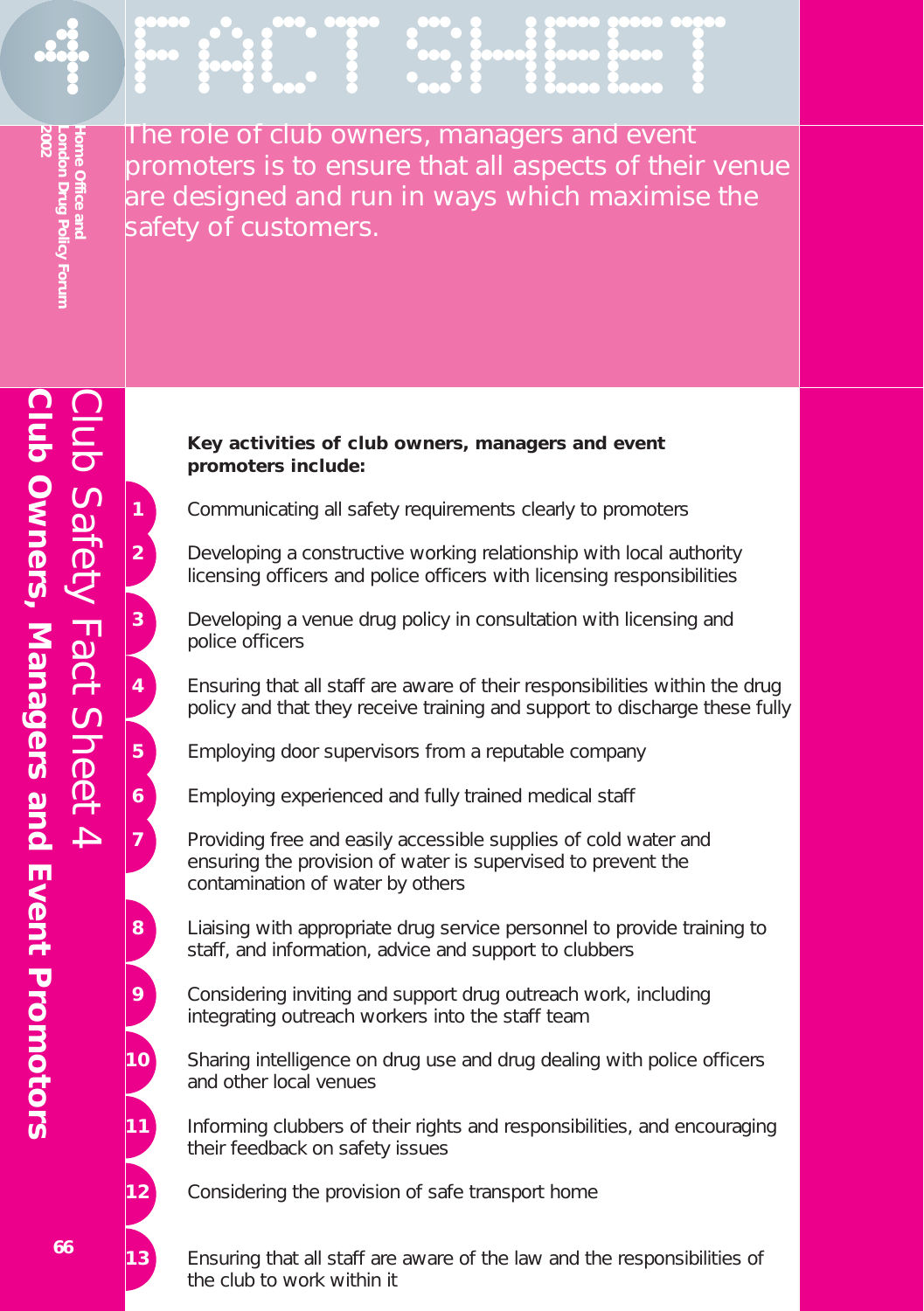$\begin{bmatrix} 1 & 1 & 1 \\ 1 & 1 & 1 \\ 1 & 1 & 1 \\ 1 & 1 & 1 \\ 1 & 1 & 1 \\ 1 & 1 & 1 \\ 1 & 1 & 1 \\ 1 & 1 & 1 \\ 1 & 1 & 1 \\ 1 & 1 & 1 \\ 1 & 1 & 1 \\ 1 & 1 & 1 \\ 1 & 1 & 1 \\ 1 & 1 & 1 \\ 1 & 1 & 1 \\ 1 & 1 & 1 \\ 1 & 1 & 1 \\ 1 & 1 & 1 \\ 1 & 1 & 1 \\ 1 & 1 & 1 \\ 1 & 1 & 1 \\ 1 & 1 & 1 \\ 1 & 1 & 1 \\ 1 & 1 &$ The role of Drug Action Teams is to ensure that all agencies are working in partnership to ensure the safety of drug using clubbers and to make available the expertise of Drug Action Team members to further this goal.

**2002**

**London Drug Policy Forum Home Office and** ondon Drug Policy Forum

# **Drug Action Teams** Club Safety Fact Sheet 5 rug Action Teams ub Safety Fact Sheet 5

#### **Key activities of Drug Action Teams include:**

- **1** Raising the issue of drug-related harm at nightclubs with the Drug Action Team membership
- **2** Developing a forum on drug-related harm at clubs, engaging with key agencies
- **3** Ensuring that the work of this forum is integrated with other key fora including young people's drug sub-groups, Crime and Disorder Reduction Partnerships, Town Centre Management Groups etc.
- **4** Encouraging the provision of information services at dance events
- **5** Considering the provision of outreach services at dance events and commissioning local drug agencies to be able to provide such services if required
- **6** Encouraging the provision of drug education information at clubs and ticket outlets
- **7** Developing mechanisms for the sharing of intelligence relating to drug dealing and drug use at dance events
	- Working with other multi-agency fora to develop a strategy for ensuring safe transport home from clubland areas

**8**

- **9** Developing mechanisms for analysing trends in the use of dance drugs, and assessing levels of drug related harm, ensuring that this information is shared widely and appropriately
- **10** Exploring methods for mapping levels of drug-related harm in clubs
- **11** Promoting the drug training of club staff and door supervisors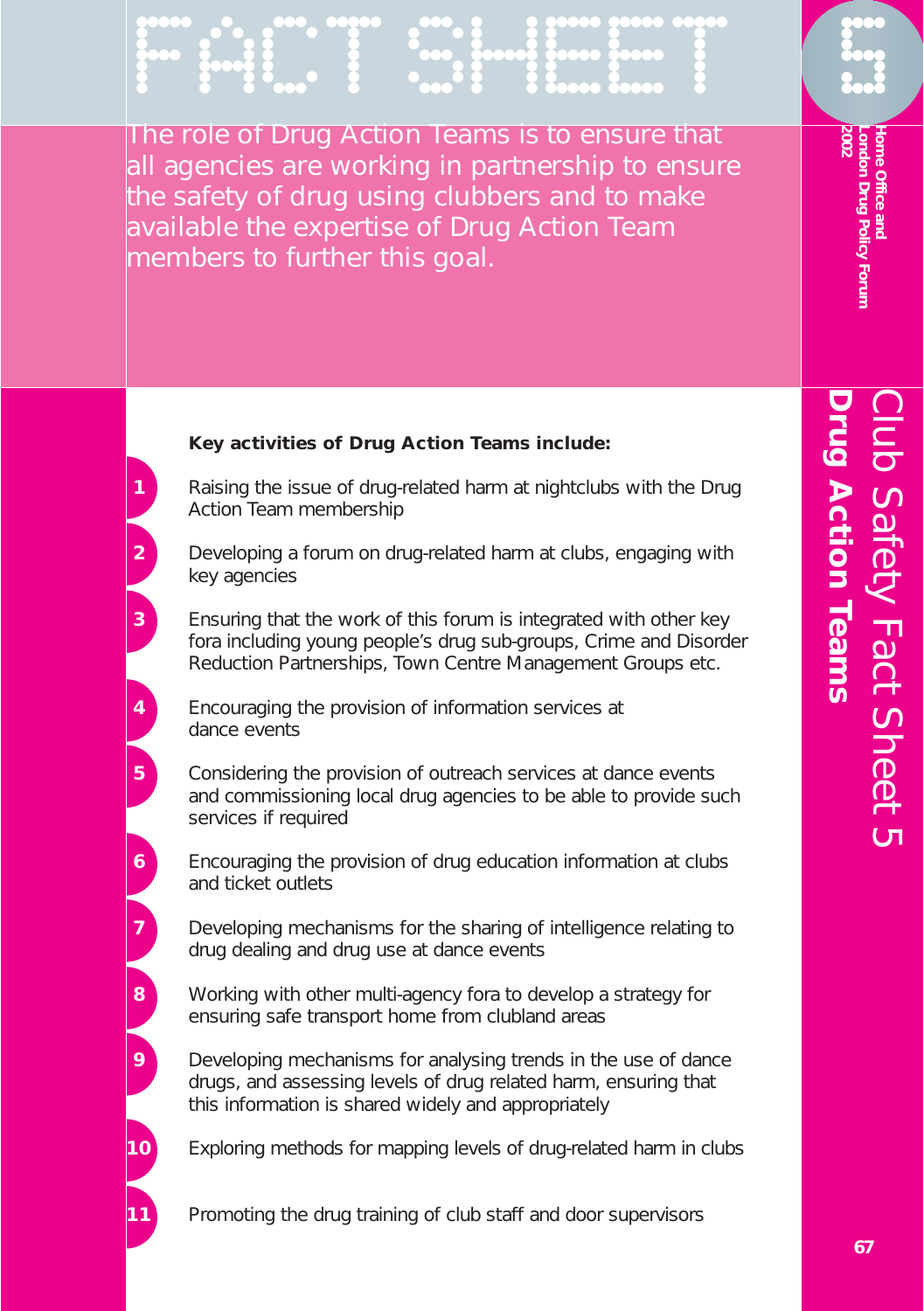**2002**<br>London Drug Policy Forum<br>2002<br>2002 **London Drug Policy Forum Home Office and** 

 $\begin{bmatrix} 1 & 1 & 1 \\ 1 & 1 & 1 \\ 1 & 1 & 1 \\ 1 & 1 & 1 \\ 1 & 1 & 1 \\ 1 & 1 & 1 \\ 1 & 1 & 1 \\ 1 & 1 & 1 \\ 1 & 1 & 1 \\ 1 & 1 & 1 \\ 1 & 1 & 1 \\ 1 & 1 & 1 \\ 1 & 1 & 1 \\ 1 & 1 & 1 \\ 1 & 1 & 1 \\ 1 & 1 & 1 \\ 1 & 1 & 1 \\ 1 & 1 & 1 \\ 1 & 1 & 1 \\ 1 & 1 & 1 \\ 1 & 1 & 1 \\ 1 & 1 & 1 \\ 1 & 1 & 1 \\ 1 & 1 &$ The role of drug agencies is to ensure that advice, information and support services are offered to drug using clubbers.

#### **Key activities of drug agencies, where commissioned to do so, include:**

**1** Targeting advice and information on harm related to dance drugs at club-goers

**2** Training staff to provide outreach services in a club setting

**3** Engaging with venues to provide outreach services in their clubs

**4** Providing training on drug information, identifying drug users in trouble and trends in local drug use to club staff and door supervisors

**5** Providing information to licensing officers and venue managers of unsafe practices in clubs

**6** Sharing information about trends in drug use and associated risks and harms with Drug Action Team members, licensing officers and venue managers

**7** Encouraging clubbers to take responsibility for their own drug use

**8** Encouraging clubbers to assert their rights to a safe dance environment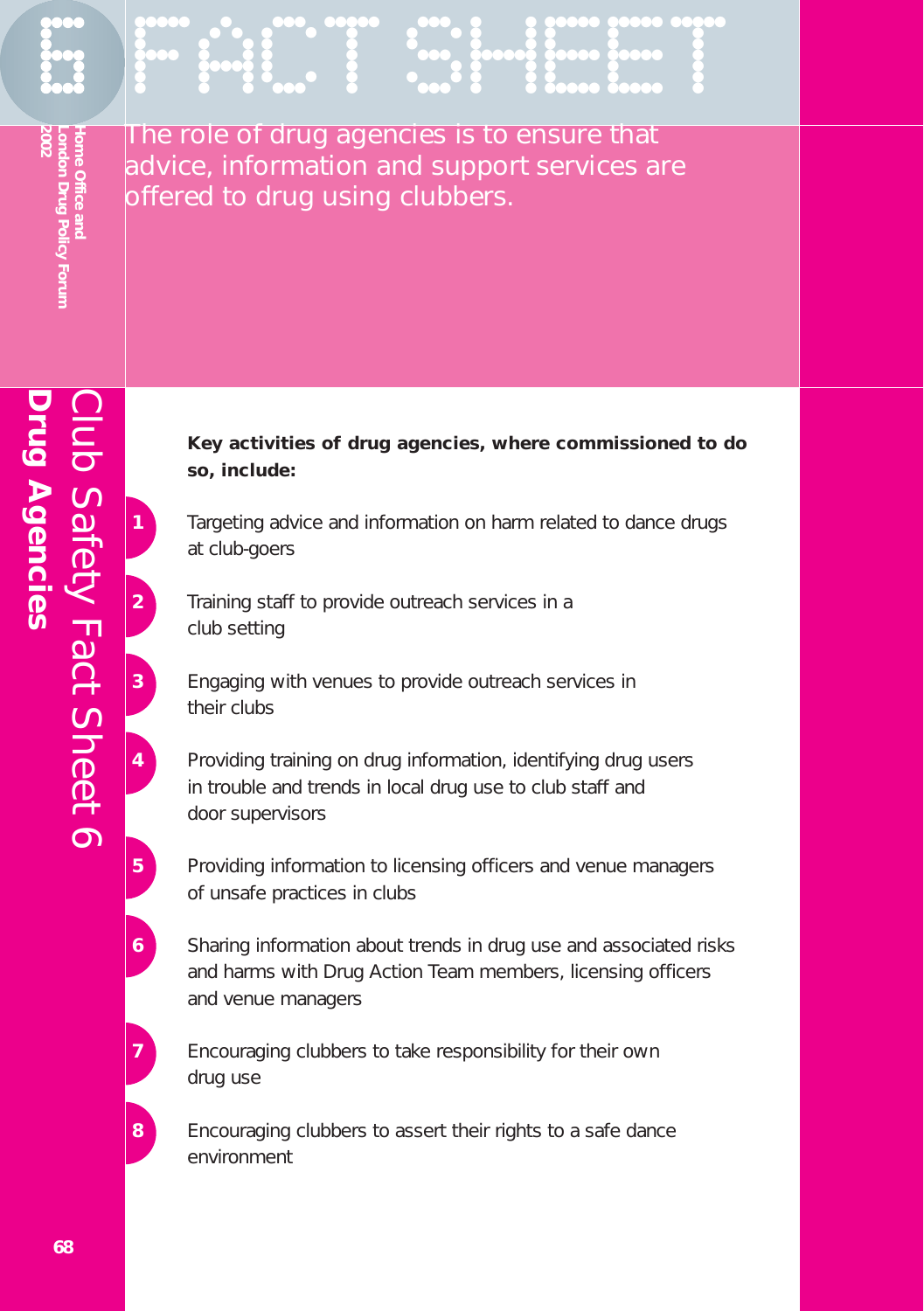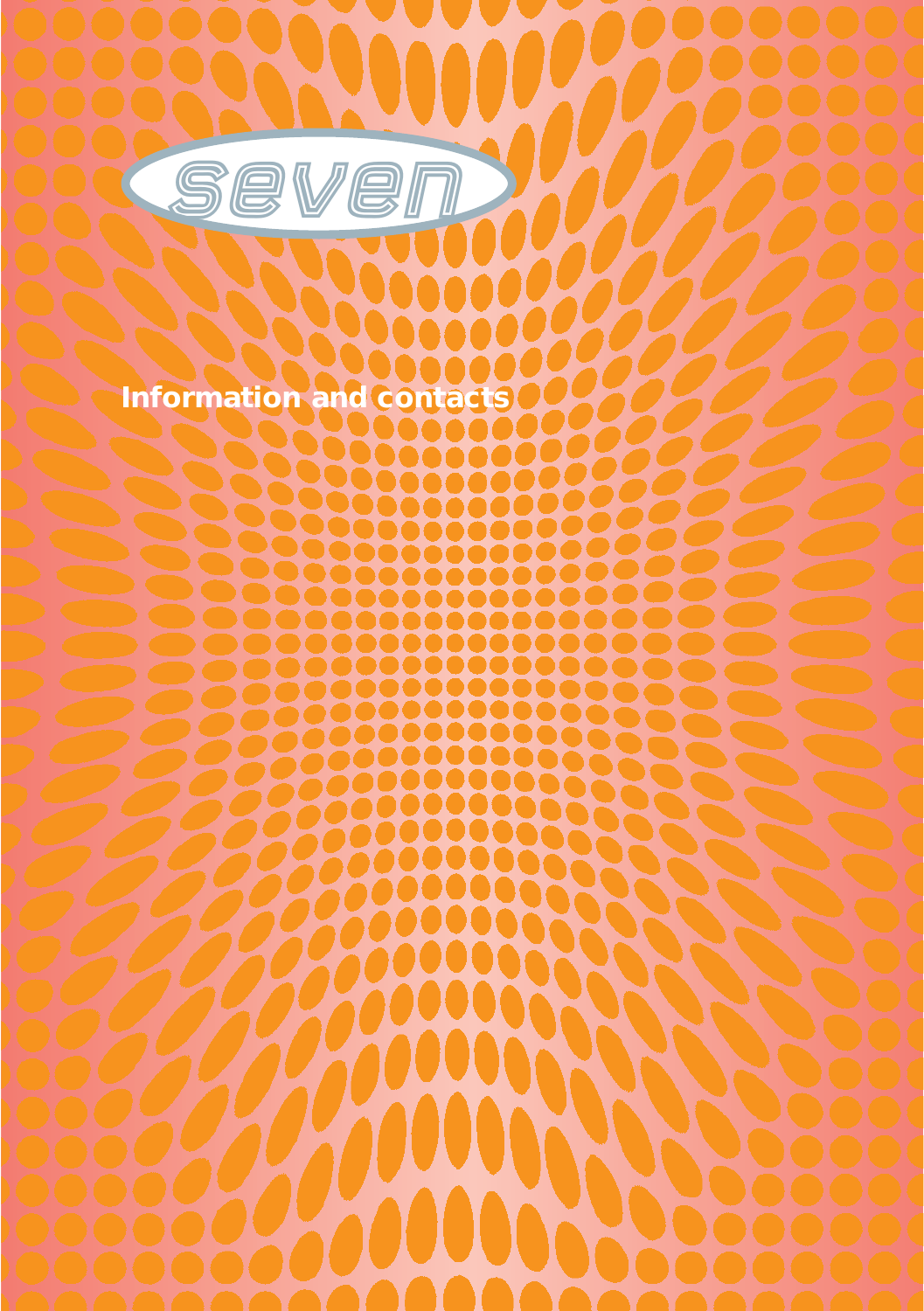### Further information

The final chapter of this guidance provides a compendium of further information. It is organised into two sections. The first provides brief details and contact information for useful organisations, and the second gives a reading list of useful publications.

CHAPTER COOPER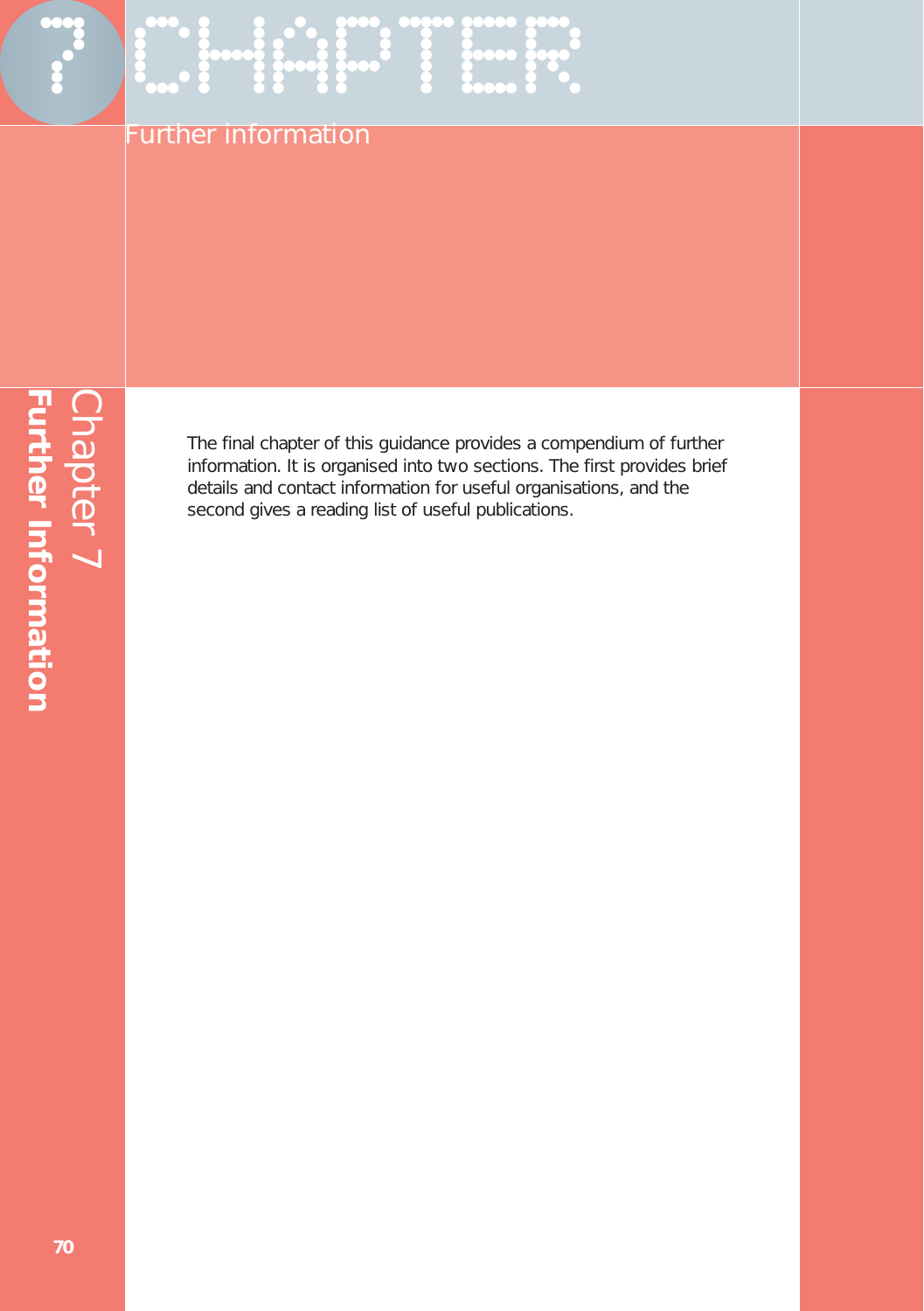#### Useful organisations

EMPLE DE CHAPTER POR CHAPTER DE CHAPTER DE CHAPTER DE CHAPTER DE CHAPTER DE CHAPTER DE CHAPTER DE CHAPTER DE C<br>CHAPTER DE CHAPTER DE CHAPTER DE CHAPTER DE CHAPTER DE CHAPTER DE CHAPTER DE CHAPTER DE CHAPTER DE CHAPTER DE<br>C

#### **Alcohol Concern**

Alcohol Concern is the national agency on alcohol misuse. It provides a comprehensive information service and advises on all aspects of alcohol related policy. Alcohol Concern works to reduce the incidence and costs of alcohol-related harm and to increase the range and quality of services available to people with alcohol-related problems.

Alcohol Concern Waterbridge House 32-36 Loman Street London SE1 0EE Tel: 020 7928 7377 www.alcoholconcern.org.uk

#### **British Entertainment and Discotheque Association**

BEDA is the trade association for the late night entertainment industry representing club and bar operators, both corporate and independent, from Inverness to St. Ives.

British Entertainment and Discotheque Association 5 Waterloo Road **Stockport** Cheshire SK1 3BD

Tel: 0161 4290012 website: www.beda.org.uk

#### **British Institute of Innkeeping**

The British Institute of Innkeeping is the professional body for the licensed trade. Its mission is to promote high standards of professionalism throughout the licensed retail sector and to provide information, skills and qualifications to help members run successful businesses.

British Institute of Innkeeping Wessex House 80 Park Street **Camberley** Surrey GUI15 3PT

Tel: 01276 684449 Website: www.bii.org

#### **D.CUBED Safer Dancing**

D<sup>3</sup> provide a drug education/harm reduction service to dance events in Leeds. Also provide information and support on sexual health to clubbers, as well as training for door supervisors and others connected to events and consultancy on all issues related to clubbing and drugs.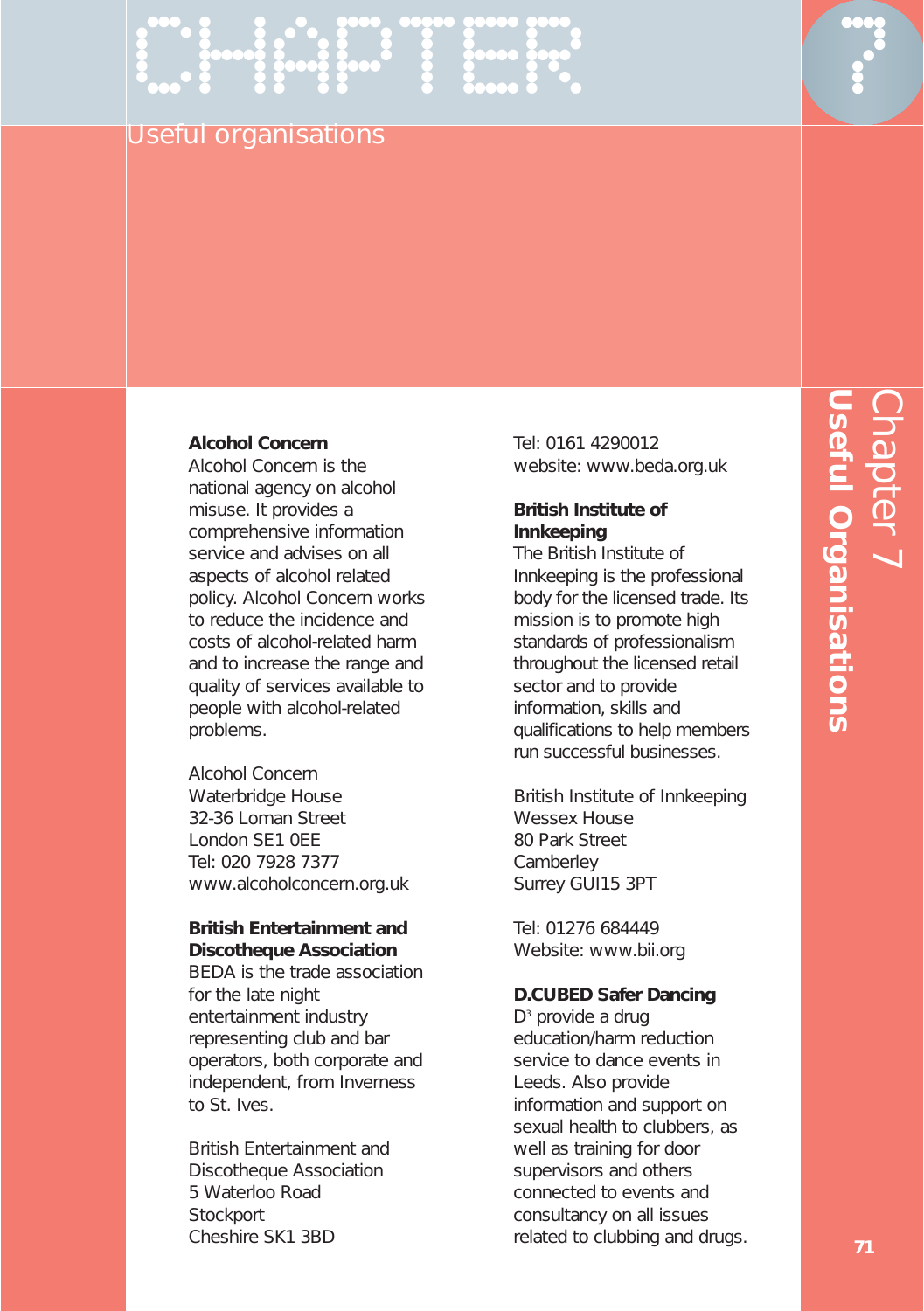#### Useful organisations

CHAPTER CHAPTER

#### $D<sup>3</sup>$

Leeds City Council Department of Community Planning & Regeneration Health Education Hunslet Lake Centre Arthington Avenue Leeds LS10 2LU

#### **Drug Action Teams**

Drug Action Teams (DATs) are the Government's chosen multi-agency vehicles for implementing the national drug strategy. There are 150 DATs in England. Membership of DATs comprises senior representatives from the police, customs and excise, probation and prison services, local authorities (including education, housing and social services) and health authorities. Co-option of voluntary sector representation is encouraged, as is the involvement of chambers of commerce. A full list of contact details for every Drug Action Team in the country can be accessed from www.drugs.gov.uk

#### **Drugscope**

Drugscope was formed from the merger of the Standing Conference on Drug Abuse and the Institute for Study of Drug Dependency in Spring 2000. Drugscope's aim is to inform policy development and reduce drug-related risk. It provides drug information, promotes effective responses to drug taking, undertakes research at local, national and international levels, advises on policy-making, encourages informed debate and speaks for its members working on the ground.

Drugscope Waterbridge House 32-36 Loman Street London SE1 0EE Tel: 020 7928 1211 Website: www.drugscope.org.uk

#### **The Drug Strategy Directorate**

The Drug Strategy Directorate co-ordinates drug policy across Government for the Home Office. It develops policy and guidance, and provides funding to support the strategy on the ground to Drug Action Teams through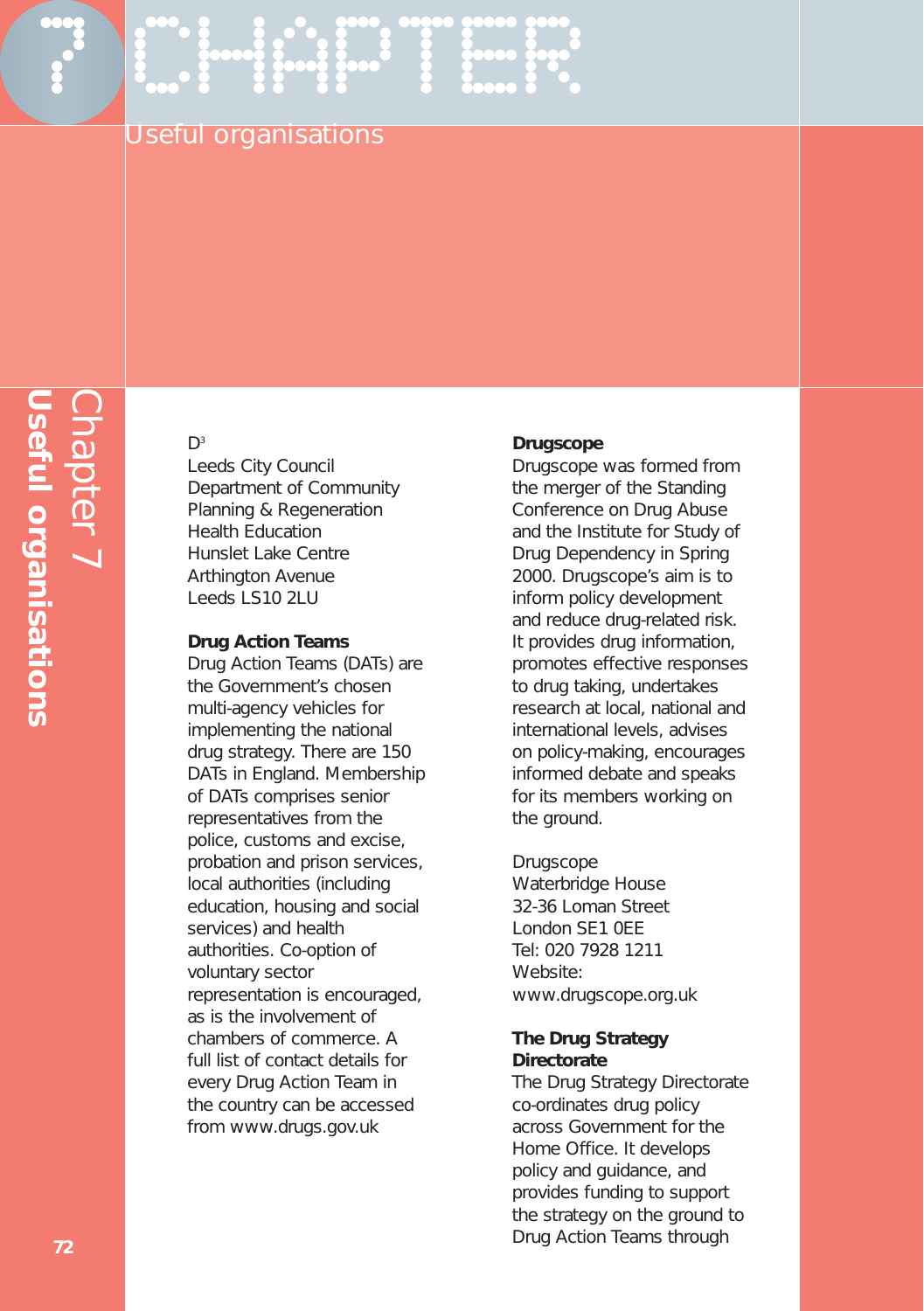#### Useful organisations

CHAPTER CHAPTER

its Drug Prevention Advisory Service.

The Drug Strategy Directorate 50 Queen Anne's Gate London SW1H 9AT Tel: 020 7273 2744 Website: www.drugs.gov.uk

#### **The Drug Prevention Advisory Service (DPAS)**

The Drugs Prevention Advisory Service (DPAS) was launched on 1 April 1999 as the replacement body for the Drugs Prevention Initiative. It is the operational and regional arm of the Home Office Drug Strategy Directorate and is based in Government Offices. The DPAS remit is to promote effective community-based drugs prevention at local, regional and national level in line with the aims and objectives of the Government's national drugs strategy.

DPAS provides information, advice and support, based on available and emerging evidence, to local Drug Action Teams, and to local communities and practitioners. It aims to help foster links with other

Government initiatives such as crime and disorder partnerships, Health Action Zones and other initiatives all aimed at tackling social exclusion. DPAS also provides funding and expertise to assist in the development and evaluation of demonstration programmes to help further knowledge about effective practice in drugs prevention. It publishes a series of detailed research reports about drugs prevention to inform evidence-based policy and practice.

Drug Prevention Advisory Service Room 314 Horseferry House Dean Ryle Street London SW1P 2AW Tel: 020 7217 8631 Website: www.homeoffice.gov.uk/dpas /dpas

#### **Health, Safety and Welfare at Events**

Specialist service around health, safety and welfare provision at a range of entertainment events.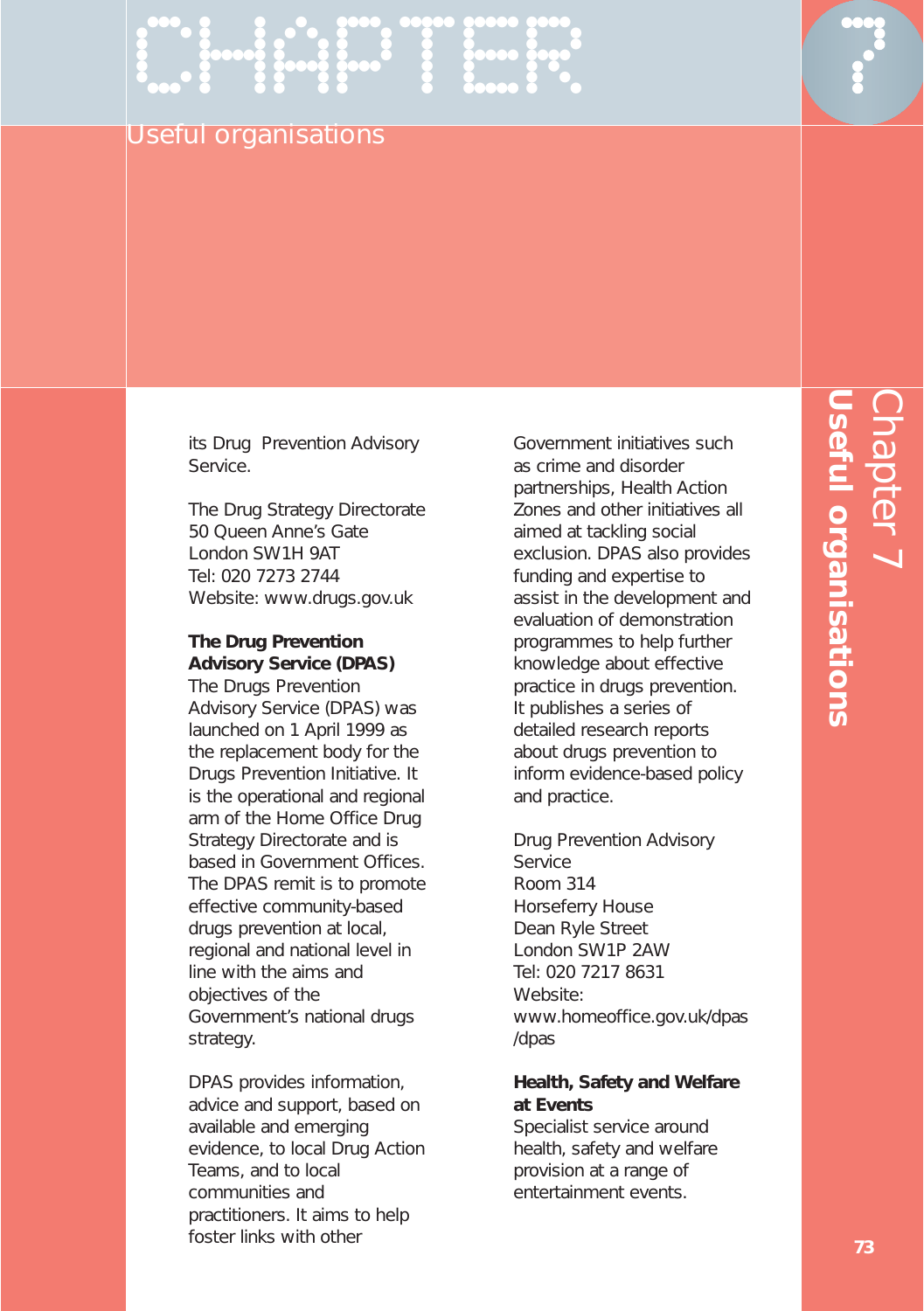## CHAPTER CHAPTER Useful organisations

Penny Mellor Health, Safety and Welfare at Events 8 Southern Street London N1 9AY Tel: 020 7837 2230

#### **Local Government Association**

The Local Government Association speaks on behalf of all local authorities in England and Wales. It represents their views to government and others, and acts as a lobbying body on issues which affect the delivery of local government services. The LGA's work on drugs is the responsibility of the Social Affairs and Health Executive, who have established a Task Group to take the work forward.

Local Government Association Local Government House Smith Square London SW1P 3HZ Tel: 020 7664 3258 Website: www.lga.gov.uk

#### **The London Drug Policy Forum**

The London Drug Policy Forum was established in

1991 to co-ordinate London local authority policy and practice and to encourage joint working. It is funded by the Corporation of London.

London Drug Policy Forum Town Clerk's Office PO Box 270, Guildhall London EC2P 2EJ. Tel: 020 7332 3084

#### Website:

www.cityoflondon.gov.uk/our\_ services/social\_services/ldpf/ london\_drug\_policy\_forum.htm

#### **Metropolitan Police Clubs and Vice OCU**

Charing Cross Police Station Agar Street London WC2N 4JP Tel: 020 7321 7759

#### **NARCAID**

NARCAID is a voluntary drugs project whose aim is to promote the competent management of drug related emergencies. It provides a service for practitioners of first aid and pre-hospital care consisting of information, advice and training on drug awareness.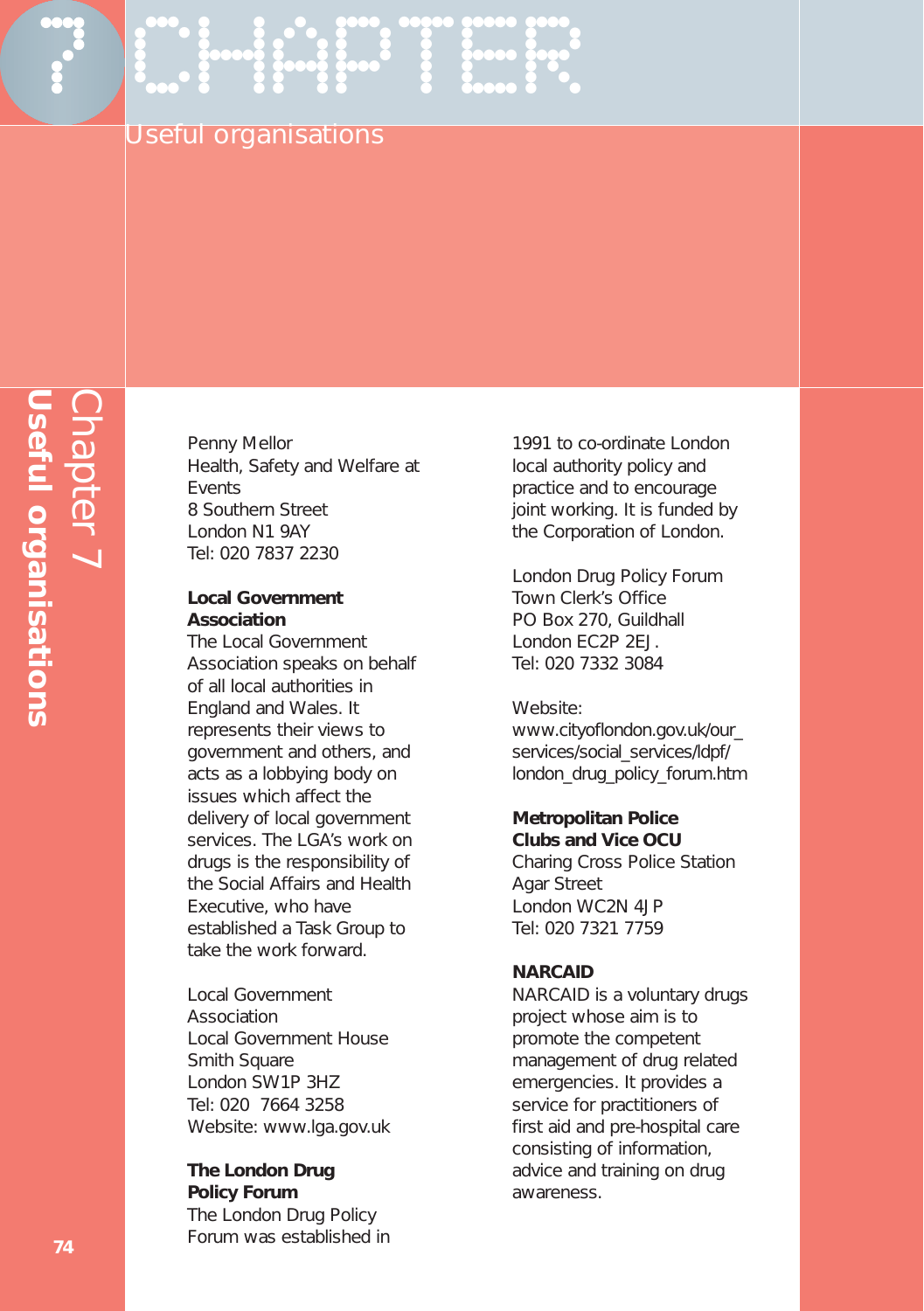#### Useful organisations

CHAPTER CHAPTER

NARCAID 30 Henshaw Street **Stretford** Manchester M32 8BT Tel: 0161 864 1199

#### **Release**

Release is the national drugs and legal advice charity. In addition to pioneering the provision of free legal advice to drug users Release also has many years experience in running dance outreach services at clubs and festivals throughout the UK. Other relevant services include training, conferences and a range of publications including some specifically aimed at clubbers.

Release 388 Old Street London EC1V 9LT Tel: 020 7729 9904 Website: www.release.org.uk

#### **Safer Doors**

This project campaigns for a national registration scheme for door supervisors. It holds an annual national conference on door supervision and has recently formed the Safer Doors Forum, a body of 28 representatives from the

security industry, local authorities, the entertainment industry and police services, whose remit is to work with the Home Office to implement the national registration scheme.

The Safer Doors Forum PO Box 81 Driffield YO25 6XD Tel: 01262 402707

Website: www.saferdoors.co.uk

# **Useful organisations** Chapter 7 **Jseful organisations**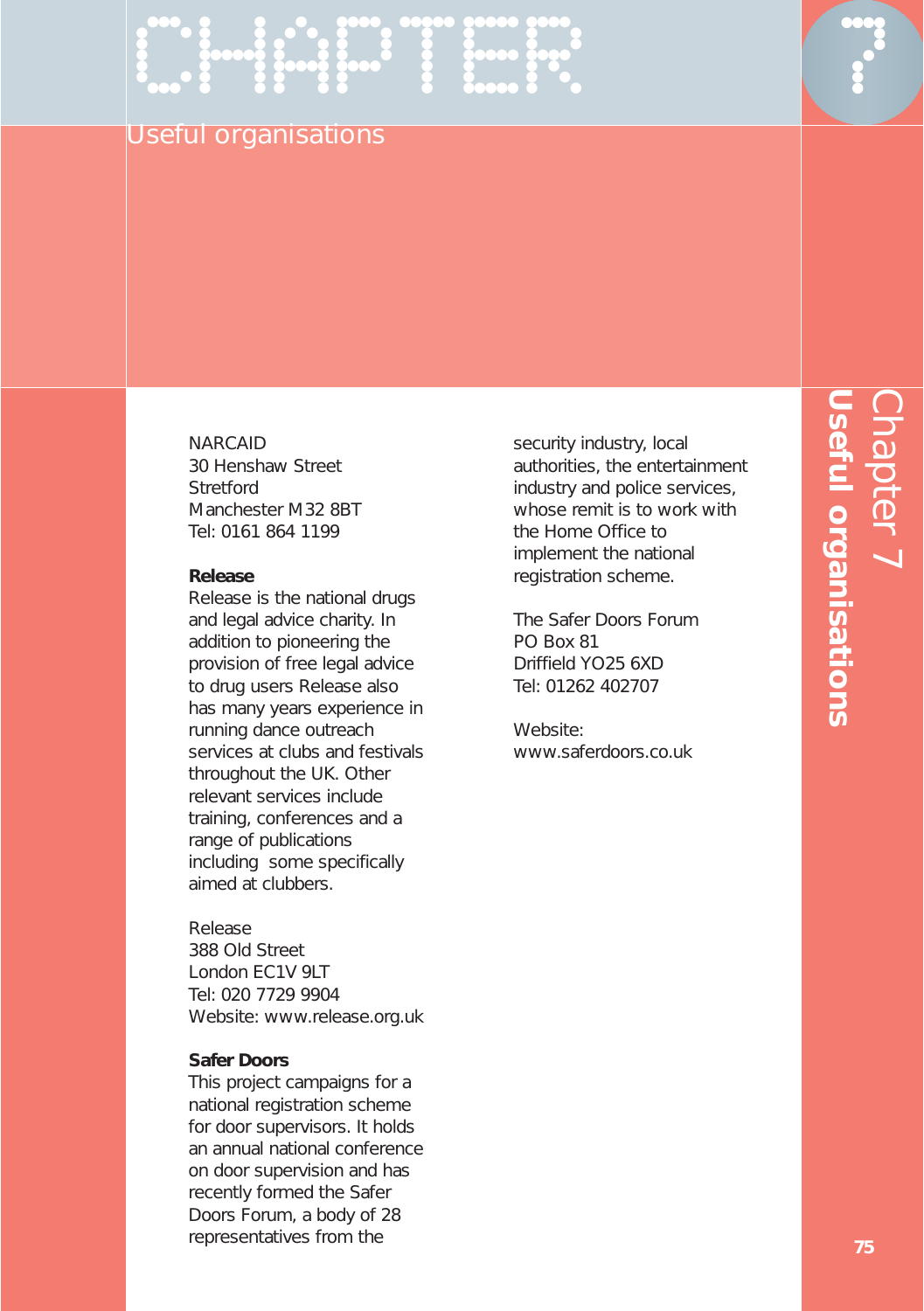## CHAPTER CHAPTER Further reading

#### **Advisory Council on the**

**Misuse of Drugs,** (1994) Drug Misusers and the Criminal Justice System Part II Police, Drug Misusers and the Community London; HMSO

#### **British Entertainment and Discotheque Association**

**et al.** (1998) Good practice guide on the implementation of the public entertainments licences (drug misuse) act 1997 London; HMSO – available from BEDA Tel: 0161 4290012.

#### **British Institute of Innkeeping Awarding Body**

(2001) Handbook for the licensee's national drugs certificate Camberley, Tel: 01276 684449

#### **District Surveyors Association and Association of British Theatre Technicians** (2001)

Technical standards for places of entertainment Entertainment Technology Press (ISBN 1-904031-05-6)

**EMCDDA** (2001) Scientific report on-site pill-testing interventions in the European Union

#### **Enhance and Scottish Drug**

**Forum** (1998) The survivors' guide to drugs and clubbing Glasgow; Scottish Drug Forum.

#### **Graham, Kathryn** (1999) Safer bars: assessing and reducing risks of violence Toronto Canada; Centre for addiction and mental health.

#### **Health Action** (1999)

Guidelines for safe dance parties: the Big Book New Zealand; Ministry of Health.

#### **Health and Safety Executive**

(1999) HSG 195: The event safety guide: a guide to health, safety and welfare at music and similar events Sudbury, Health and Safety Executive Books. Tel: 01787 881165, website: www.hsebooks.co.uk

#### **Health and Safety Executive**

(2000) HSG 154: Managing crowds safely (2nd edition) Sudbury, Health and Safety Executive Books. Tel: 01787 881165, website: www.hsebooks.co.uk

**Kilfoyle, M. & Bellis, M. (Eds)** (1998) Club health: the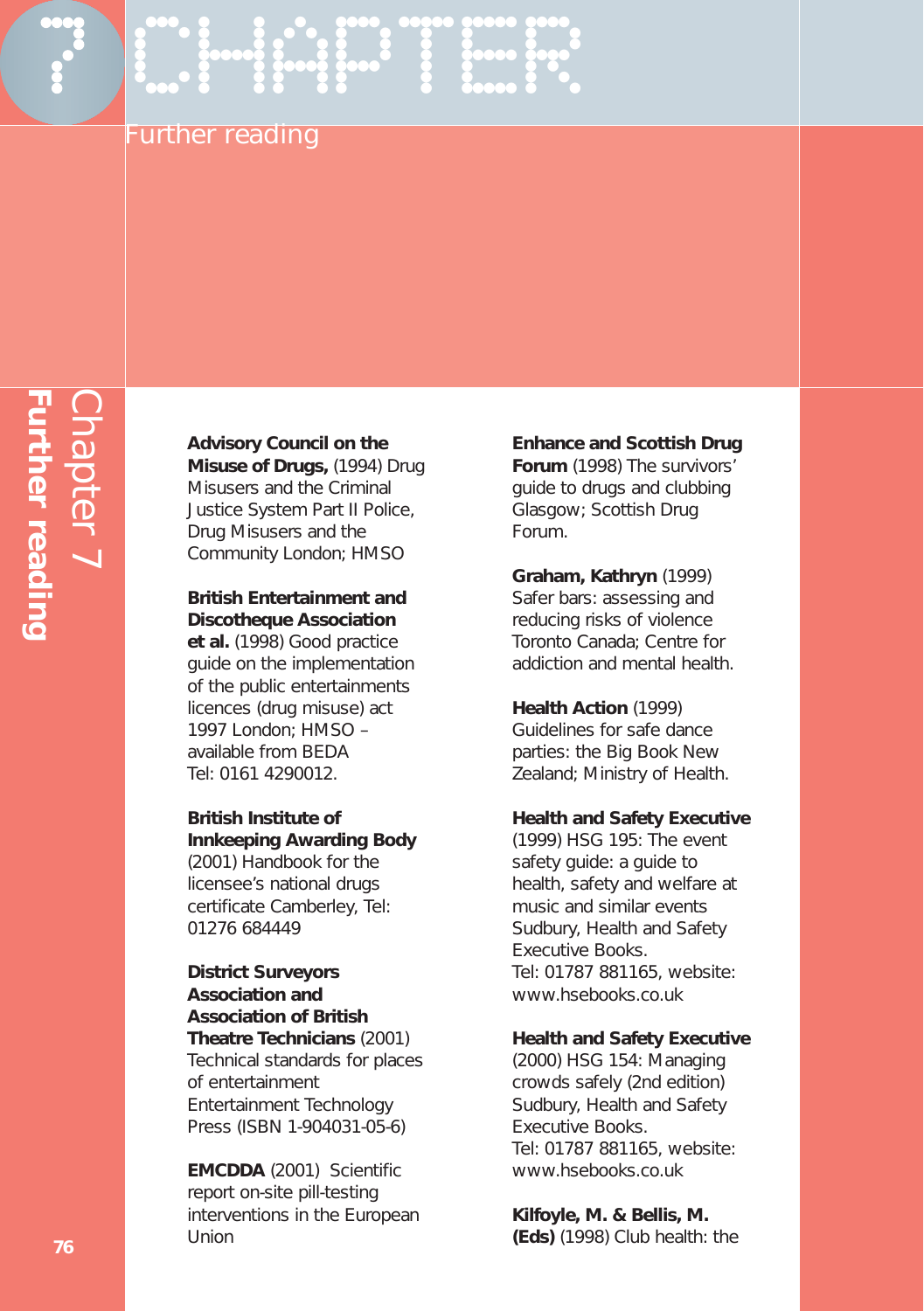#### Further reading

health of the clubbing nation www.nwpho.org.uk/ad\_hoc\_ reports/

ENTERED PRODUCED

#### **Kroger, Kunzel and Buhringer** (1998)

Representative survey of members of the techno scene in Bavaria. Drug use, risk awareness and recreational behaviour In: Ecstasy: use and prevention, Cologne; Federal Centre for Health Education.

#### **Kunzel, J., Kroger, C & Buhringer, G.** (1998) Evaluation of the Mind Zone

Prevention Project in: Ecstasy: use and prevention Cologne; Federal Centre for Health Education.

#### **Luke, C., Dewar, C., Bailey, M. McGreevy, D; Morris, H.** (1999)

A little night club medicine: the healthcare implications of clubbing in Club Health 2000 programme and abstract book, Amsterdam, NHS North West, Liverpool John Moore University; Trimbos Instituut.

**McKay, George** (1998) (Ed) DIY Culture: Party and Protest in Nineties Britain, London; Verso.

#### **Measham, F, Aldridge, J,**

**Parker, H.** (2001) Dancing on drugs: risk, health and hedonism in the British club scene, London; Free Association Books.

#### **Metropolitan Police** (2002)

Controlled drugs and weapons in licensed premises A guide to best practice, London; Metropolitan Police Service.

#### **Morris, Sheridan** (1998)

Clubs, drugs and doormen London Police Research Group, Crime detection and prevention series paper 86, Home Office.

#### **O'Hagan, Ciaran** (1999)

British Dance Culture: Sub-genres and associated drug use, London; Release.

#### **Rabes, M. & Domes, R.**

(1998) Presentation of the European Ecstasy pilot project and results of evaluation In: Ecstasy: use and prevention, Cologne; Federal Centre for Health Education.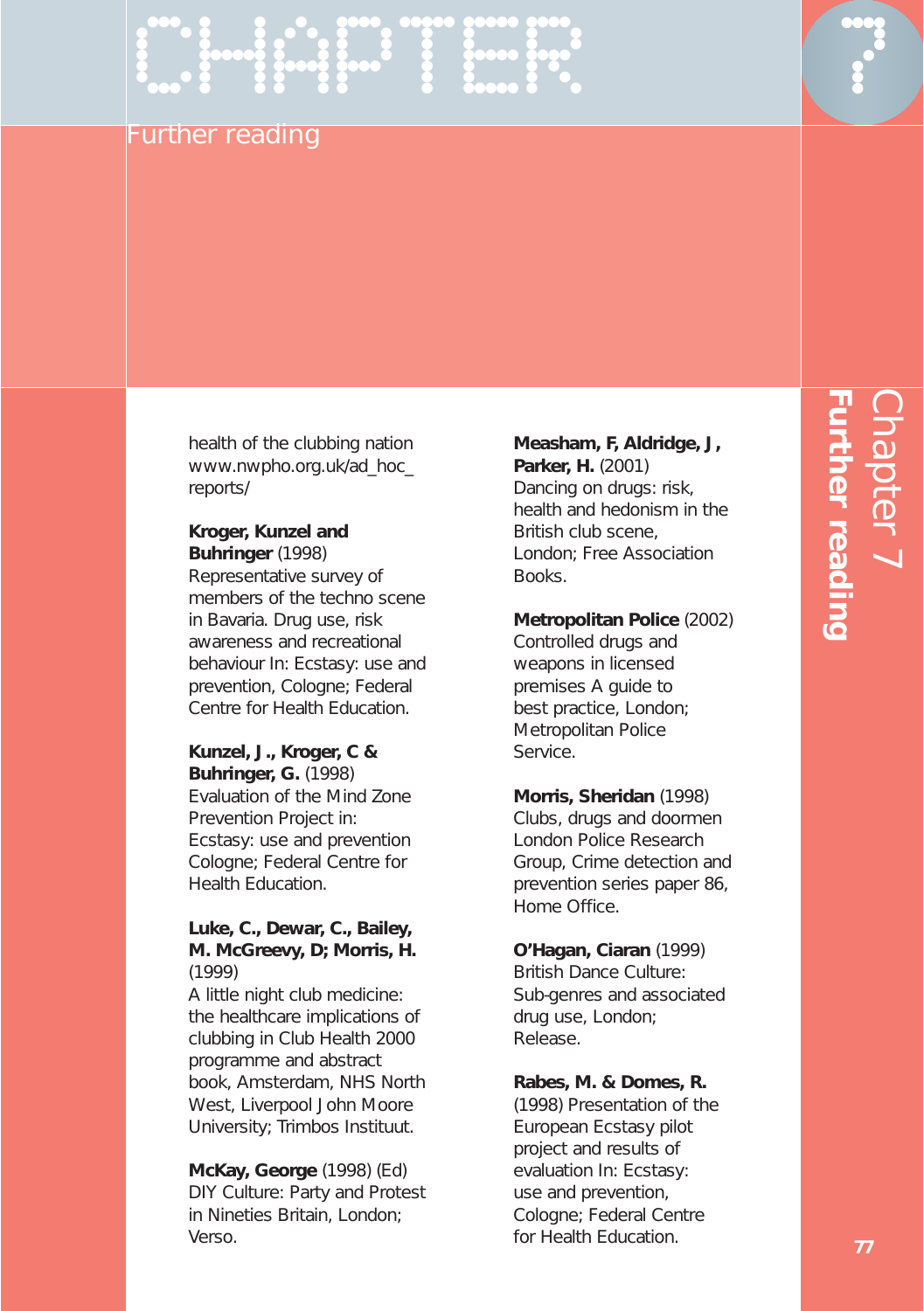#### Further reading

CHAPTER CHAPTER

**Parker, H., Aldridge, J. & Measham, F.** (1998) Illegal leisure: the normalization of adolescent recreational drug use, London; Routledge.

**Perri 6, Jupp, B., Perry, H., & Laskey, Kristen** (1997) The substance of youth: the role of drugs in young people's lives today, York; Joseph Rowntree Foundation.

#### **Ramsay, Malcolm &**

**Partridge, Sarah** (1999) Drug Misuse Declared in 1998: results from the British Crime Survey, London; Home Office Research Study 197.

#### **Release** (1997)

Release drugs and dance survey: an insight into the culture, London; Release.

**Release** (1998) Vital Information Pack, London; Release.

**Saunders, Nicholas** (1995) Ecstasy and the dance culture, London; Saunders.

**Saunders, Nicholas** (1997) Ecstasy reconsidered, London; Saunders.

#### **Scottish Drugs Forum**

(1995) Guidelines for good practice at dance events, Glasgow; Scottish Drug Forum.

#### **Scottish Executive Central Research Unit** (2001)

Recreational Drugs and Driving Development department research programme Research findings no. 102

#### **Shapiro, Harry** (1999)

Dances with drugs: pop music, drugs and youth culture in Drugs: cultures, controls and everyday life, Ed. South London; Sage.

#### **van de Wijngaart, Braam, deBruin, Fris, Maalste &**

**Verbraeck** (1999) Ecstasy use at large scale dance events in the Netherlands in Journal of Drug Issues 1999, Vol 29, No. 3, pp 679-701 Florida State University, USA.

**Walker, A.** (2001) Safer Doors: A training guide for professional door supervisors working in England, Wales and Scotland. Geddes and Grosset Scotland. Order line tel: 0131-229 6800.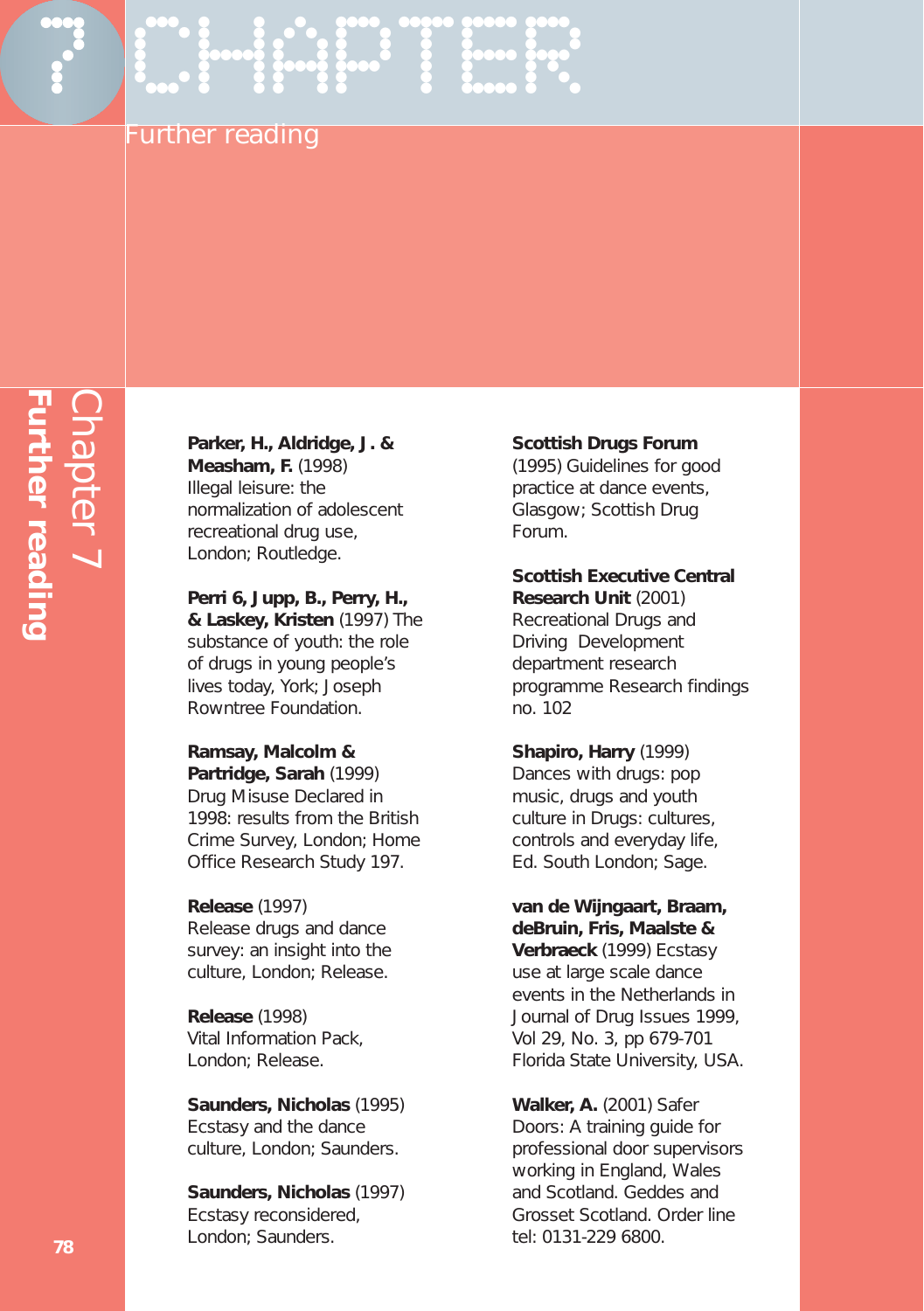## CHAPTER

#### Further reading

#### **Winstock, A & Griffiths, P.**

(In preparation) High risk behaviours and harm reduction implementation amongst drug users associated with the dance music scene in the UK. Forthcoming.

#### **Winstock AR, Griffiths P,**

**Stewart D** (Forthcoming) Drugs and the dance music scene: A survey of current drug use patterns among a sample of dance music enthusiasts in the UK, London, National Addiction Centre, Institute of Psychiatry, King's College London